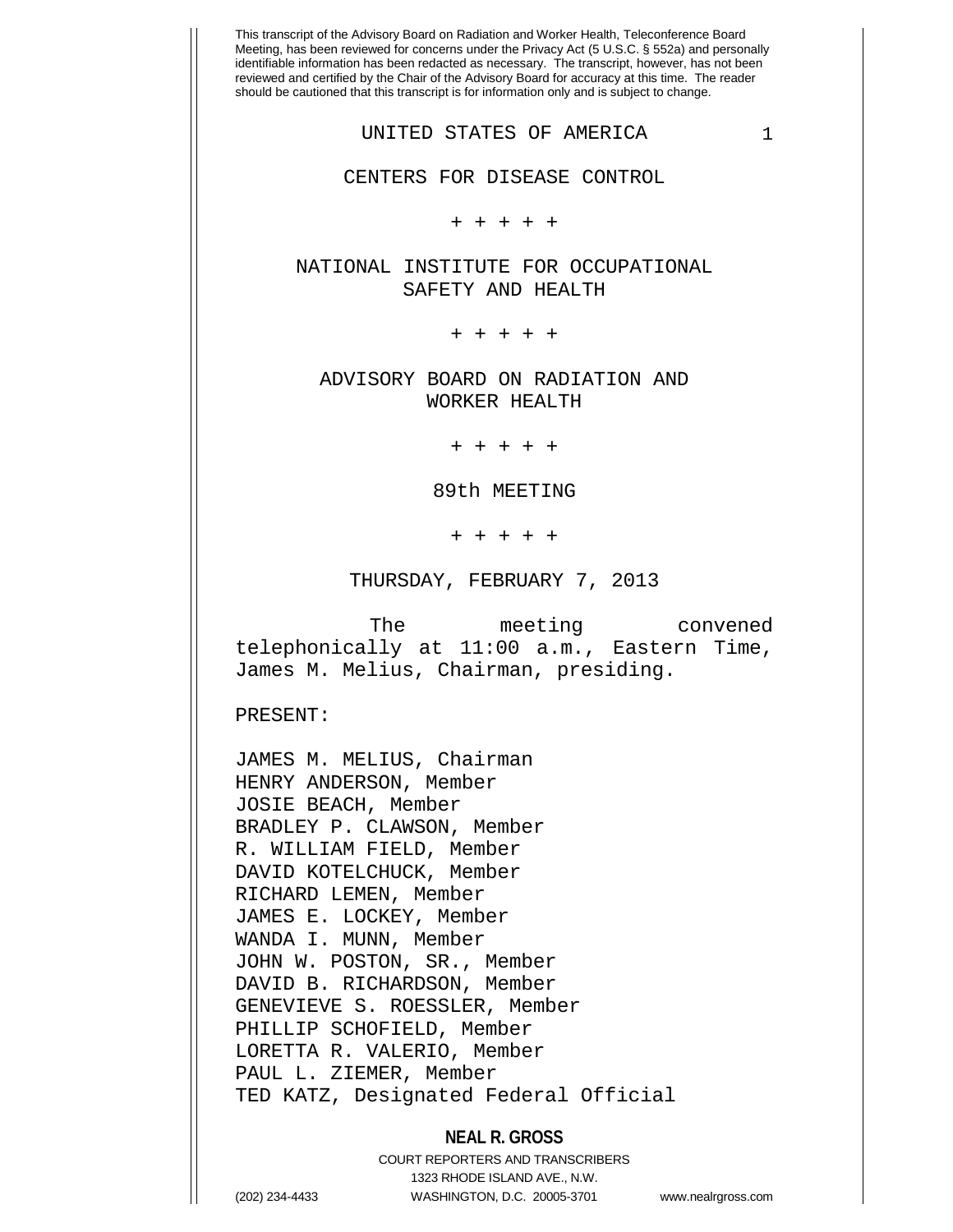REGISTERED AND/OR PUBLIC COMMENT PARTICIPANTS2

ADAMS, NANCY, NIOSH Contractor AL-NABULSI, ISAF, DOE BARRIE, TERRIE FITZGERALD, JOE, SC&A HINNEFELD, STU, DCAS KOTSCH, JEFF, DOL LIN, JENNY, HHS MAKHIJANI, ARJUN, SC&A McKEEL, DAN NETON, JIM, DCAS OSTROW, STEVE, SC&A RAMSPOTT, JOHN RUTHERFORD, LAVON, DCAS STIVER, JOHN, SC&A WARREN, BOB

## **NEAL R. GROSS**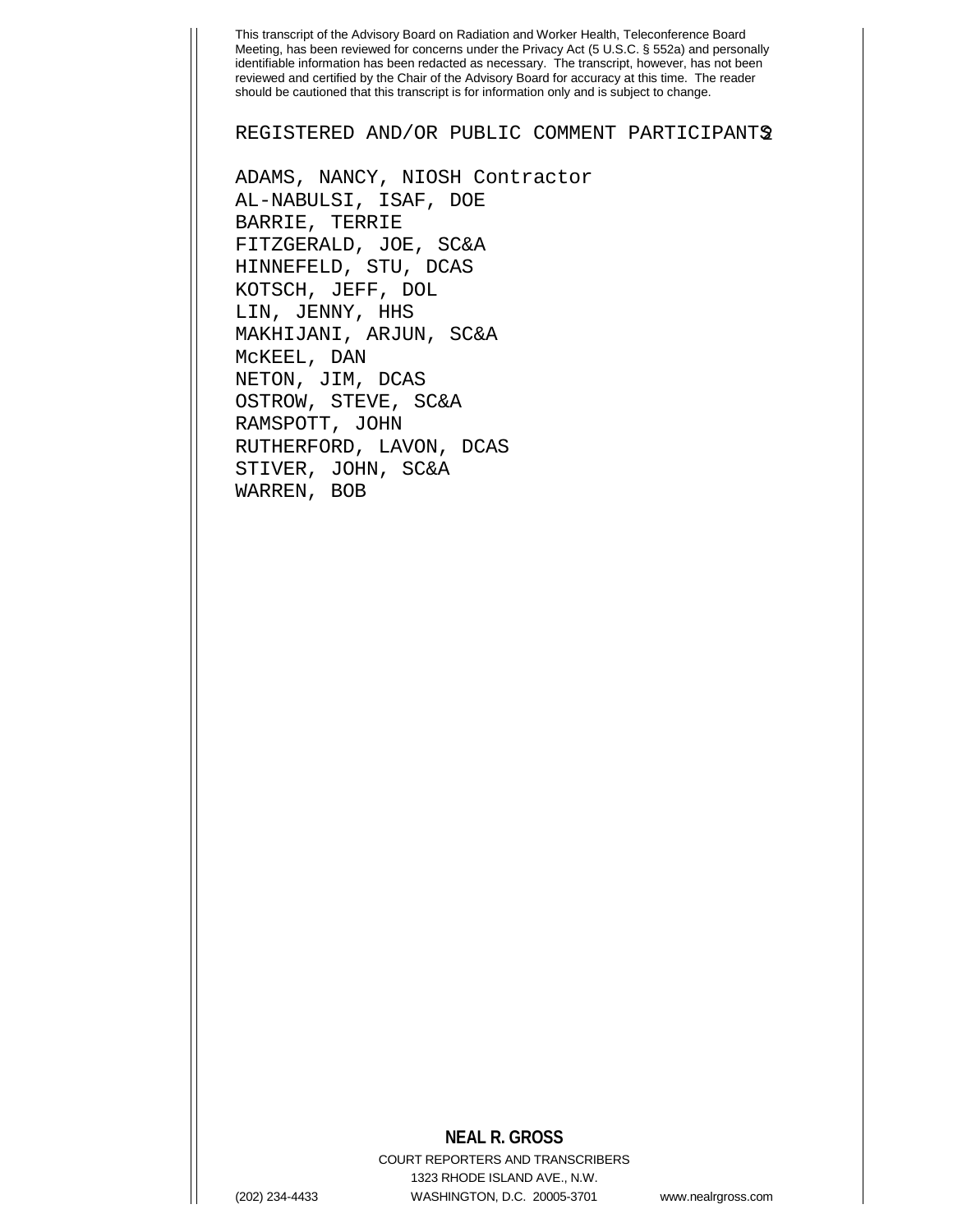#### CONTENTS 3

Roll-call - Mr. Katz, DFO................... 4 Welcome - Dr. Melius, Chair ................ 4 Recording Absent Member Votes from December Meeting and Board GSI Recommendation - Mr. Katz, DFO, Dr. Melius, Chair Review of September Board Meeting Public Comment Responses - All Members ............ 8 Special Exposure Cohort (SEC) Petition Status Update - Mr. Rutherford, DCAS ............. 16 Board Correspondence - Dr. Melius, Chair .. 17 Plans for the March 2013 Board Meeting Agenda - all Members ........................ 18 Updates from Work Groups and Subcommittees  $(as necessary) - WG/SC Chains \ldots \ldots \ldots 23$ 

# **NEAL R. GROSS**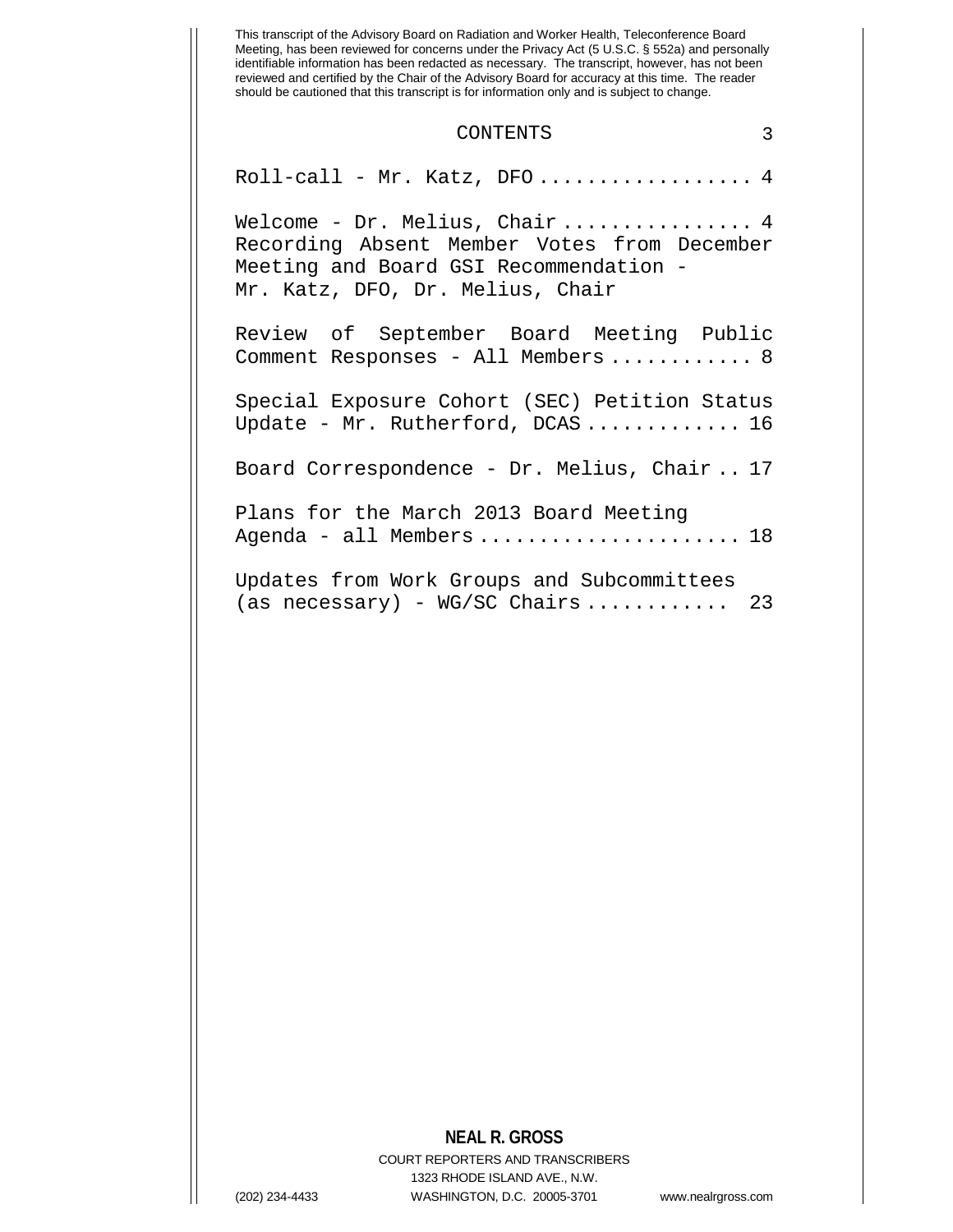**NEAL R. GROSS** COURT REPORTERS AND TRANSCRIBERS 1323 RHODE ISLAND AVE., N.W. This transcript of the Advisory Board on Radiation and Worker Health, Teleconference Board Meeting, has been reviewed for concerns under the Privacy Act (5 U.S.C. § 552a) and personally identifiable information has been redacted as necessary. The transcript, however, has not been reviewed and certified by the Chair of the Advisory Board for accuracy at this time. The reader should be cautioned that this transcript is for information only and is subject to change. 4 1| P-R-O-C-E-E-D-I-N-G-S  $2 \mid$  (11:00 a.m.) 3 MR. KATZ: This is the Advisory 4 Board on Radiation and Worker Health 5 steleconference. Let's get started with roll 6 call, Board Members. 7 (Roll Call.) 8 MR. KATZ: Okay. The agenda for 9 the meeting is posted on the NIOSH website 10 under the Meeting section and Jim, it's your 11 meeting. 12 CHAIRMAN MELIUS: Yes, and I 13 guess I, according to the agenda, I get to 14 say welcome and then I turn the agenda back 15 over to you for recording the absentee, 16 absent member votes from the December 17 meeting. 18 MR. KATZ: Exactly. Okay, thank 19 you. So, we had five petitions at the 20 December meeting that we voted and acted on 21 and we had a number of absentee members, a 22 different number for different votes but, I

(202) 234-4433 WASHINGTON, D.C. 20005-3701 www.nealrgross.com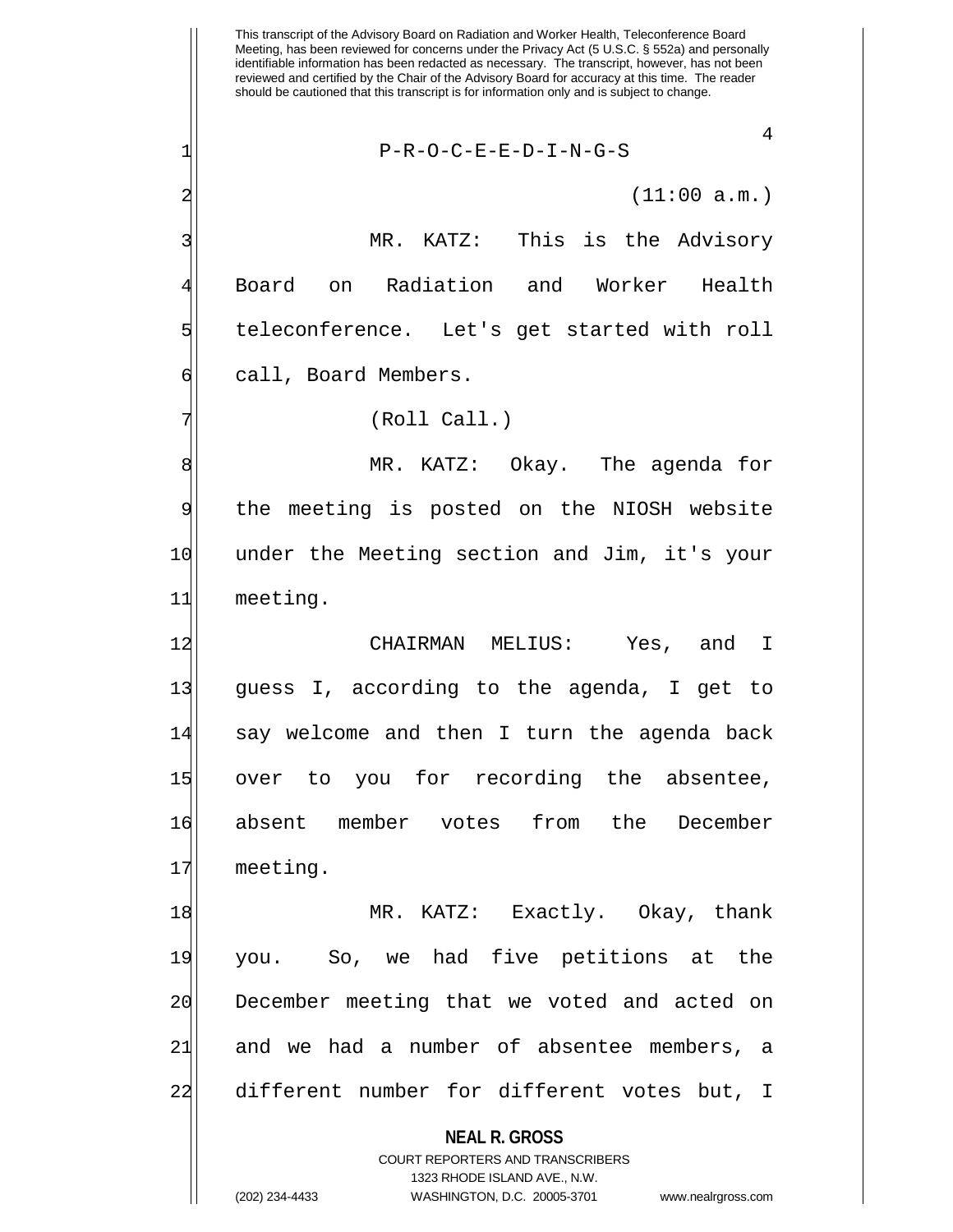5  $1\vert$  am going to register those votes now all and 2 I think in order.

3 For Hanford -- and the votes were completed on January  $7<sup>th</sup>$ , 2013. So, for  $5$  Hanford, the final vote was 14 to 1. The one 6 opposed being Gibson to deny the petition. 7 And Battelle it was unanimous to approve the 8 | petition. For GSI it was 9 to 8 to deny the 9 petition. And the yeas were Anderson, Field, 10 Griffin, Lockey, Melius, Munn, Poston 11 Roessler and Ziemer. And the nays were 12 Beach, Clawson, Gibson, Kotelchuck, Lemen, 13 Richardson and Schofield and Valerio. 14 Joslyn, the final vote was unanimous to 15 approve the petition for a limited Class and 16 the Board will continue to consider the 17 remainder of the petitioning Class. And for 18 Baker Brothers, the same, unanimous. The 19 Board is going to consider the remainder of 20 the petitioning Class. And that covers all 21 the votes. And I think Dr. Melius will read 22|| the letter into the record, as we do

**NEAL R. GROSS**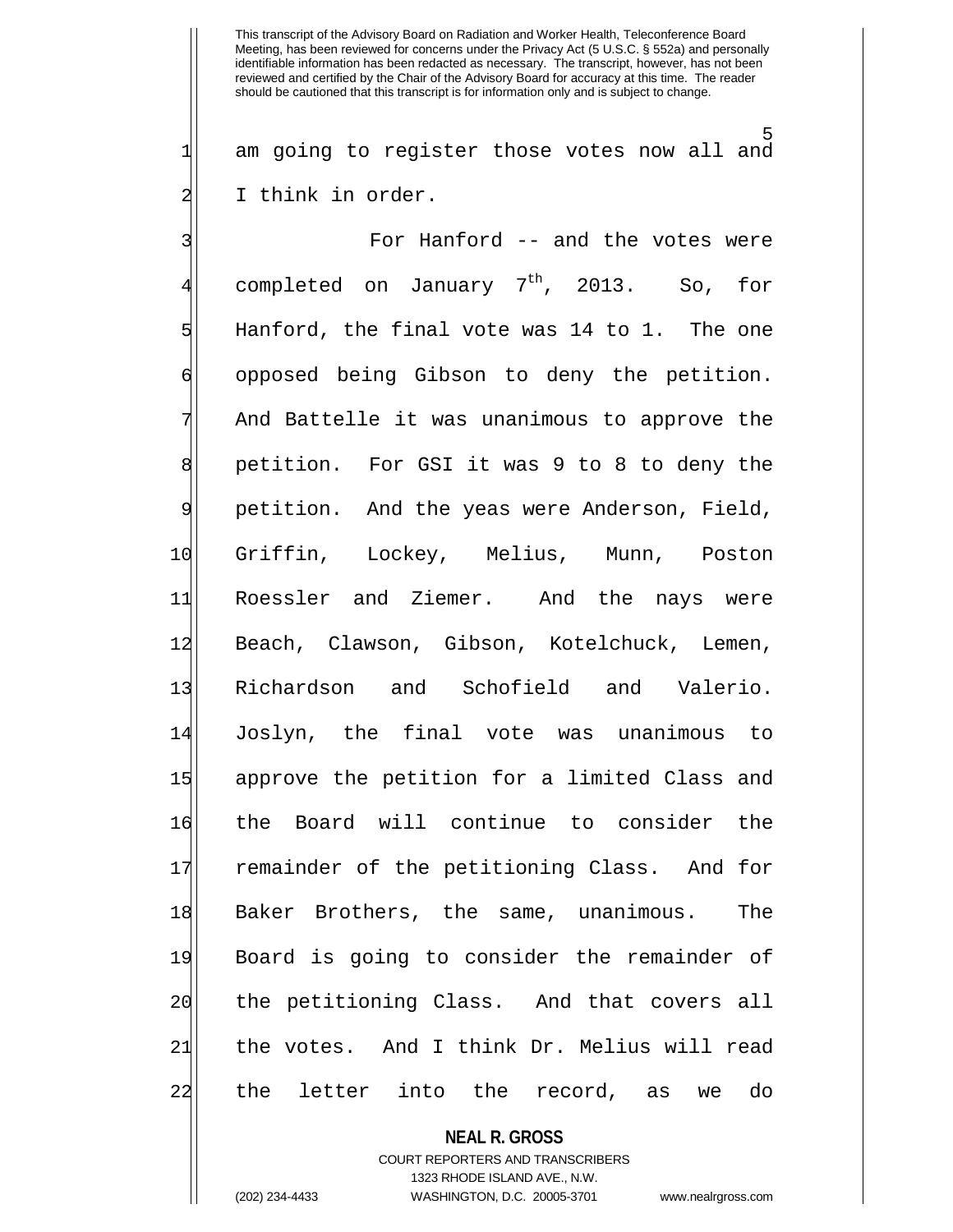6

1| traditionally.

2 CHAIRMAN MELIUS: Yes. This is 3| the letter on GSI, which we, is pretty standard, but I'll read it into the record 5 relatively quickly. The Advisory Board on 6 Radiation and Worker Health, The Board, has 7 evaluated Special Exposure Cohort petition 8 00105 concerning workers at General Steel 9 Industries in Granite City, Illinois under 10 the statutory requirements established by the 11 Energy Employees Occupational Illness 12 Compensation Program Act of 2000 incorporated 13 into 42 CFR 83.13. The National Institute 14 for Occupational Safety and Health, NIOSH, 15 has recommended that individual dose 16 reconstructions are feasible for all 17 individuals who worked in any location, the 18 General Steel Industry site, located on 1417 19 State Street, Granite City, Illinois from 20  $|$  January 1st 1953 through, January, excuse me,  $21$  through June  $30<sup>th</sup>$  1966 and/or during the 22| residual radiation period from July 1<sup>st</sup> 1966

### **NEAL R. GROSS**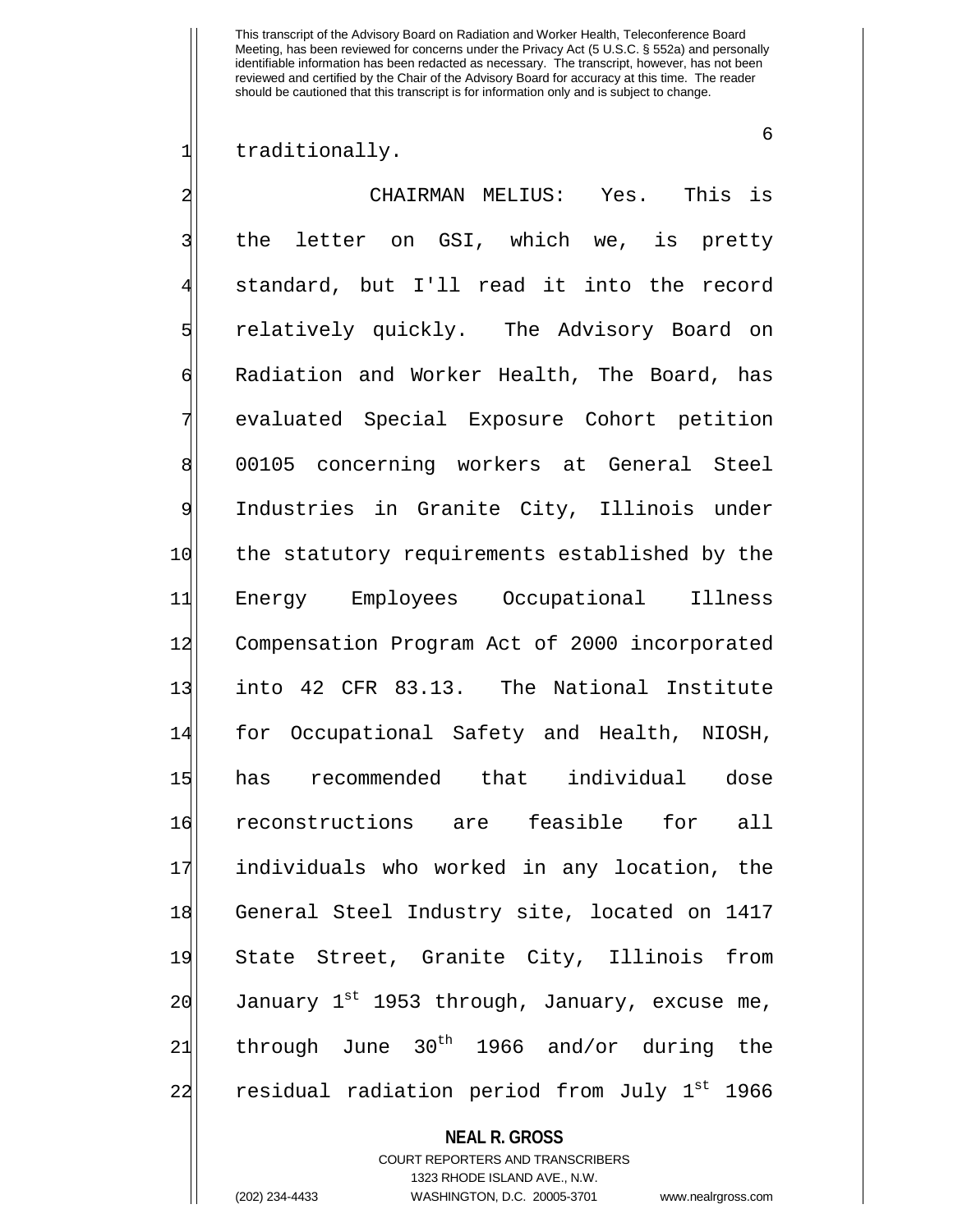7<br>NIOSH has found  $1$  through December 31st 1992. 2| that it has access to adequate exposure 3 | monitoring and other information necessary to 4 do individual dose reconstructions with 5 sufficient accuracy for members of this group 6 and therefore a Class covering this group  $7\vert$  should not be added to the SEC. The Board 8 concurs with this determination. Based on 9 these considerations and the discussion at 10 the December 11th-12th 2012 Board meeting 11 held in Knoxville, Tennessee, the Board 12 recommends that this Class not be added to 13 the SEC. Enclosed is the documentation from 14 the Board meetings where this SEC Class was 15 discussed, documentation includes copies of 16 the petition NIOSH review thereof and related 17 materials. If any of these items are 18 unavailable at this time they will follow 19 shortly. So again, that pretty much is our 20 standard letter on, for this type of action. 21 | MEMBER ANDERSON: Hi, it's just 22 to log me in, this is Andy, I'm sorry I'm a

#### **NEAL R. GROSS**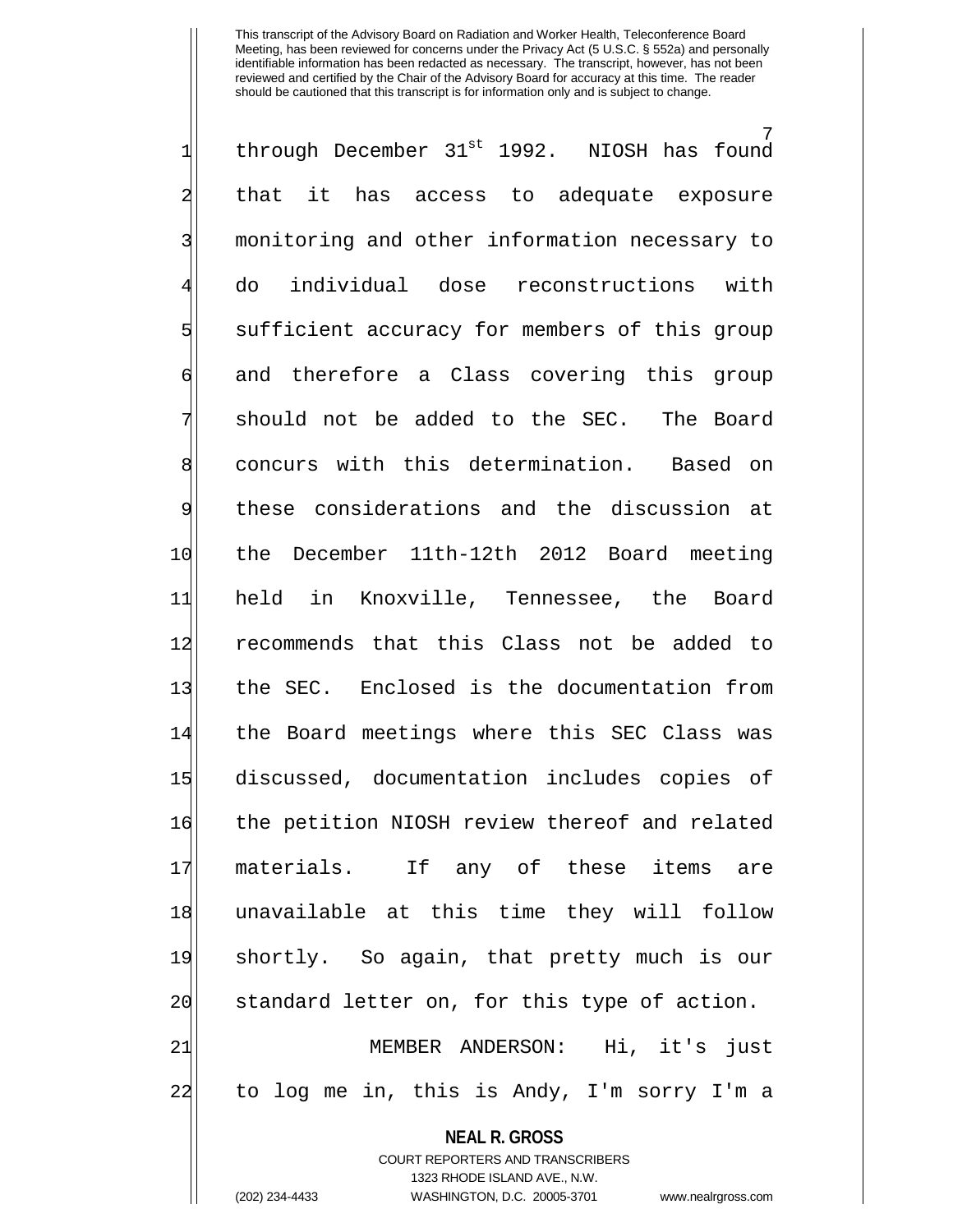**NEAL R. GROSS** COURT REPORTERS AND TRANSCRIBERS 1323 RHODE ISLAND AVE., N.W. (202) 234-4433 WASHINGTON, D.C. 20005-3701 www.nealrgross.com This transcript of the Advisory Board on Radiation and Worker Health, Teleconference Board Meeting, has been reviewed for concerns under the Privacy Act (5 U.S.C. § 552a) and personally identifiable information has been redacted as necessary. The transcript, however, has not been reviewed and certified by the Chair of the Advisory Board for accuracy at this time. The reader should be cautioned that this transcript is for information only and is subject to change. 8 1| little late. 2 MR. KATZ: Oh great, welcome 3 Andy. CHAIRMAN MELIUS: 4| Welcome, yes. 5 MEMBER ANDERSON: We lost all of 6 our phones yesterday so I'm on an alternative phone service. Somebody cut the major cable 8 during construction. 9 CHAIRMAN MELIUS: We have some 10 sympathy. A lot of the phone service in 11 lower Manhattan is still out. 12 MEMBER ANDERSON: Yes, I know 13 right. 14 CHAIRMAN MELIUS: Anyway, we are 15 glad you reconnected. 16 MEMBER ANDERSON: Okay. 17 CHAIRMAN MELIUS: The next item 18 on our agenda, is the review of the September 19 Board Meeting public comment responses and 20 those were sent to you by Ted a few weeks 21 ago, I believe, when he sent them. I am 22 going to refer to the, there is a spreadsheet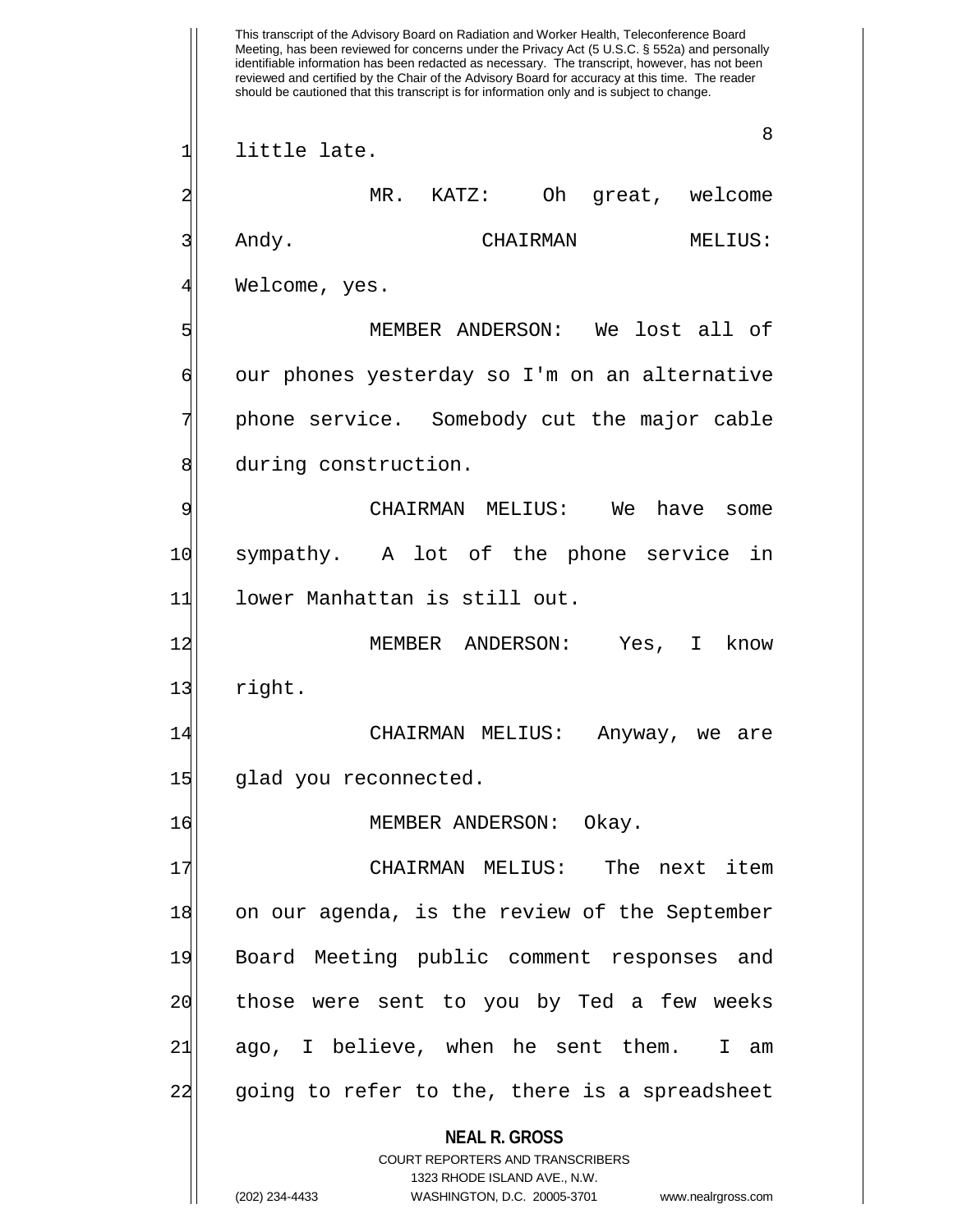9<br>- $\frac{1}{2}$  that is about five pages that lists a total 2| of sixty-nine separate comments. I'll 3| probably go through them in groups cause I 4 don't think we necessarily need to spend a  $5$  lot of time there, on them, because most of 6 foll of the referrals are pretty straightforward on 7 These. So I'll go through by groups and if 8 anybody has, and I'll ask if anybody has 9 comments on that particular group.

10 The first three are related to 11 Los Alamos, it was Congressman Luhan and 12 Michelle Ortiz speaking on behalf of Senator 13| Udall and then the petitioner and it was I 14 don't think any response was necessary on 15 those. Thanking the Board or NIOSH for the 16 support on that petition. The next number, 17 there are a large number going from number 18 four to number forty-seven, that are related 19 to, mostly to Rocky Flats and a few to the 20 Savannah River site. But most of them, 21 almost all of the others, all of the others 22 are Rocky Flats. These were essentially all

### **NEAL R. GROSS**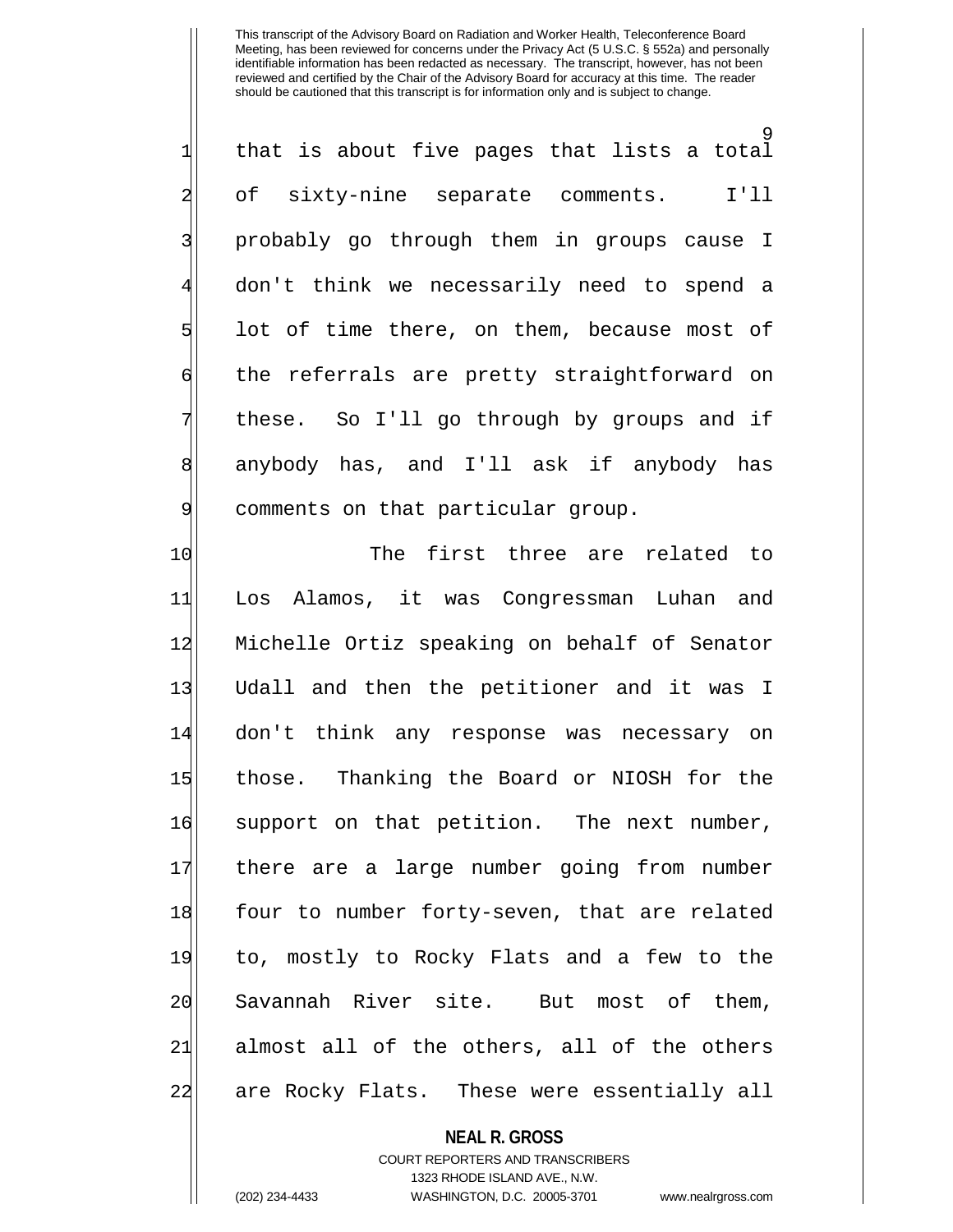10 1 referrals, many of them were informational 2 and were referred to both DCAS and the Work 3| Group as they are following up. I don't know if anybody, Mark's not on the phone, but I 5 know Ted brought these to his attention also  $\mathfrak{g}$  and I think we can, I know they are following up on Rocky Flats, there has been activity 8 8 related to that. Anybody have questions or 9 comments on those?

10 MEMBER KOTELCHUCK: Yes, Dave 11 Kotelchuck. On number 31, if [identifying 12 information redacted] from Rocky Flats, she 13 alleges bonuses for claim denials, poor 14 oversight, et cetera. There was no response. 15 My feeling is that it would be a good idea to 16 send her a letter saying no there are no 17 bonuses for claims denials or approvals and 18 if she has evidence of such, she should 19 present it to the appropriate legal folks. I 20 don't, I mean I think a charge of corruption 21|| is serious and I think it deserves a 22 response. It may just be a response that

## **NEAL R. GROSS**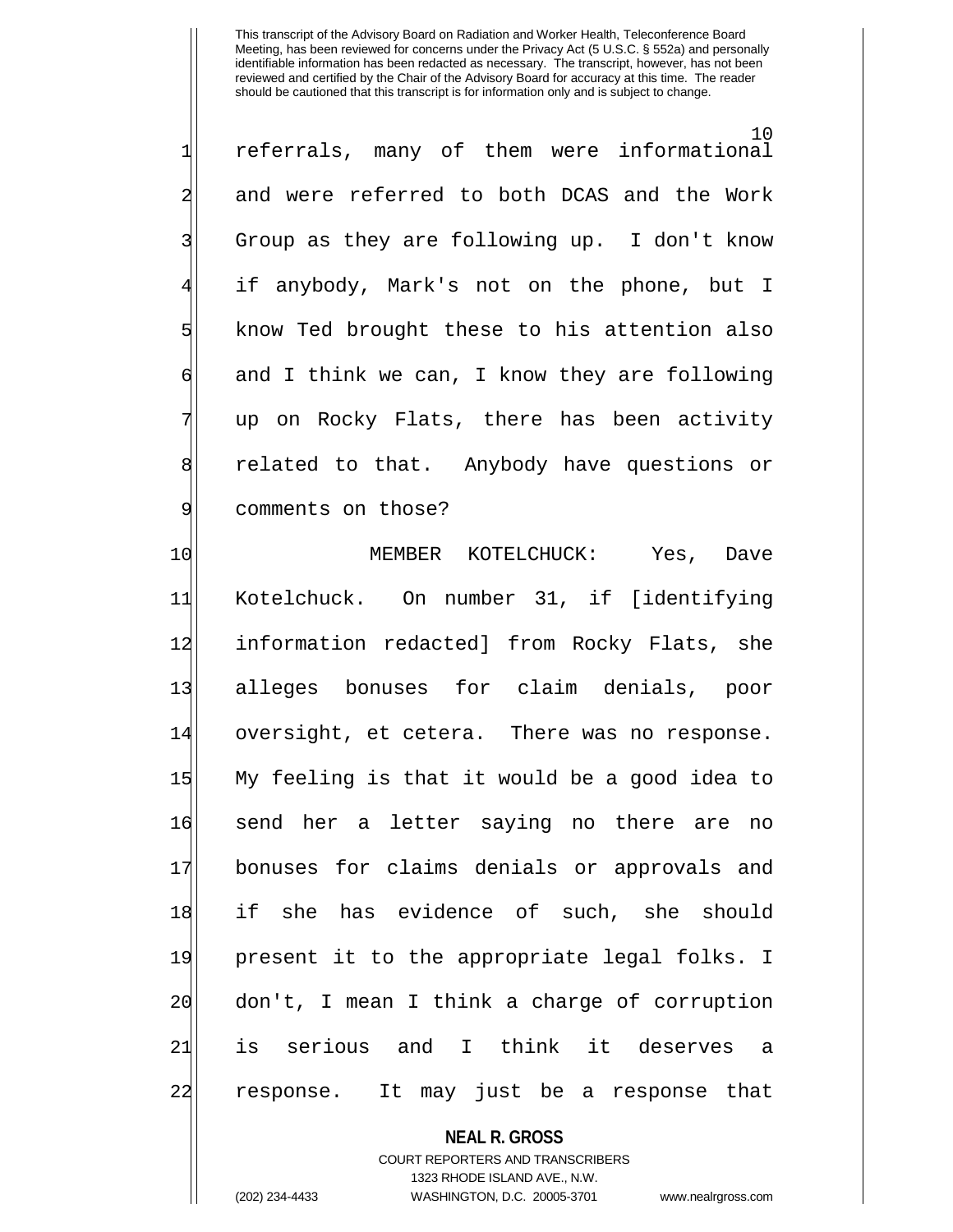**NEAL R. GROSS** COURT REPORTERS AND TRANSCRIBERS 1323 RHODE ISLAND AVE., N.W. <sup>11</sup><br>.denied  $1 \vert$  there are no bonuses for claims denied. 2 There are no bonuses for claim denials or 3| approvals. What do others think? Jim, what do you think? 5 CHAIRMAN MELIUS: I don't have 6 any problems with responding. I don't recall details of the comments, but I would agree 8 with you that some sort of response would be 9 in order. Rather than to sort of ignore the 10 claim and if she does have specific 11 information 12 MEMBER KOTELCHUCK: Well, if she 13 does of any corruption, then it should be 14 reported. 15 CHAIRMAN MELIUS: Right 16 MEMBER KOTELCHUCK: I have the 17 text here if you want. 18 CHAIRMAN MELIUS: I have it too 19 online, here. 20 MEMBER KOTELCHUCK: But I would 24| urge you to write a note to her just saying, 22 really denying that claim, that charge.

(202) 234-4433 WASHINGTON, D.C. 20005-3701 www.nealrgross.com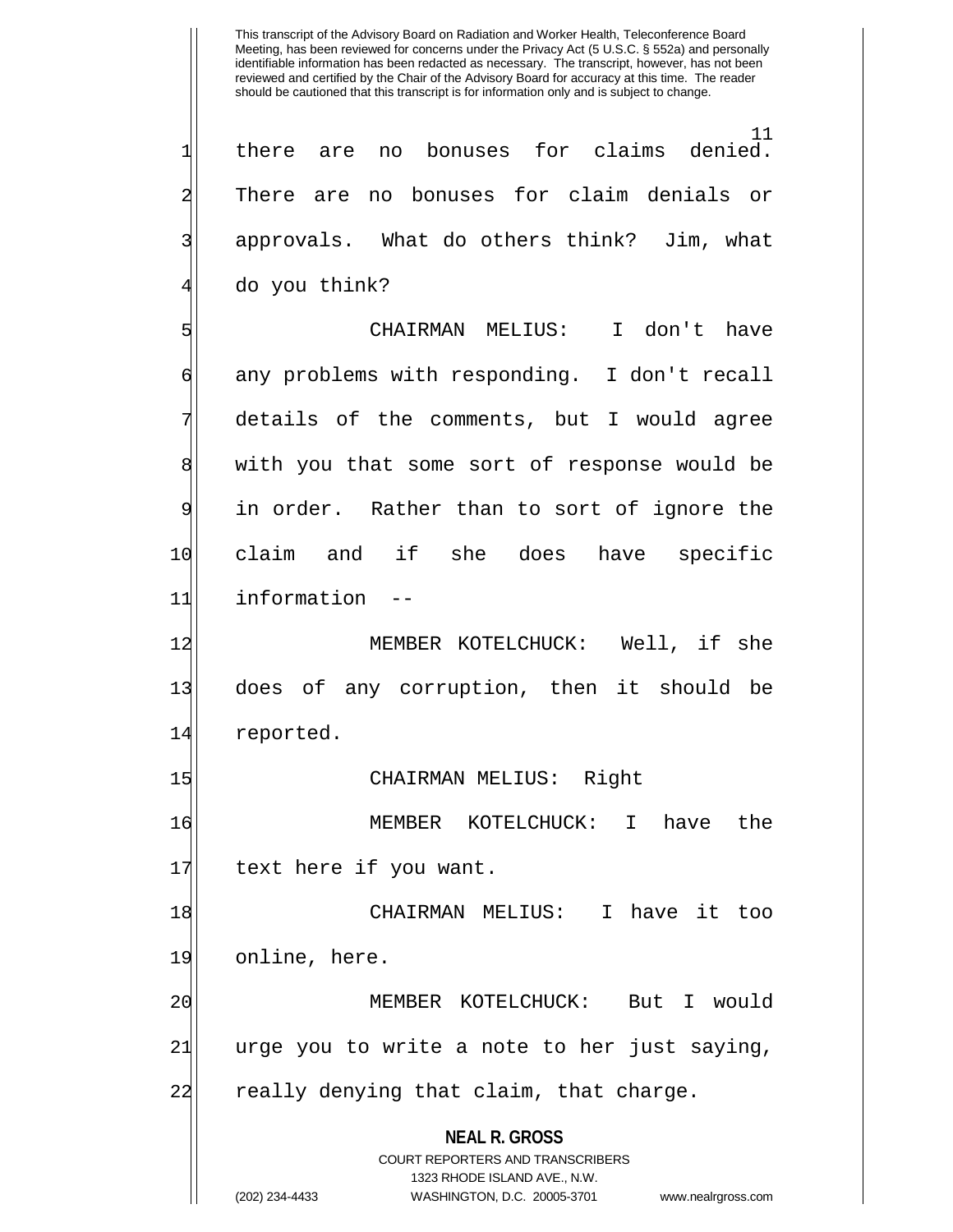**NEAL R. GROSS** COURT REPORTERS AND TRANSCRIBERS 1323 RHODE ISLAND AVE., N.W. This transcript of the Advisory Board on Radiation and Worker Health, Teleconference Board Meeting, has been reviewed for concerns under the Privacy Act (5 U.S.C. § 552a) and personally identifiable information has been redacted as necessary. The transcript, however, has not been reviewed and certified by the Chair of the Advisory Board for accuracy at this time. The reader should be cautioned that this transcript is for information only and is subject to change. 12 1 CHAIRMAN MELIUS: Yes. 2 MEMBER CLAWSON: This is Brad. I 3| agree with what Dave is saying. You know by 4 not making a comment on it, is just as, you 5 know, it looks just as bad, we have tried to 6 do such openness with this program and 7 everything else. I do feel it deserves a 8 comment. 9 CHAIRMAN MELIUS: I agree and we 10 will follow up on that then. 11 MEMBER KOTELCHUCK: Okay. 12 CHAIRMAN MELIUS: Yes. Thank 13 you. Any other comments on the Rocky Flats? 14 Almost all the others look to be mostly 15 informational. 16 MEMBER KOTELCHUCK: Yes. 17 CHAIRMAN MELIUS: Which is 18 appropriate. 19 MEMBER KOTELCHUCK: Yes. 20 CHAIRMAN MELIUS: Okay, starting  $21$  with number 48, there are comments from Dr. 22 McKeel. Four comments there that related to

(202) 234-4433 WASHINGTON, D.C. 20005-3701 www.nealrgross.com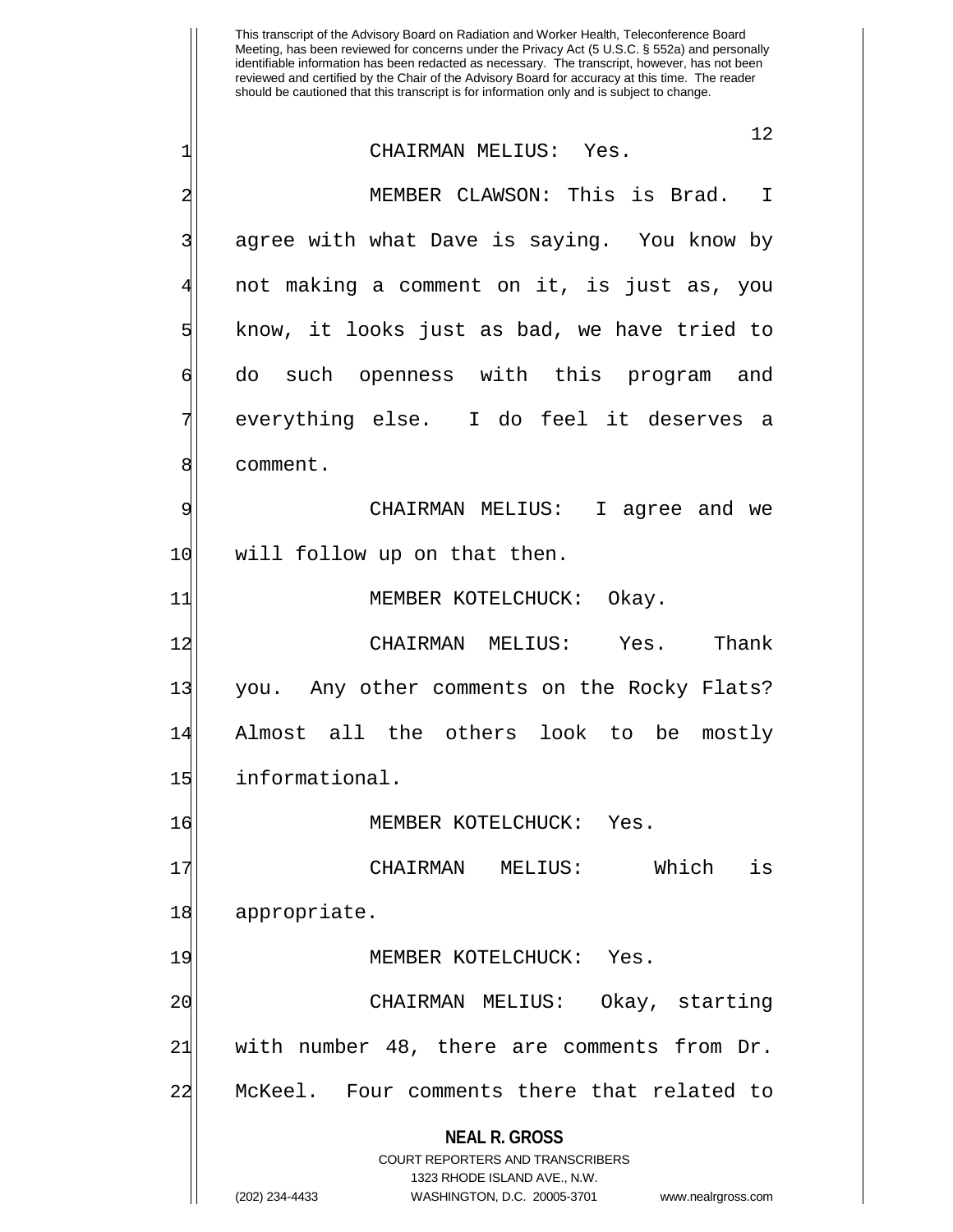13  $1$  basically the actions that have been taken on 2 GSI. Again, I don't think again any response 3 is in order there. Starting on the number 52, there was a [identifying information 5 s 5 redacted] who is the -- was speaking 6 relationship to the Pantex and while there is 7 | no response, there is action underway on that 8 | through Brad's Work Group. So I think in 9 essence, that is the response on that. Is 10 that fair Brad?

11 MEMBER CLAWSON: Yes, yes it is, 12 I was just going to suggest, you know, and I 13 guess I don't know how to how to put this in 14 or whatever else like that, but some of the 15 questions that are being raised that she's 16 brought up, we are trying to take care of in 17 -- well in actually a phone call this 18 afternoon and also a site data capture that 19 we is going to help with that so. 20 CHAIRMAN MELIUS: And yes, so

 $21$  she is aware of that, correct?

22 MEMBER CLAWSON: Yes, she is.

**NEAL R. GROSS**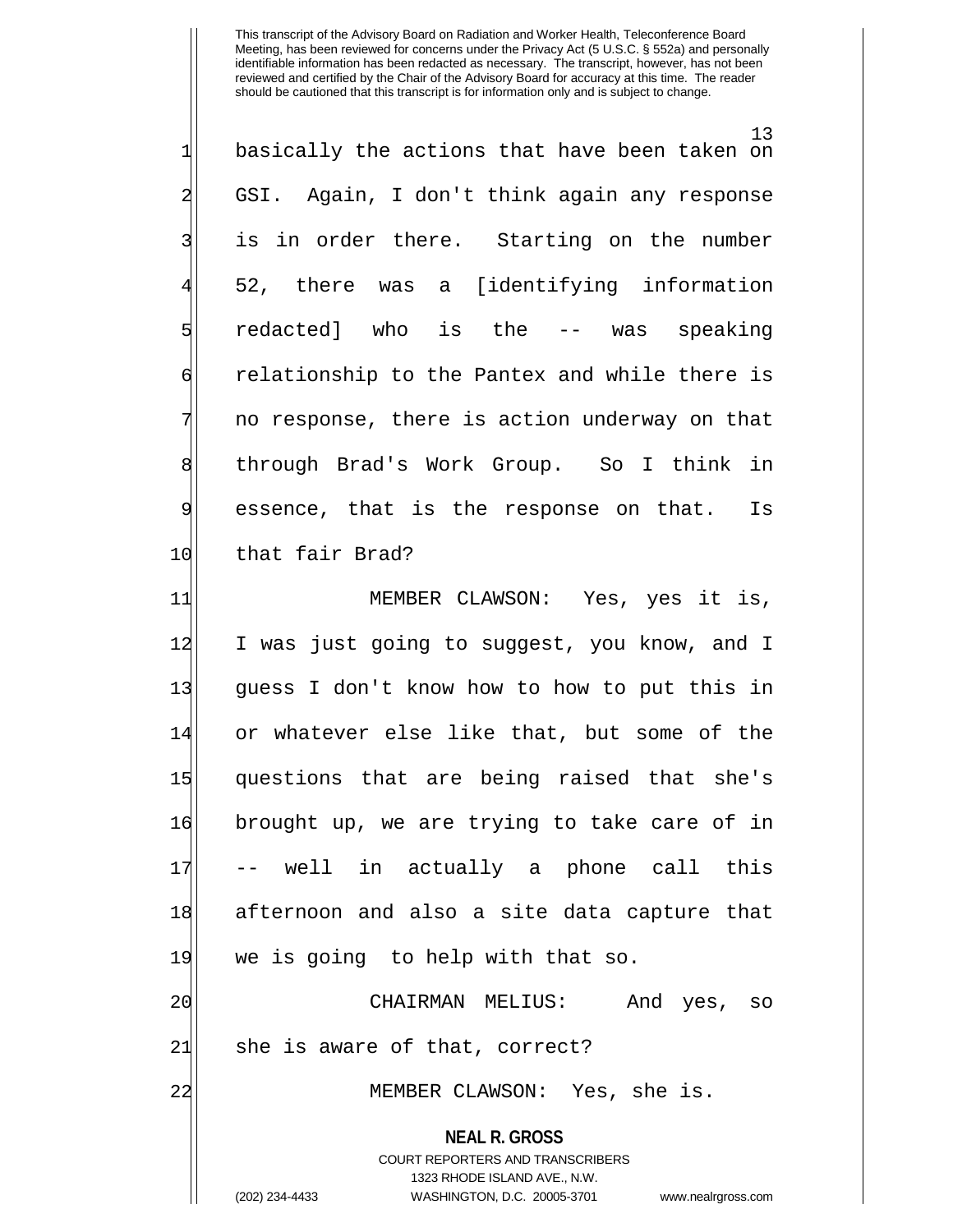**NEAL R. GROSS** COURT REPORTERS AND TRANSCRIBERS 1323 RHODE ISLAND AVE., N.W. (202) 234-4433 WASHINGTON, D.C. 20005-3701 www.nealrgross.com This transcript of the Advisory Board on Radiation and Worker Health, Teleconference Board Meeting, has been reviewed for concerns under the Privacy Act (5 U.S.C. § 552a) and personally identifiable information has been redacted as necessary. The transcript, however, has not been reviewed and certified by the Chair of the Advisory Board for accuracy at this time. The reader should be cautioned that this transcript is for information only and is subject to change. 14<br>that's 1 CHAIRMAN MELIUS: Yes, that's 2 what -- so again I think that is the response 3| and maybe that, Ted, maybe that should be noted in the description of the response. 5 MR. KATZ: Yes, I'll take care of  $6$  that. CHAIRMAN MELIUS: Yes, that way 8 | we've done that. 9 MEMBER CLAWSON: Jim, that does 10 bring up a question because when I saw this 11 like this. Should we, if we have, should we 12 just send them to Ted? Is that what it is? 13 I thought this was kind of being taken care 14 of by a different group and I just wanted to 15 make sure that if we have comments like what 16 was just made today, how to share them. 17 | MR. KATZ: Yes Brad, especially 18 if you been in communication with a commenter 19 like that, that's helpful for me to know. 20 MEMBER CLAWSON: Okay yes, that 21 sounds good. 22 MR. KATZ: Thanks Brad.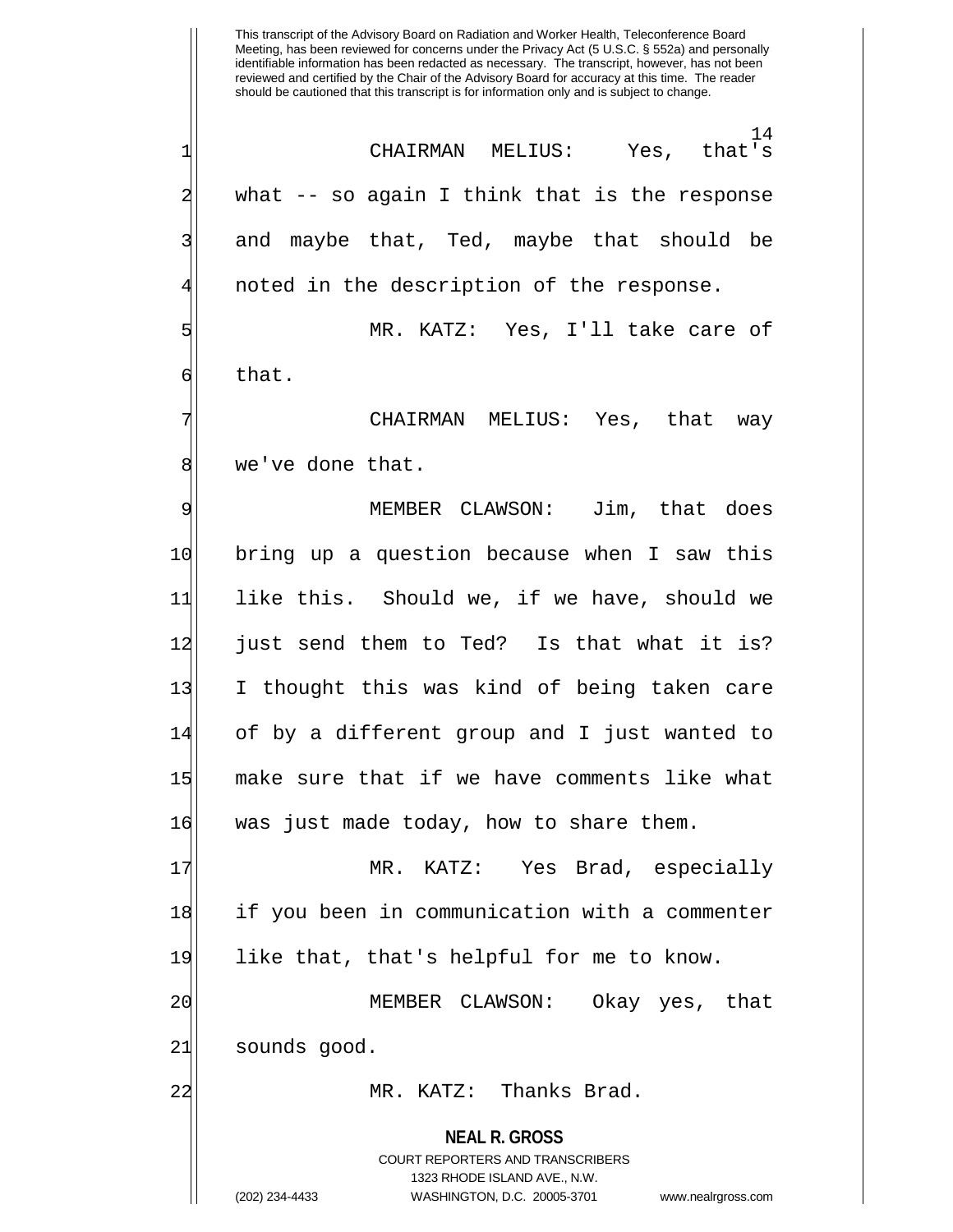**NEAL R. GROSS** COURT REPORTERS AND TRANSCRIBERS 1323 RHODE ISLAND AVE., N.W. This transcript of the Advisory Board on Radiation and Worker Health, Teleconference Board Meeting, has been reviewed for concerns under the Privacy Act (5 U.S.C. § 552a) and personally identifiable information has been redacted as necessary. The transcript, however, has not been reviewed and certified by the Chair of the Advisory Board for accuracy at this time. The reader should be cautioned that this transcript is for information only and is subject to change. 15 1 MEMBER CLAWSON: I wanted to make 2 sure. Okay, thank you. 3 CHAIRMAN MELIUS: Items number 53 through 58 really were relating to a comments  $5$  from  $-$  that Ted read into the record, from 6 one of the petitioners related to Weldon Spring. And again I think these responses 8 were appropriate. Any comments on those? 9 MEMBER SCHOFIELD: Hey Jim, this 10 is Phil, I'm on the line now. 11| CHAIRMAN MELIUS: Okay, good. 12 MEMBER SCHOFIELD: Thanks. 13 CHAIRMAN MELIUS: Welcome. The 14 next again, sort of a post-decision comment 15 from a petitioner related to United Nuclear. 16 Where we, I believe we had already taken 17 action by that time. Again, another response 18 on Rocky Flats just the relationship to 19 submitting additional information on that.  $20$  There was then  $61-62$  are related to Hangar 21 481. Again, where we had taken action. I 22 think it sort of more related to sort of the

(202) 234-4433 WASHINGTON, D.C. 20005-3701 www.nealrgross.com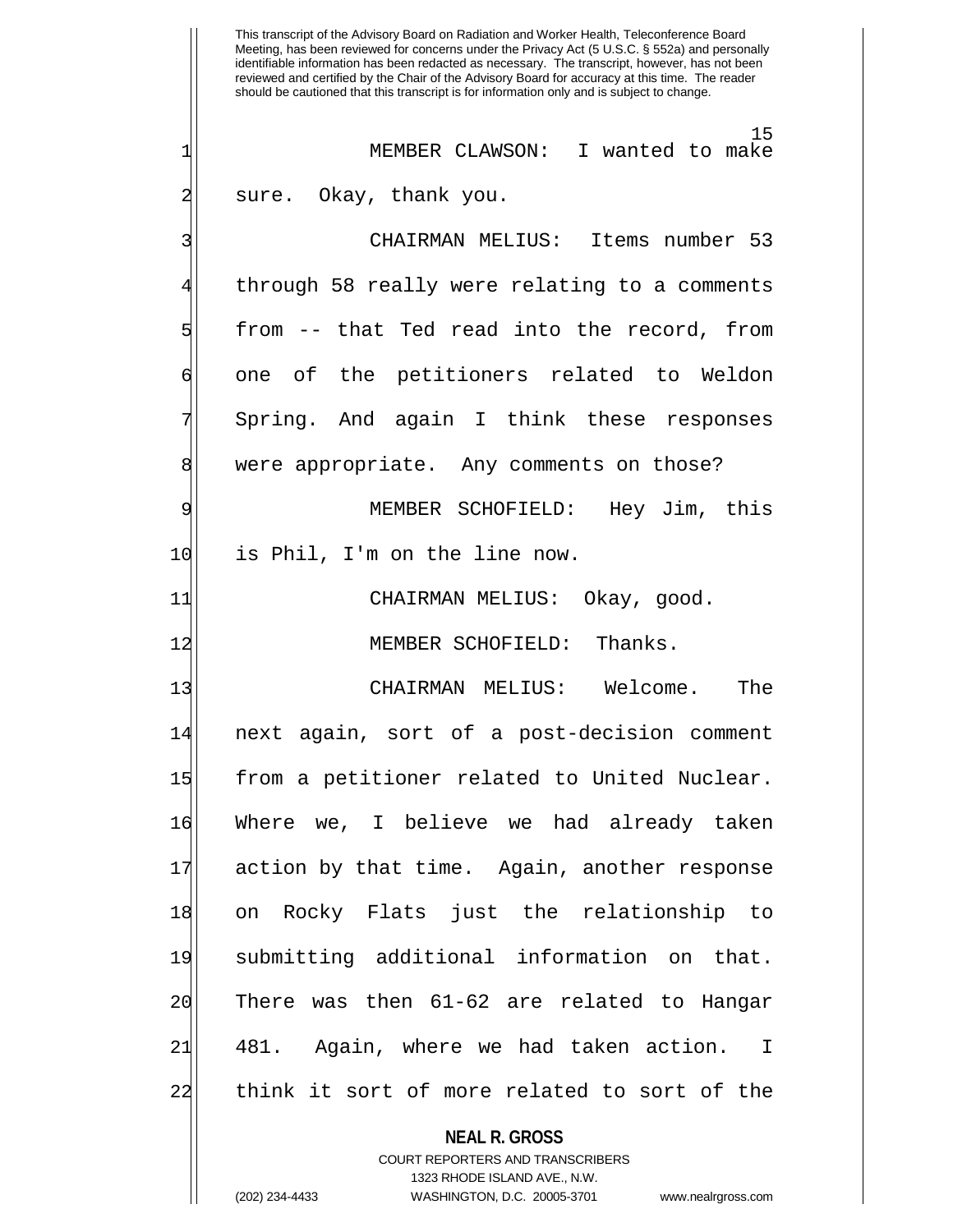16 1 facility definition issues, and which we had 2| talked about. So again, I think that was 3| referred properly for followup. Again two 4 more comments from United Nuclear and then 5 one more from Rocky Flats which were again, 6 one was, the last one for Rocky Flats was 7 giving additional information and has been 8 8 8 8 referred to the Work Group and DCAS. Any 9 comments on those?

10 And then the final one, the final 11 few are related to again, nuclear metals. And 12 again was sort of information and so forth 13 related to that and again I think. Any 14 questions on those responses? So, again then 15 I think that the two action items sort of out 16 of this will be first we will look at the 17 comments related to Rocky Flats and a 18 response to that that is comment number 32 19 and then Ted will also clarify the response 20 on Pantex. Okay, LaVon, SEC petition status 21 update.

22 MR. RUTHERFORD: All right.

### **NEAL R. GROSS**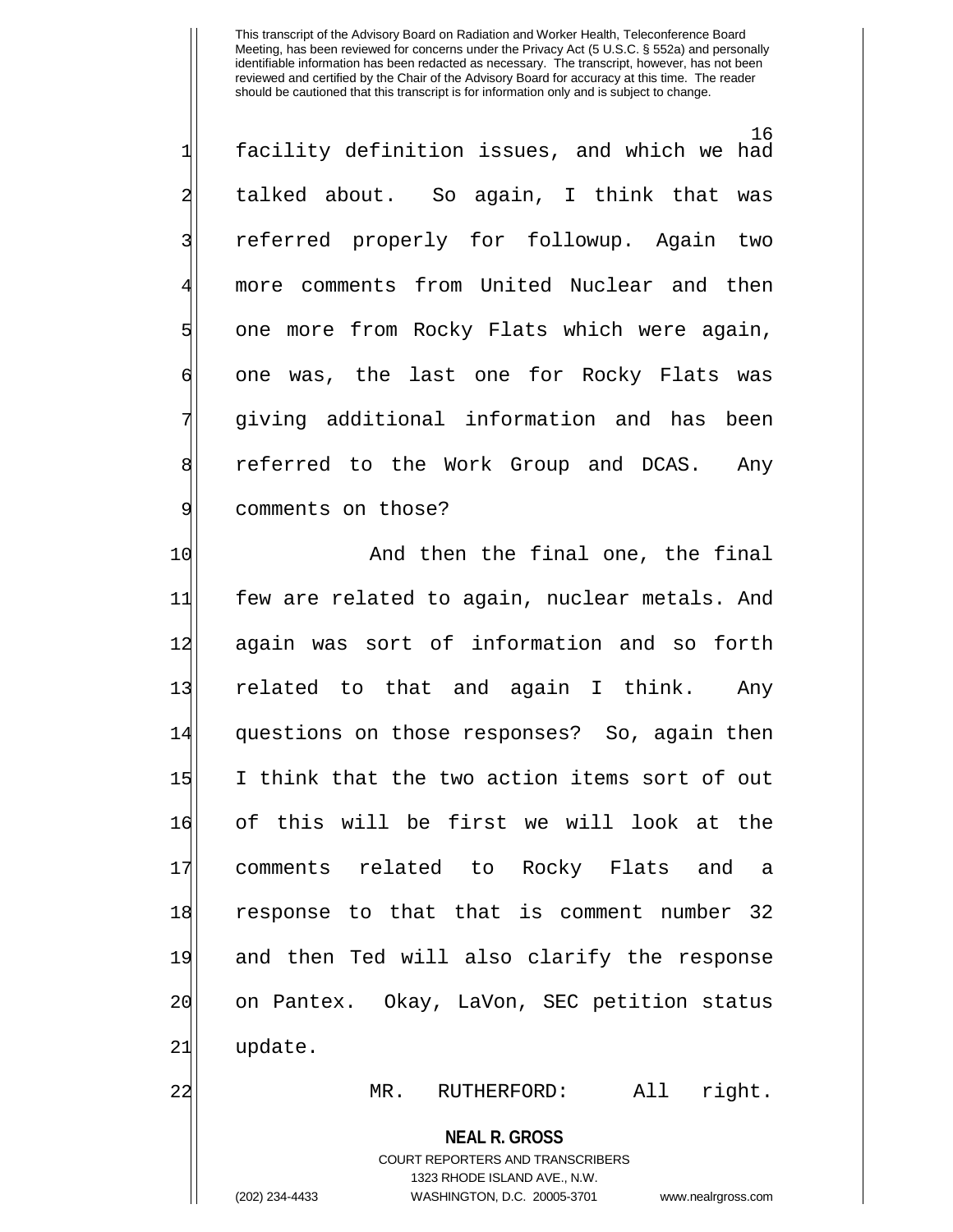<sup>17</sup><br>It's going to be a  $1$  Thank you, Dr. Melius. 2 pretty quick report. I indicated at the last 3 Board meeting that we did not have any new 4 petitions in the qualification or evaluation 5 phase and that has not changed. I also 6 mentioned at the last meeting we have a 7 couple of 83.14s to work that will make 8 adjustments to current SECs because of 9 changes and some other things. But those we 10 are waiting for a claim to serve as the 11 petitioner. We are still at that status with 12 those 83.14s. Therefore the only SEC work 13 for the next Board meeting will have to come 14 from the Work Groups making recommendations 15 to the full Board on existing petition 16 reviews. And that, so that will be it from 17 the SECs. I don't expect this to change much 18 for the following Board meeting either 19 considering that we have no new petitions in 20 house. So that's about it from the SECs. 21 CHAIRMAN MELIUS: Okay. Any 22 questions for LaVon? Glad you found some

#### **NEAL R. GROSS**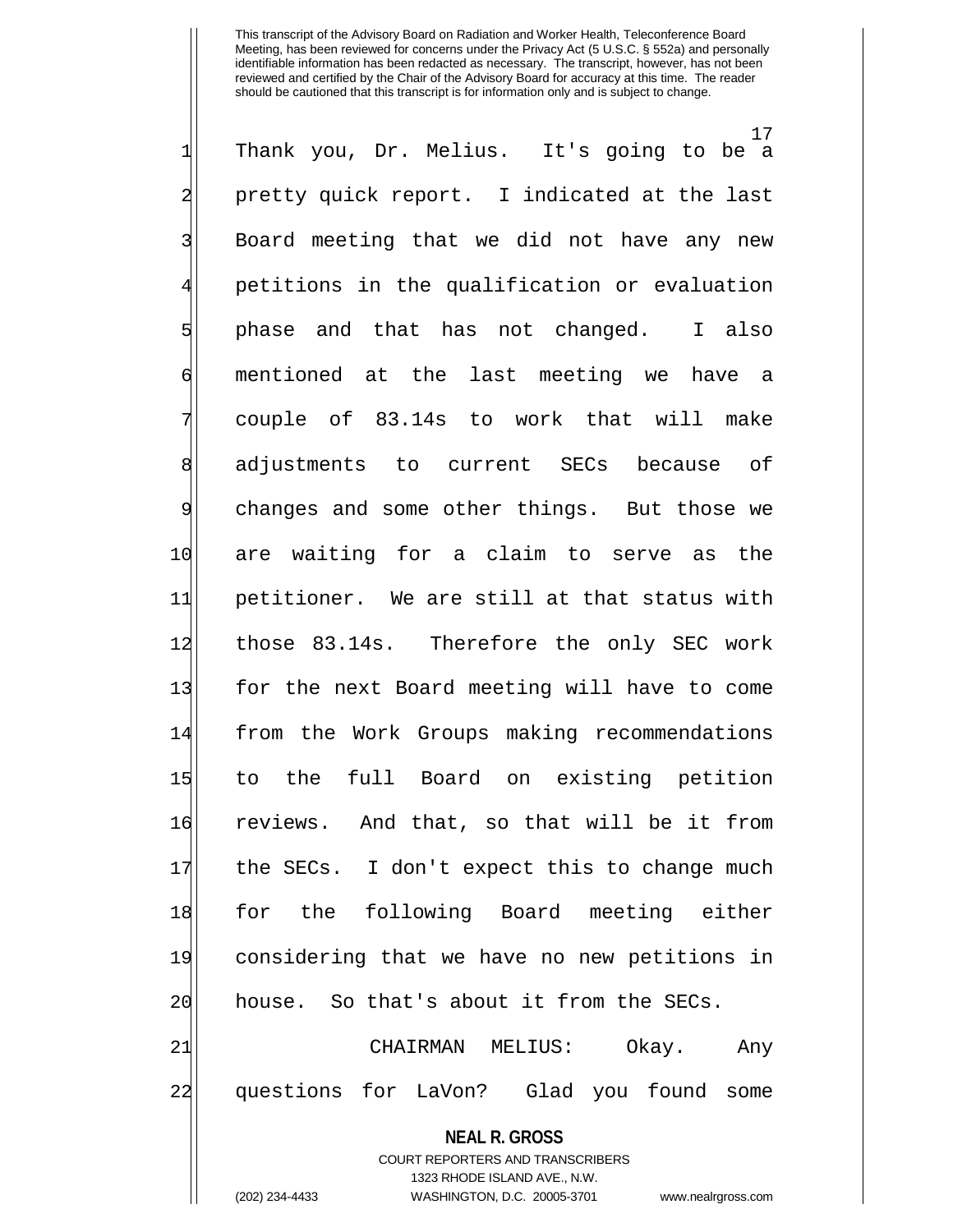**NEAL R. GROSS** COURT REPORTERS AND TRANSCRIBERS 1323 RHODE ISLAND AVE., N.W. (202) 234-4433 WASHINGTON, D.C. 20005-3701 www.nealrgross.com This transcript of the Advisory Board on Radiation and Worker Health, Teleconference Board Meeting, has been reviewed for concerns under the Privacy Act (5 U.S.C. § 552a) and personally identifiable information has been redacted as necessary. The transcript, however, has not been reviewed and certified by the Chair of the Advisory Board for accuracy at this time. The reader should be cautioned that this transcript is for information only and is subject to change. 18 1 other work then LaVon on Rocky Flats. 2 MR. RUTHERFORD: Just in time 3 CHAIRMAN MELIUS: Yep. Next item is Board correspondence and I don't have 5 5 5 5 5 anything to report there. Ted, are you aware 6 6 anything? MR. KATZ: No, I am not 8 | CHAIRMAN MELIUS: Okay. And 9 then the last item is plans for the March 10 2013 Board meeting agenda. Ted, do you want 11 to update us on that? 12 MEMBER MUNN: Oh, you are not  $13$  going to do  $-$ 14 MEMBER ZIEMER: This is Ziemer. 15 I have a question on the, do you see the Work 16 Group agenda item? 17 CHAIRMAN MELIUS: I apologize. I 18 was jumping too quick. Let's do the agenda 19 and then we will come back to the Work 20 Groups. 21| MR. KATZ: Okay, very good. 22 CHAIRMAN MELIUS: Yes.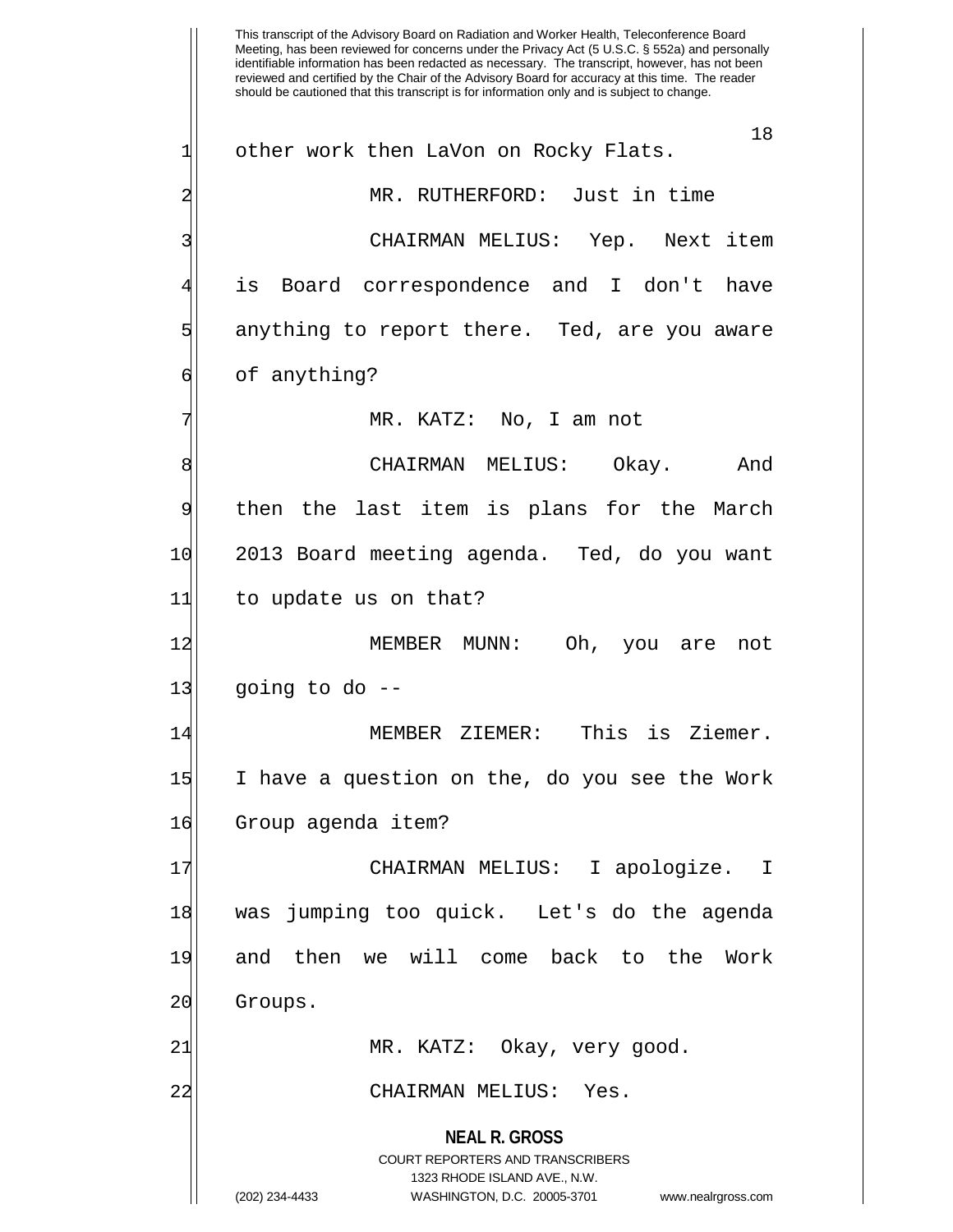19 1 MR. KATZ: I've sent to the Board 2 Members and the staff, an initial draft of 3| the agenda. It is a very full day but it is just at this point one full day. We will 5 hold off, I mean I don't think you have a 6 | hotel yet anyway. But we will hold off on 7 travel plans until the end of this week, 8 where we should be able to sort out. We have 9 two SEC petitions potentially to come before 10 the Board in March. Brookhaven, that seems 11 likely almost certain. But the other one is 12 Pantex and that's a little bit less certain 13 than and in part that depends upon us sorting 14 out we are going to achieve in an upcoming 15 data capture.

16 I guess there will be a data 17 capture, the question is what that will cover 18 and whether that relates, whether that is 19 necessary for a reporting out on any part of 20 the remaining parts of the Pantex SEC 21 petition. So, we have a technical call this 22 afternoon with the staff working on Pantex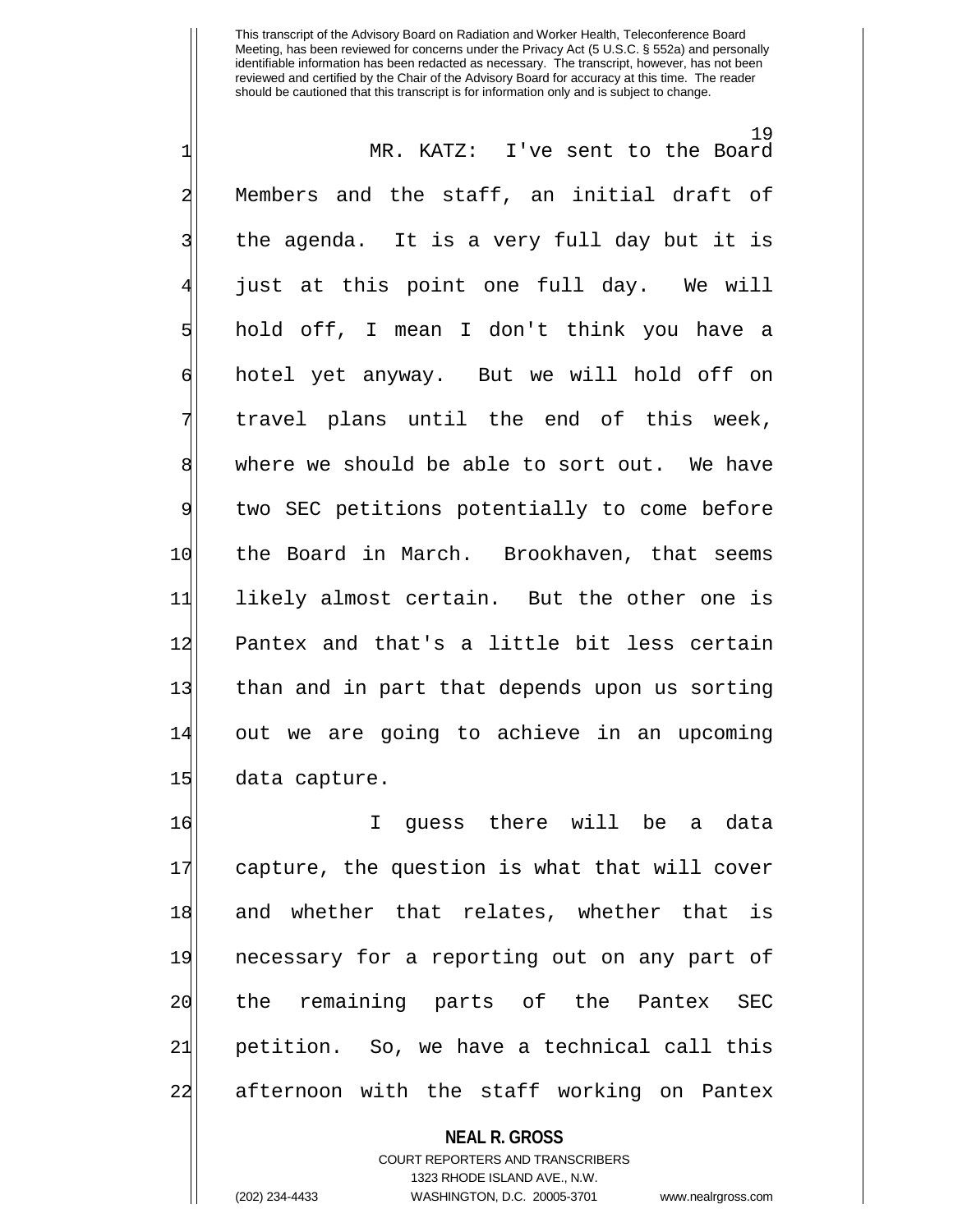20 1 and by tomorrow this should be sorted out and 2 I'll let everybody know if this stands as is. 3| But in any event, while it is a tight schedule, I think it can be all accomplished 5 in a day, barring the unforeseen. So are 6 6 6 6 any questions or suggestions at this 7 | point about the agenda? I haven't heard any 8 in writing except comments that it's a full 9 day, which it is for sure. Okay then.

10 CHAIRMAN MELIUS: I guess the 11 only, I mean at least, I am assuming 12 everyone, most people's preference would be 13 to have a full day, rather than to go into 14 the next day, just simply for making flight 15 arrangements and so forth.

16 MEMBER MUNN: The only concern 17 that one might have given what we have to 18 deal with is the big unknown relative to 19 public comment. You know we always assume 20 that we can get done what we need to get done 21 in the hour allotted and most of the time 22 that's true. On the rare occasion that it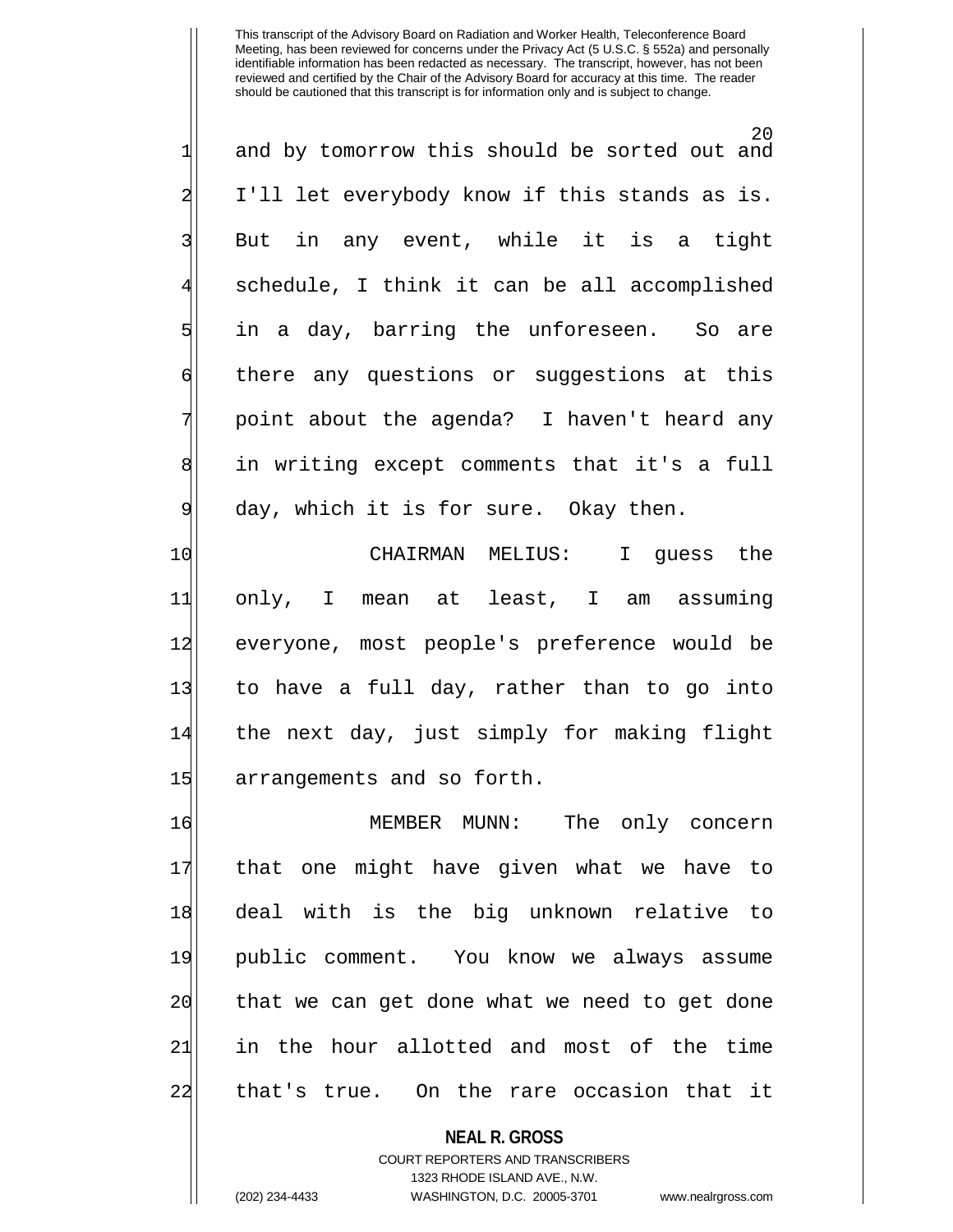21 1 isn't then we find ourselves, on more than 2 one occasion of course earlier in our 3| history, with a serious overlap of time and it's a -- I guess the question is whether or  $5$  not going from 8:30 in the morning to 6:00 at 6 6 6 night is really conducive to paying attention 7 to what we are doing. And to add a public 8 comment on the bottom of that I, granted it 9 is an unknown. We are well aware of that. 10 It is questionable as to whether or not 11 another half day would be a reasonable thing 12 to do for the sake of the Board Members.

13 MR. KATZ: So Wanda I was just 14 trying to balance that against the 15 possibility that Pantex would fall off and it 16 is a possibility. In which case, you know, I 17 think we will be tidily done within a day and 18 Augusta isn't easy to get to because you're 19 having to come through Atlanta or drive from 20 Atlanta, one way or the other, so I just 21 thought for some of the Board Members who 22 have a lot of other commitments it seemed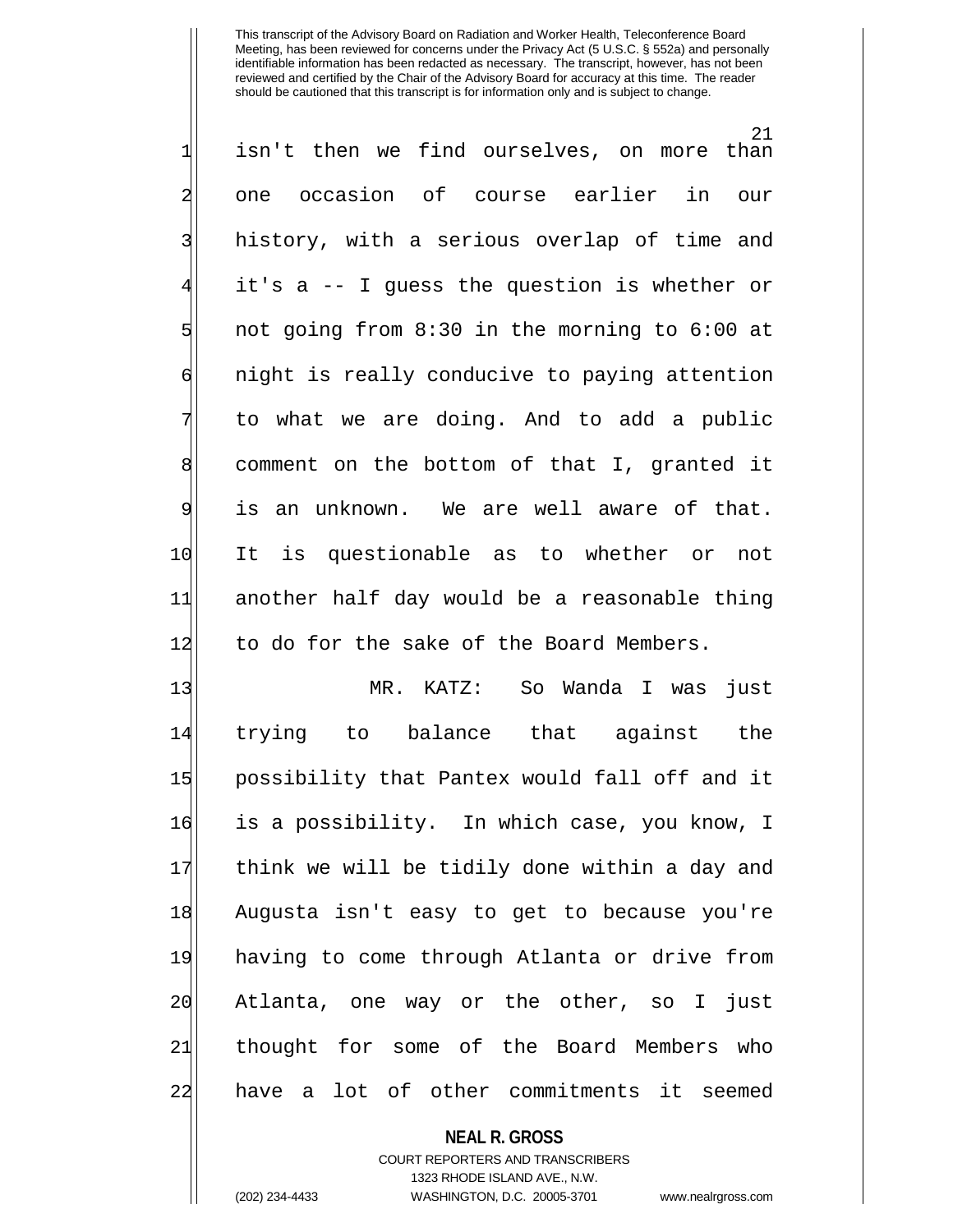22  $1$  like it would be easier to get them out first 2 thing in the morning from Augusta, you know, 3| then carry them over until midday or 41 whatever.

 MEMBER MUNN: And I haven't 6 checked the schedules, but you are correct, it is not an easy place to get in and out of, 8 it's as bad as Hanford. But it's just worrisome when you see that schedule for our work run into  $6:00$ .

11| CHAIRMAN MELIUS: But, I would 12 also add that in terms of the timing, these 13 are all, I think where's there more of an 14 issue will, sort of be how much time there is 15 for the Board to do things is when we run 16 into problems predicating is how long an SEC 17 presentation slash you know discussion slash 18 you know vote is going to take and those can 19 sometimes go on longer than, they are very 20 hard to estimate.

21 MEMBER MUNN: Yes, well that's 22 true for almost everything we do but I'm not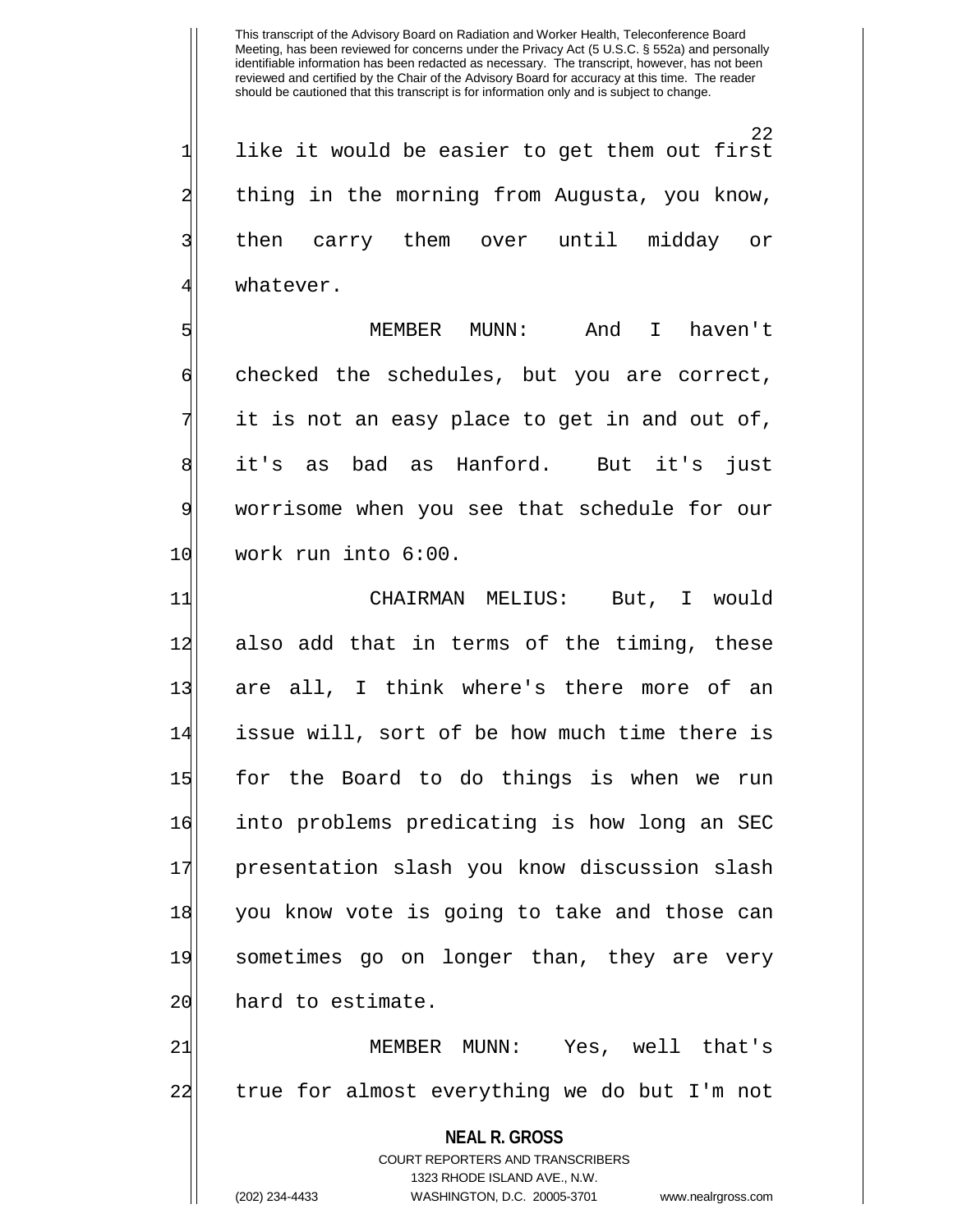**NEAL R. GROSS** COURT REPORTERS AND TRANSCRIBERS 1323 RHODE ISLAND AVE., N.W. (202) 234-4433 WASHINGTON, D.C. 20005-3701 www.nealrgross.com This transcript of the Advisory Board on Radiation and Worker Health, Teleconference Board Meeting, has been reviewed for concerns under the Privacy Act (5 U.S.C. § 552a) and personally identifiable information has been redacted as necessary. The transcript, however, has not been reviewed and certified by the Chair of the Advisory Board for accuracy at this time. The reader should be cautioned that this transcript is for information only and is subject to change. 23 1 resisting strongly just raising the concern 2 all that it's more than a long day if we end of 3| with significant public comment it runs well into the evening. 5 CHAIRMAN MELIUS: Anybody else 6 wish to comment on that issue? MEMBER ANDERSON: Most of our 8 first days have been long days. So, I am 9 9 not sure this is any different. 10 CHAIRMAN MELIUS: Yes. 11| MEMBER ANDERSON: Clearly we 12 can't, except for a few, couldn't get out 13 that night. But, I think it makes it easier  $14$  to get out the next day  $-$ 15 CHAIRMAN MELIUS: Yes. 16 MEMBER ANDERSON: -- quite easy, 17 so I like this the way it is. 18 CHAIRMAN MELIUS: Yes, thanks. 19 Okay, we'll continue the plan that way and 20 now Ted just has to find a hotel for us. 21 MR. KATZ: Exactly, and we are 22 making good progress there.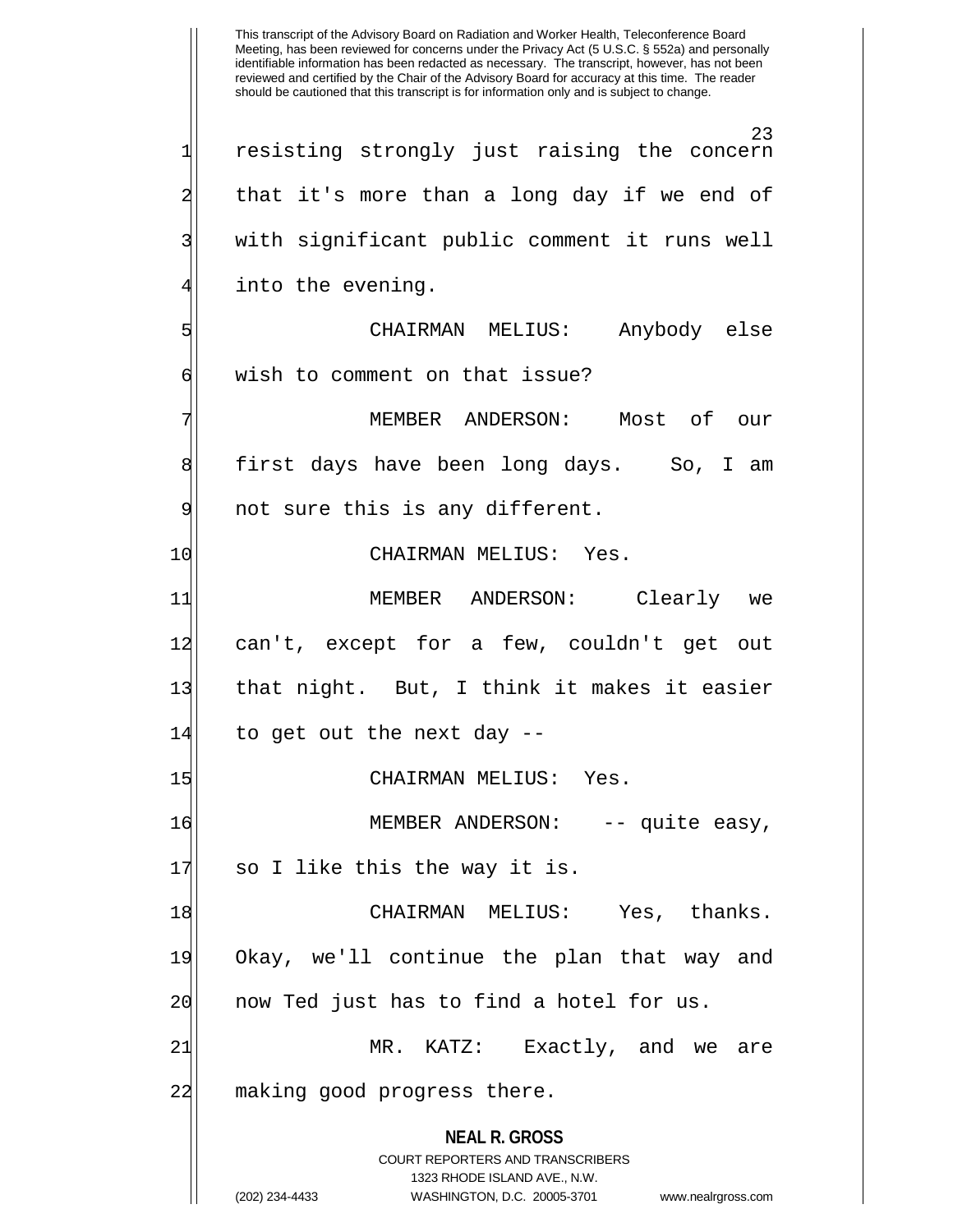#### 1 MEMBER MUNN: Good.

2 CHAIRMAN MELIUS: Thank you. Now 3| I will go back, I apologize. I was actually trying to pull up on my computer the draft 5 Board agenda. I got ahead of myself and 6 skipped the Work Groups and Subcommittees, so any Work Group Chairs or Subcommittee Chairs 8 | wish to give an update?

9 MEMBER BEACH: Jim this is Josie, 10 I'll just give a real quick one for BNL. As 11 it is on the March Agenda, one of the things 12 we are going to be looking at actually the 13| only issue for discussion on the  $14^{\text{th}}$  is the 14 issue of the SEC end dates. As you remember 15 it is 1993 at this time and we are looking at 16 additional years.

17 CHAIRMAN MELIUS: Okay.

18 MEMBER BEACH: So we hope to 19 bring a recommendation on that.

20 CHAIRMAN MELIUS: Good, thank 21 you. Anybody else?

22 MEMBER CLAWSON: Jim, this is

# **NEAL R. GROSS** COURT REPORTERS AND TRANSCRIBERS 1323 RHODE ISLAND AVE., N.W. (202) 234-4433 WASHINGTON, D.C. 20005-3701 www.nealrgross.com

24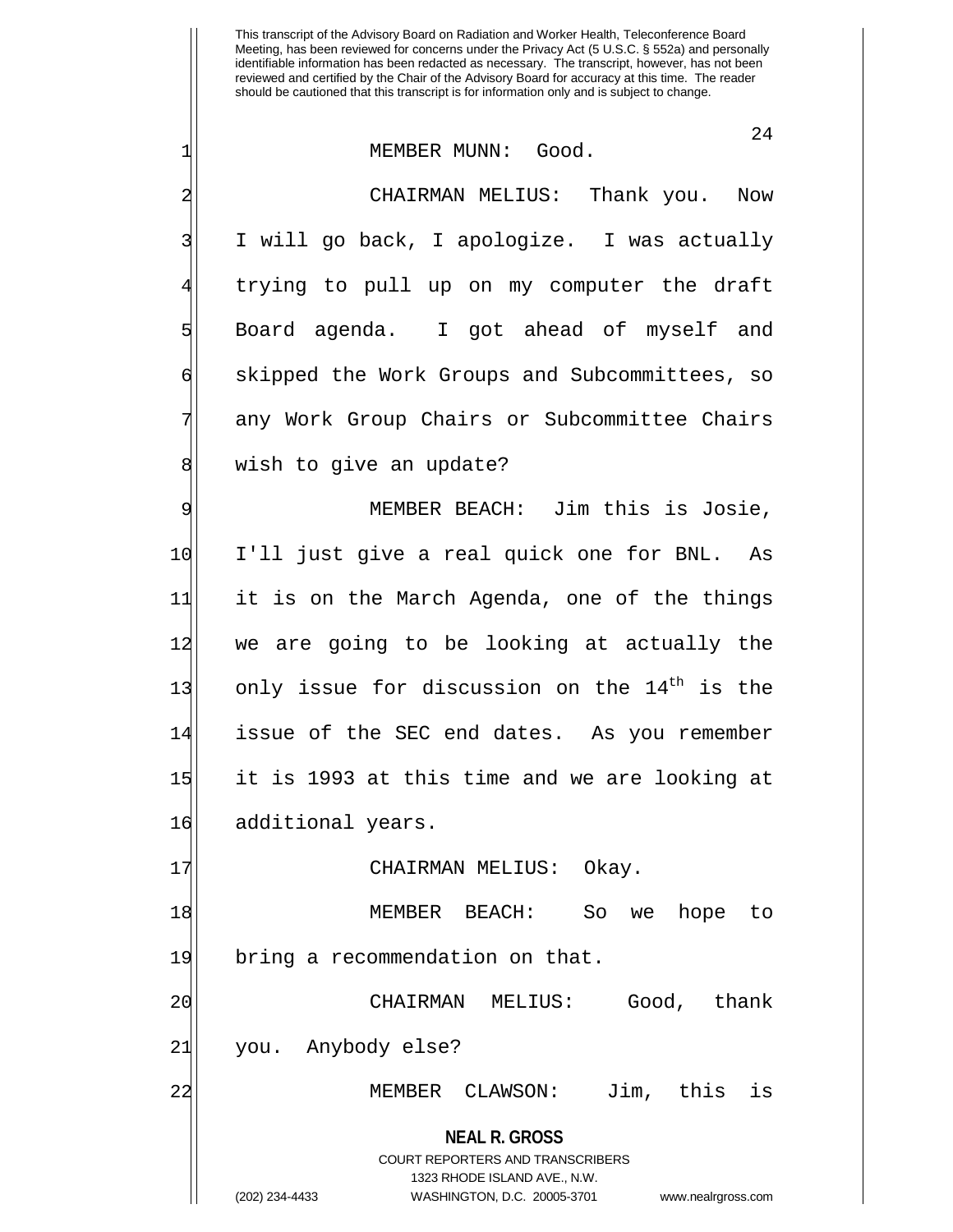**NEAL R. GROSS** COURT REPORTERS AND TRANSCRIBERS 1323 RHODE ISLAND AVE., N.W. 25  $1$  Brad. I might as well give one on Pantex, 2 where we are headed with it. Where we are at 3| right now is, we are looking at later years, 4 do you remember when we put in the first part 5 of the petition we cut out five years 6 basically at the very end. We are looking at 7 that and the earlier years depending upon 8 what comes out of our phone conversation, our 9 technical call this afternoon. It'll kind of 10 focus down on what we really need to 11 accomplish and go from there. It's just 12 bringing, connecting all the dots right now 13 and going from there. But while I'm here 14 also too on Fernald, we have a Work Group 15 coming up and on March  $7<sup>th</sup>$  we've got three to 16 four outstanding issues that we're covering 17 on Fernald and we got this Work Group planned 18 and hope to make head way there. 19 CHAIRMAN MELIUS: Very good. 20 MEMBER KOTELCHUCK: Mark is not 21 on the phone but the Dose Reconstruction 22| Subcommittee met and we went over, Brad was

(202) 234-4433 WASHINGTON, D.C. 20005-3701 www.nealrgross.com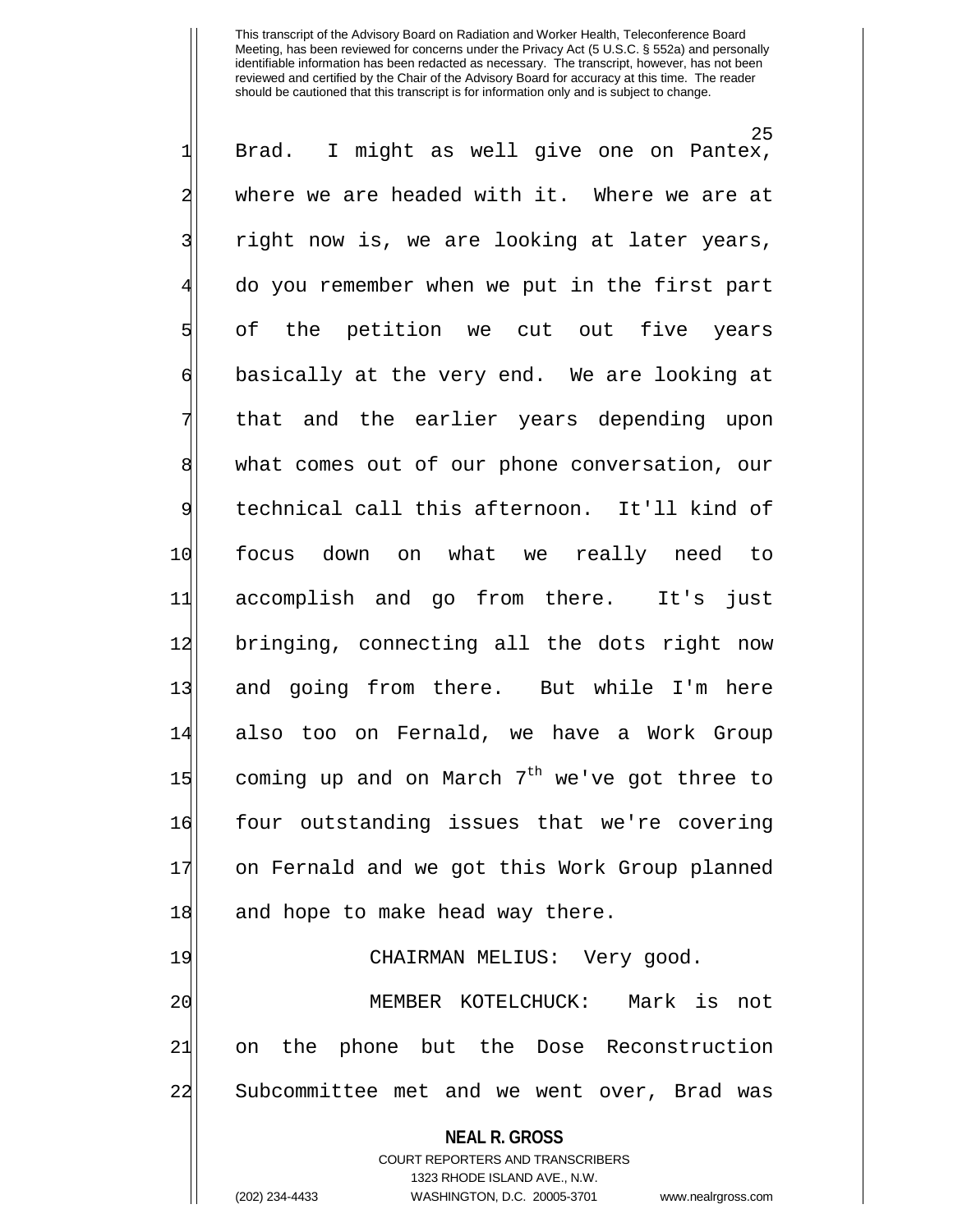**NEAL R. GROSS** This transcript of the Advisory Board on Radiation and Worker Health, Teleconference Board Meeting, has been reviewed for concerns under the Privacy Act (5 U.S.C. § 552a) and personally identifiable information has been redacted as necessary. The transcript, however, has not been reviewed and certified by the Chair of the Advisory Board for accuracy at this time. The reader should be cautioned that this transcript is for information only and is subject to change. 26  $1$  there and myself, and we went over a number -2|  $\,$  - sets eight and nine, reviewed them and I am 3| sure that Mark will give a report at the 4 Augusta meeting. 5 | SINGLES CHAIRMAN MELIUS: Good. 6 MEMBER MUNN: And I was on the 7 | phone for that meeting Dave. 8 MEMBER KOTELCHUCK: Oh, yes 9 indeed, I, yes indeed. Pardon me that is 10 absolutely true. 11 CHAIRMAN MELIUS: Anybody else? 12 I have an update, the SEC Evaluation Work 13| Group will be having a conference call, I 14 believe it's the  $22^{nd}$  of February, to 15 discuss, we have two reports from NIOSH on as 16 far as the ten year review we are dealing 17 with the issue of sufficient accuracy. We've 18 gotten the last few weeks, two reports from 19 NIOSH related to that, so we will have a 20 discussion of those reports and then the plan 21 is then to come back to the Board at the 22 Augusta meeting to sort of present not a

> COURT REPORTERS AND TRANSCRIBERS 1323 RHODE ISLAND AVE., N.W.

(202) 234-4433 WASHINGTON, D.C. 20005-3701 www.nealrgross.com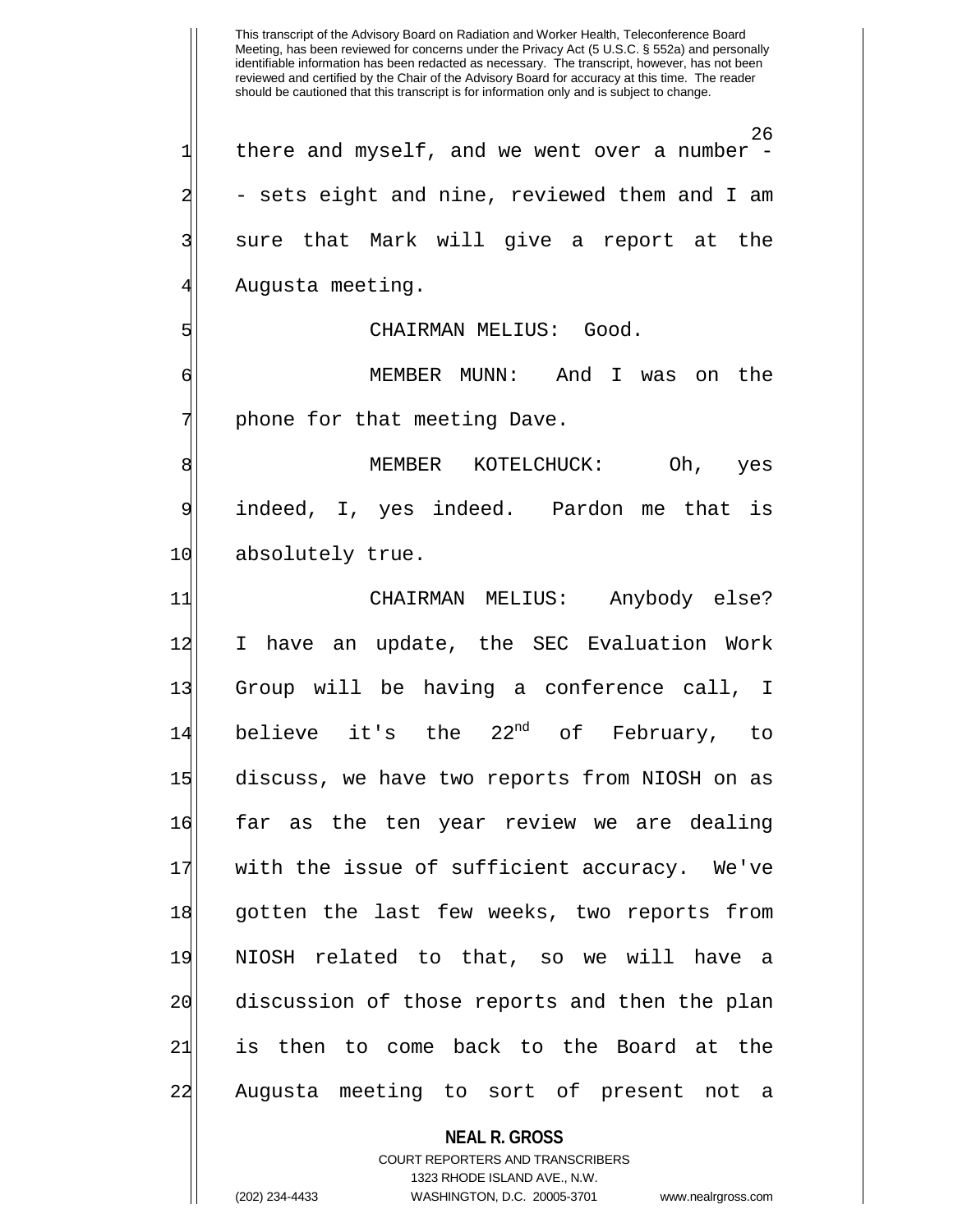27 1 conclusion, but sort of some idea of issues 2 and how, some options on how we might go 3| forward on that and get input from all the 4 Board members on sort of how we should handle 5 that, where we would go, who should be 6 6 involved and so forth.

So we have set aside about half 8 hour at the March Board meeting to report on 9 that and for full Board discussion. Again, I 10 don't think it will be to try to reach a 11 conclusion. It's more, you know, is there 12 additional work we should have done, how 13 should we approach this issue, so. Any 14 other Work Group or Subcommittee chairs wish 15 to report?

16 MEMBER SCHOFIELD: This is Phil. 17 On Santa Susana Field Lab, things are going 18 to slowed down just a little bit. They just 19 received a large volume of exposure records, 20 but these are all on cards that they can't 21 scan in, so they are going to have to be 22 transcribed by hand so that is going to take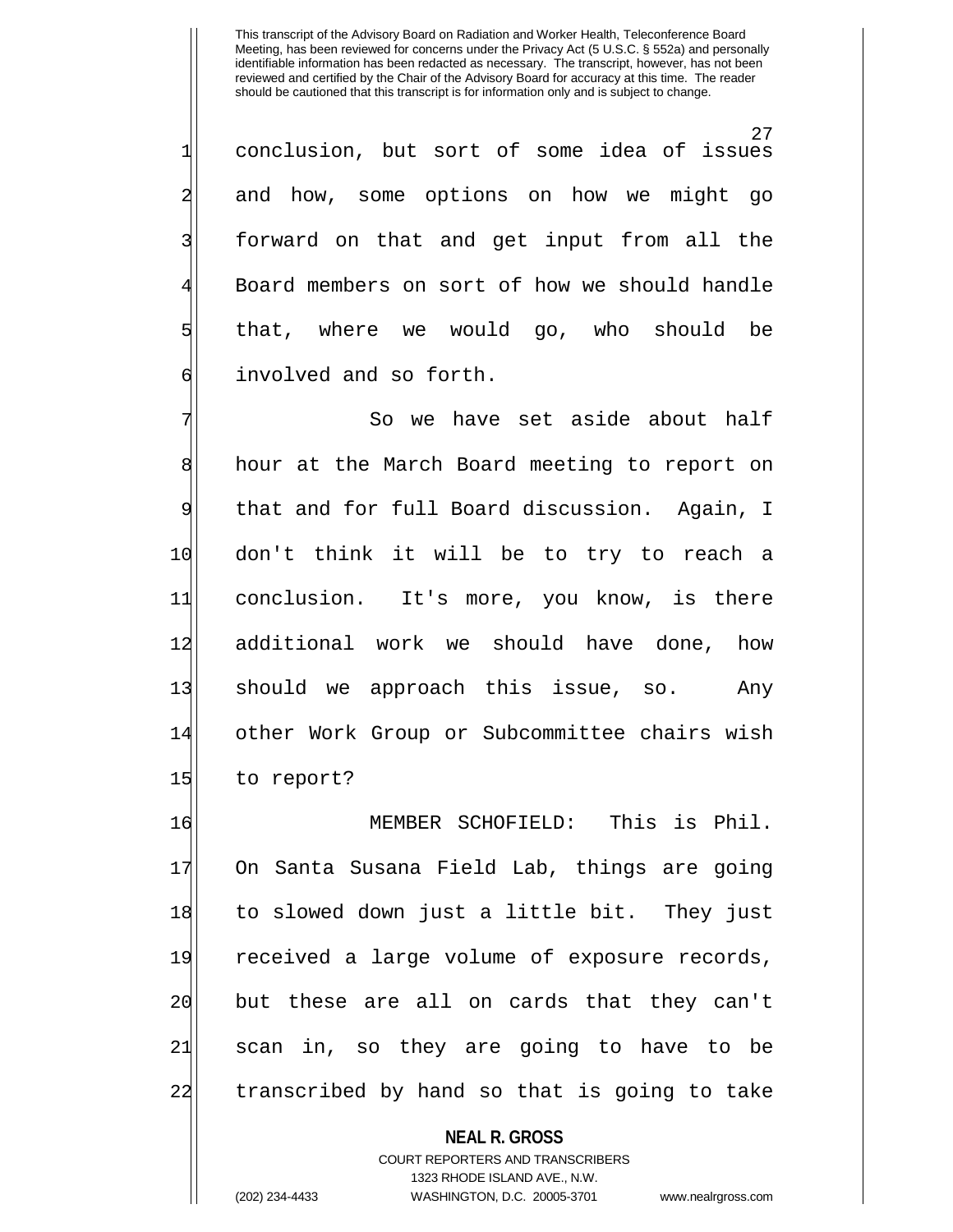This transcript of the Advisory Board on Radiation and Worker Health, Teleconference Board Meeting, has been reviewed for concerns under the Privacy Act (5 U.S.C. § 552a) and personally identifiable information has been redacted as necessary. The transcript, however, has not been reviewed and certified by the Chair of the Advisory Board for accuracy at this time. The reader should be cautioned that this transcript is for information only and is subject to change. 28 1 them quite a while. 2 CHAIRMAN MELIUS: Yes. 3 MEMBER SCHOFIELD: That's really, I mean, you know, the only update there is 5 sight now. 6 CHAIRMAN MELIUS: Okay, anybody 7| else? 8 MEMBER MUNN: Yes Jim, this is 9 Wanda. Procedures has quite a significant 10 report and an issue to bring before the full 11 Board. If we are ready for that, I will be 12 glad to give it now. We met Tuesday this 13| week in Cincinnati. We had a quite full 14 agenda. A number of the outstanding findings 15 that we had were formally closed after we had 16 significant discussion with NIOSH and our 17 Contractor and the Subcommittee. And included 18 among those final items that we were able to 19 close were TIB-9 and TIB-70. TIB-9 is the 20 estimation of ingestion intakes and TIB-70 21 was the dose reconstruction during the

**NEAL R. GROSS**

22 residual radioactivity period for the AWEs.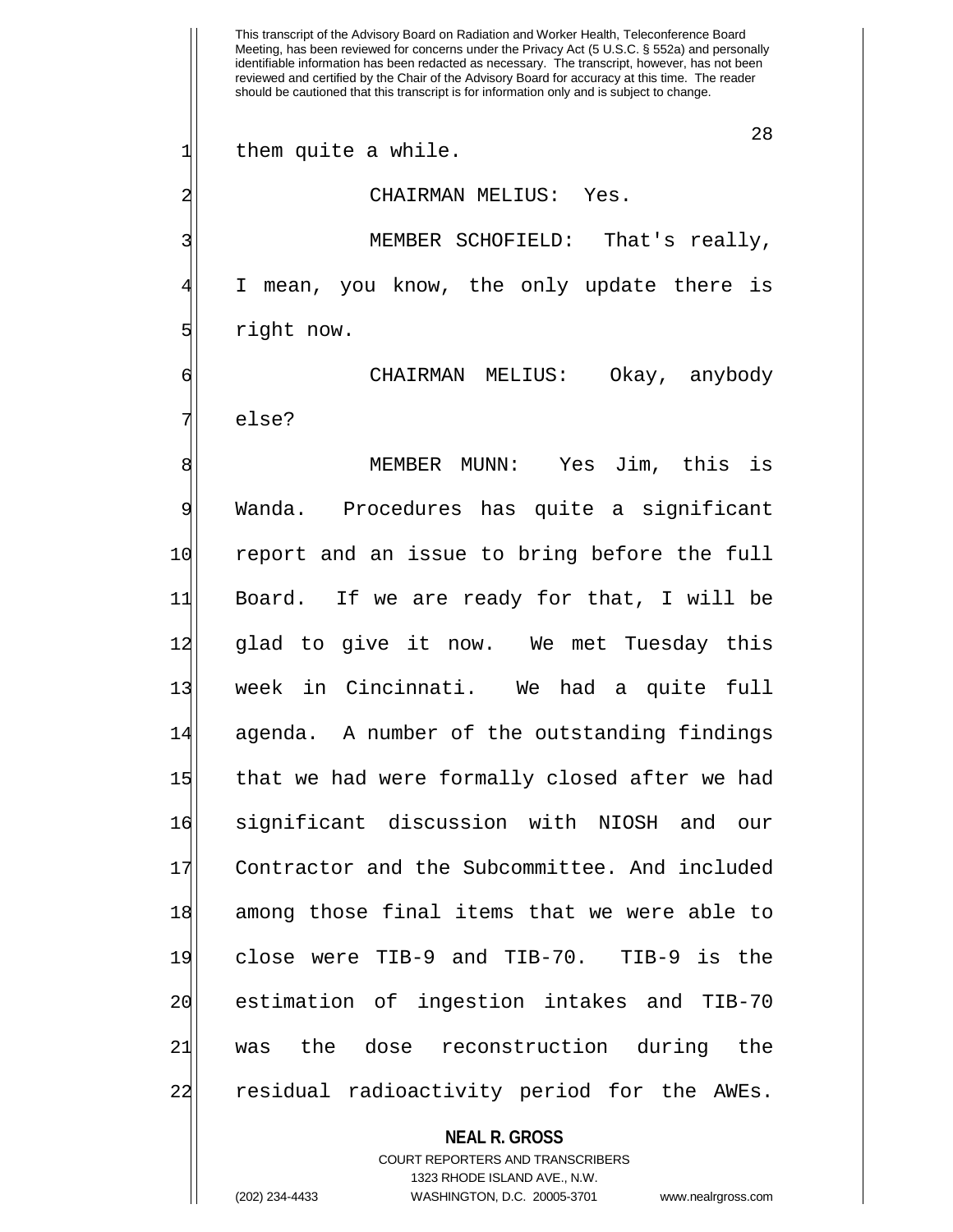29<br>We linked them  $1$  Those two are fairly close. 2| with regard to one of the items and we were 3| able to close those out.

**NEAL R. GROSS** COURT REPORTERS AND TRANSCRIBERS 1323 RHODE ISLAND AVE., N.W. (202) 234-4433 WASHINGTON, D.C. 20005-3701 www.nealrgross.com 4 TIB-13 geometric exposure 5 scenario consideration for external dose 6 reconstruction at uranium facilities and TIB-10 which is the best estimate of internal 8 dose reconstruction for glove box workers had 9 been considered together for a number of 10 issues. Those were resolved and closed. 11 TIB-79 the occupational X-ray dose for X-rays 12 that were taken offsite. 13 (Pause.) 14 MR. KATZ: Wanda did we lose you? 15 CHAIRMAN MELIUS: Yes. 16 MR. KATZ: I'm afraid she might 17 not even realize that she is disconnected 18 CHAIRMAN MELIUS: Yes, I think  $19$  that's  $-$ 20 MEMBER ZIEMER: This is Ziemer, I 21 can report on TBD-6000 while we are waiting 22 for Wanda to get back or is she back now?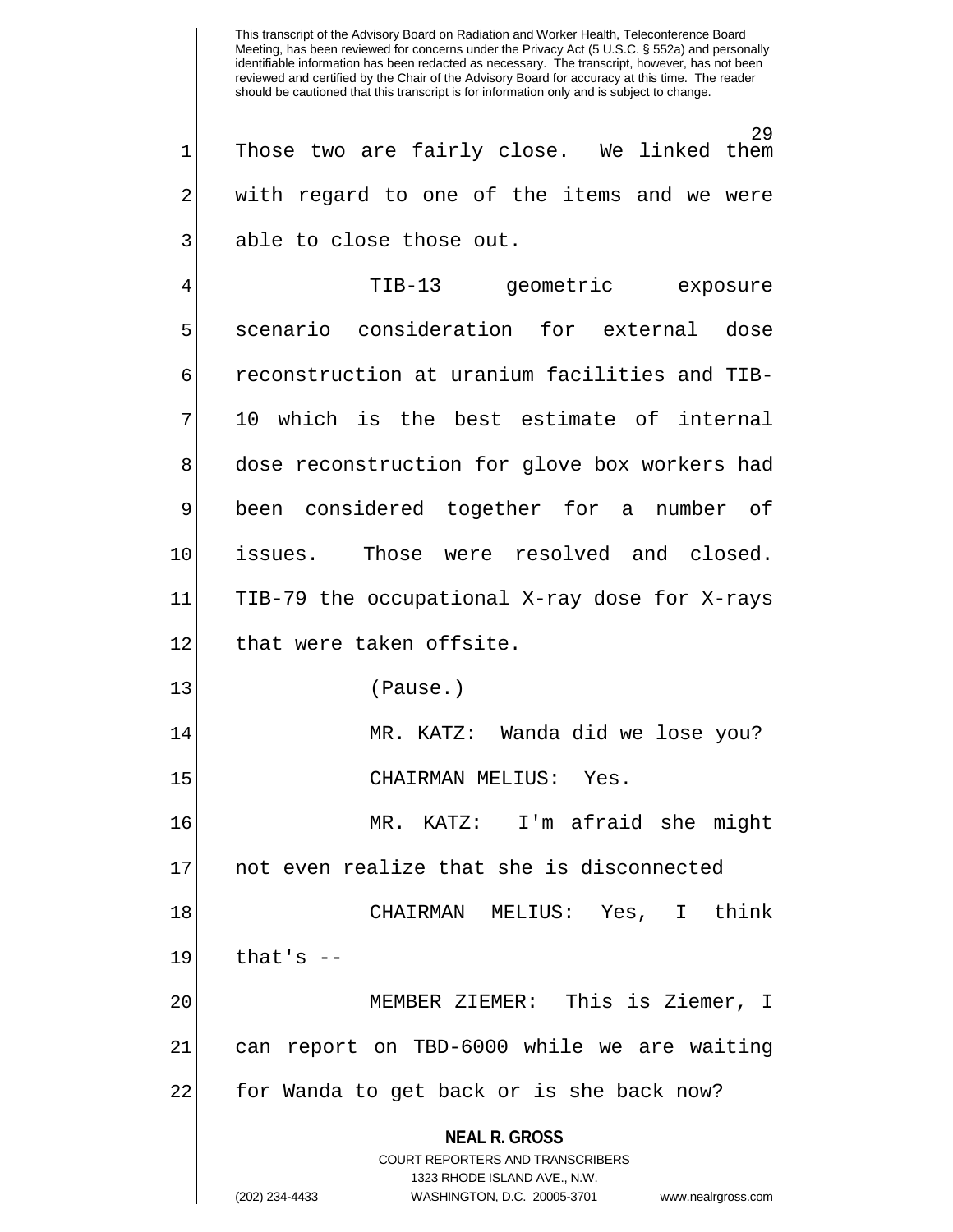**NEAL R. GROSS** COURT REPORTERS AND TRANSCRIBERS 1323 RHODE ISLAND AVE., N.W. (202) 234-4433 WASHINGTON, D.C. 20005-3701 www.nealrgross.com This transcript of the Advisory Board on Radiation and Worker Health, Teleconference Board Meeting, has been reviewed for concerns under the Privacy Act (5 U.S.C. § 552a) and personally identifiable information has been redacted as necessary. The transcript, however, has not been reviewed and certified by the Chair of the Advisory Board for accuracy at this time. The reader should be cautioned that this transcript is for information only and is subject to change. 30<br>Wanda are you 1| CHAIRMAN MELIUS: 2 back yet? Wanda we can't hear you if you're 3| on, listening. Go ahead Paul, why don't we 41 do --5 MEMBER ZIEMER: Okay, TBD-6000 will  $\left| \cdot \right|$  be meeting on February 22<sup>nd</sup>. We have some open 7 issues on Appendix BB, which is General Steel 8 8 Industries now to consider --9 MEMBER MUNN: Are you still there? 10 CHAIRMAN MELIUS: Yes, we are here 11 now. You were, we lost you. 12 MEMBER MUNN: I had a dial tone. 13 CHAIRMAN MELIUS: Okay and then 14 while we were waiting for you to call back in, 15 Paul was starting on his TBD. 16 MEMBER MUNN: Oh good, go ahead  $17$  Paul  $-$ 18 CHAIRMAN MELIUS: Then we will come 19 back to you Wanda. 20 MEMBER ZIEMER: I will just 21 indicate what's on our agenda for February  $22$ <sup>nd</sup>, it's  $-$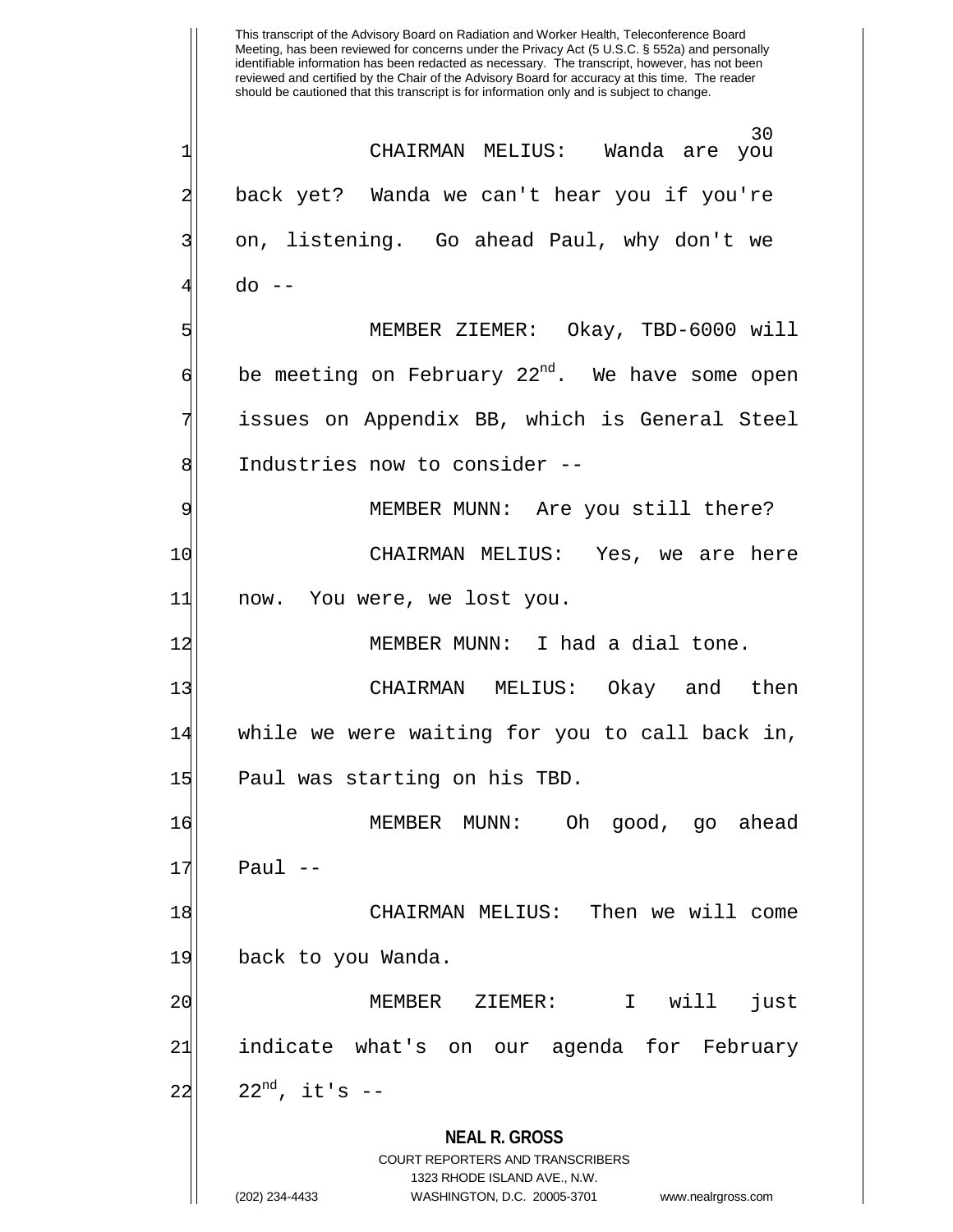This transcript of the Advisory Board on Radiation and Worker Health, Teleconference Board Meeting, has been reviewed for concerns under the Privacy Act (5 U.S.C. § 552a) and personally identifiable information has been redacted as necessary. The transcript, however, has not been reviewed and certified by the Chair of the Advisory Board for accuracy at this time. The reader should be cautioned that this transcript is for information only and is subject to change.  $21$ <sup>st</sup> 1 MR. KATZ: Paul it's February 2 MEMBER ZIEMER: Okay, okay right. 3| I better check my calendar here. Anyway, I 4 don't want to show up a day late and a dollar 5 short. 6 MEMBER MUNN: We'd have trouble 7| Paul, believe me. 8 MEMBER ZIEMER: Appendix BB, some 9 open issues on the issues matrix to consider. 10 We also will have our initial look now at the 11 issues matrix for Simonds Saw which the Board 12 assigned to TBD-6000 at the last meeting. And 13 then we also have Baker Brothers' residual 14 period to consider and there's a possibility 15 that may be on the agenda for the upcoming full 16 Board Meeting. Those are the items before us 17 on TBD-6000.

18 CHAIRMAN MELIUS: Good, thank you 19 Paul. Wanda do you want to? 20 MEMBER MUNN: Yes I'll be glad to. 21 I trust, did you hear me through OTIB-79, the

22 Occupational X-ray dose for --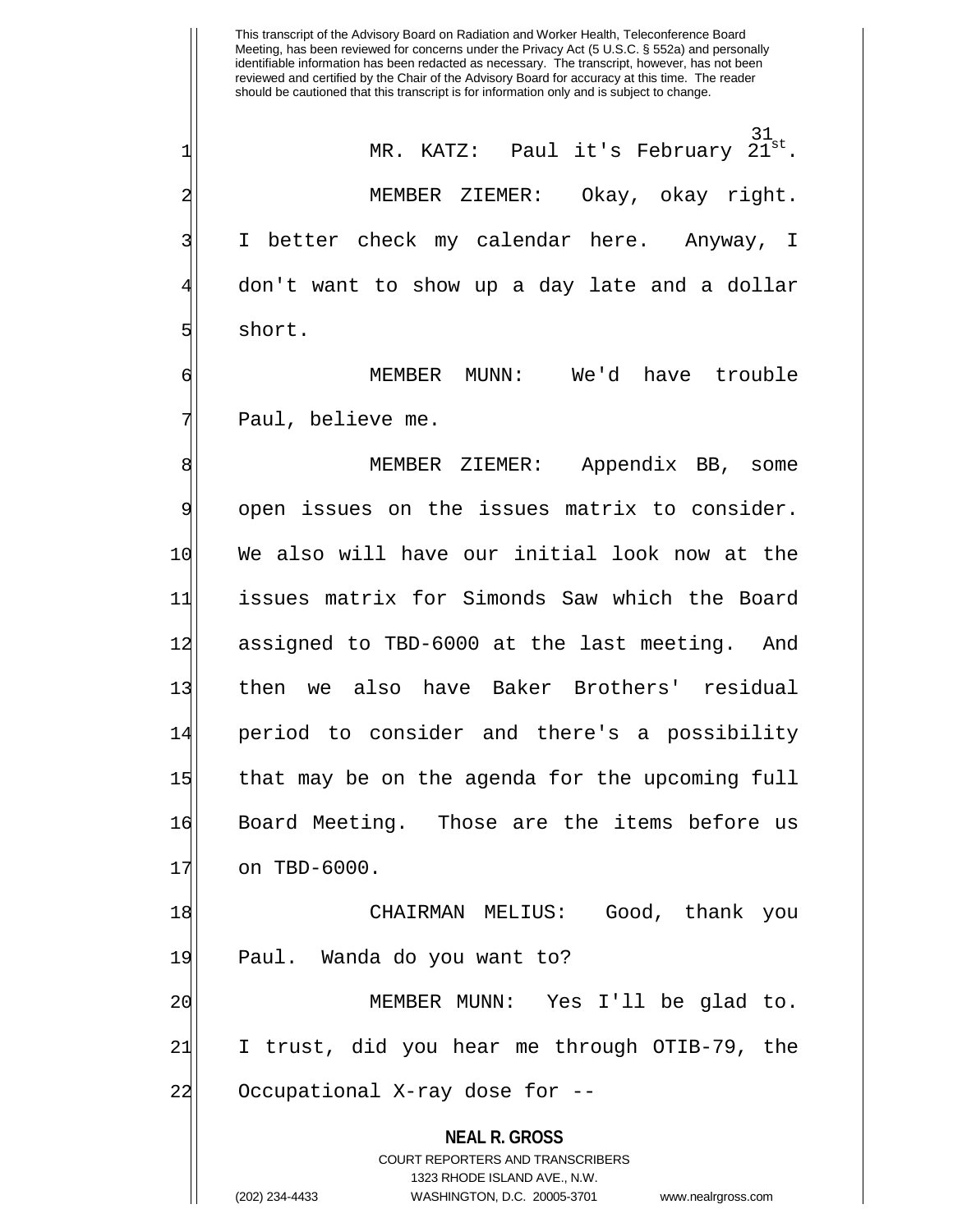32 1 CHAIRMAN MELIUS: It was right in 2 the middle of that I think you started to, lost 3| you.

MEMBER MUNN: Okay, that's fine. 5 | That essentially was the basic list of 6 documents that we were able to close out. 7 Earlier we had initiated our look at the 8 overarching issues. We had wanted to make sure 9 that what we had called the global issues or 10 overarching issues that affected more than one 11 side had been captured in a place where we 12 could reconstruct what had happened.

13 And Jim Neton has been giving us a 14 hand with our decisions as to how to summarize 15 what has taken place with those. He has given 16 us, I believe we are tracking eight. I have to 17 check that number, but I think that is correct. 18 And we took a look at the first draft of 19 information that we intend to populate into the 20 database to make sure that we are able to 21 review what has transpired and have a permanent 22 record of how those particular issues were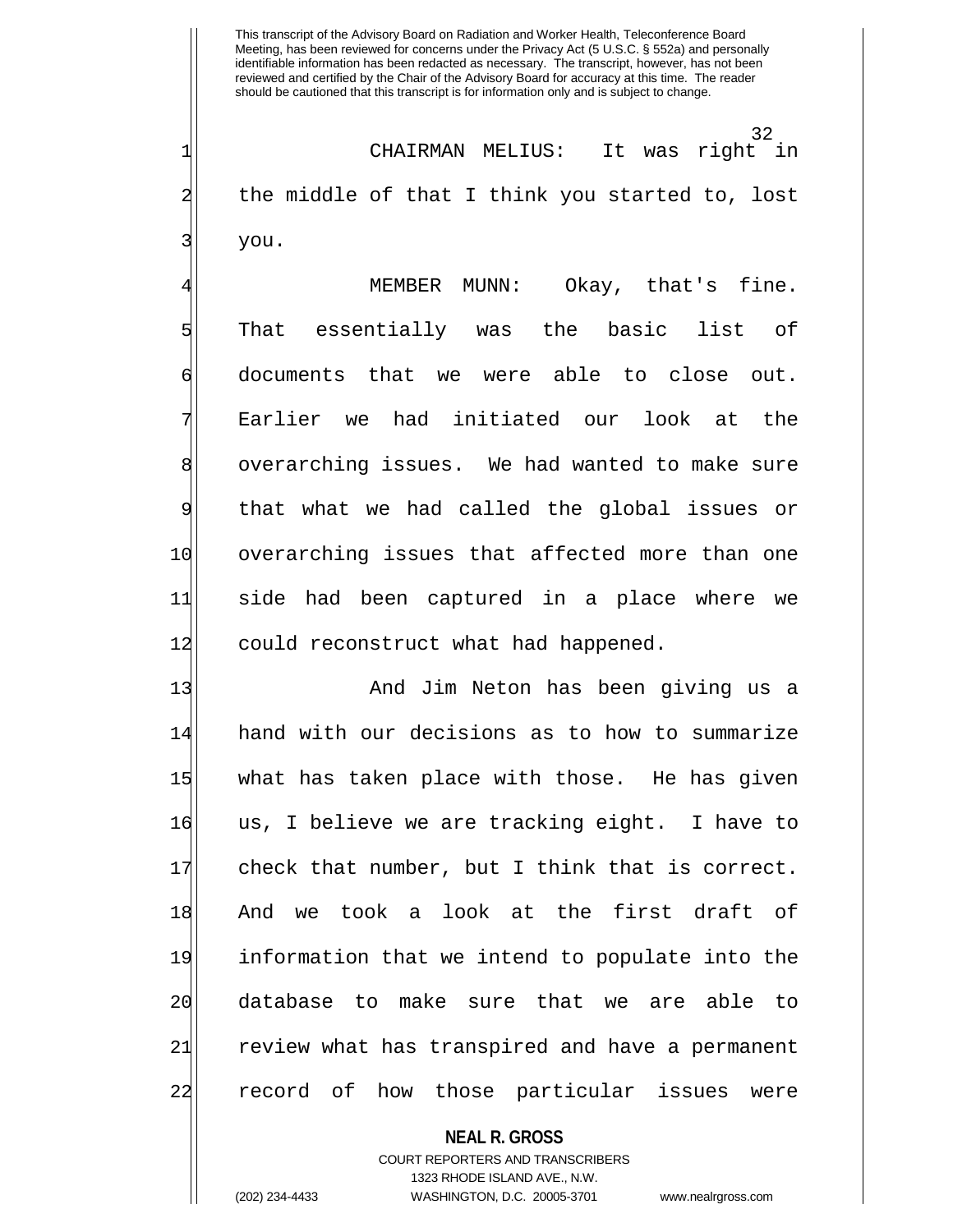33<br>also  $1$  dealt with across the complex. We 2 discussed several matters that were related to 3| two newly-issued documents that SC&A has 4 provided us relative to Hanford. The PER 5 | stop program reviews on Hanford TBD revisions and 6 PER-5 as well, misinterpreted applications of  $7$  external dose factors. For the Hanford dose 8 reconstructions, those items were discussed and 9 they are continuing along with multiple 10 findings that we have derived from other SC&A 11 reviews and previews of documents. Among 12 those, we had quite a number in January that 13 were provided by the contractor. Among them 14 were OTIB-5. That is internal and external 15 choice of dosimetry organ and IREP model 16 selection by ICD-9 code. Two PROCs, two 17 procedures, 31, Site Profile and Technical 18|| Basis Document is one and Number 61, 19 Occupational Medical X-ray dose reconstruction 20 for DOE sites.

21 There was, there were a couple of 22 other OTIBs. Twenty, use of coworker dosimetry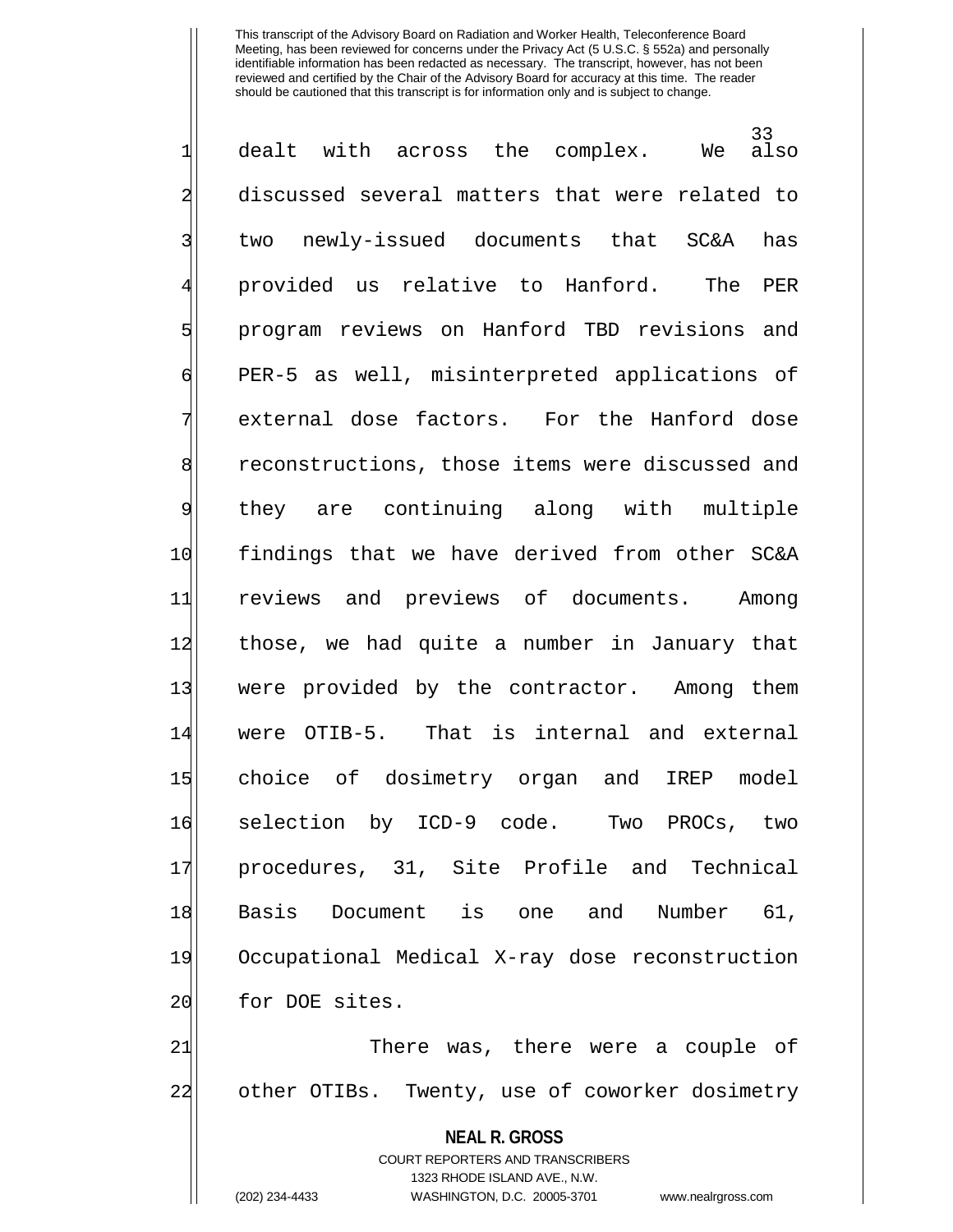34<br>the  $1$  data for external dose assignment and 2 technical basis for MCNP report thirty-eight 3 | neutron quality factors to ICR publication 60, radiation weighting factors for respective IREP 5 s 5 input neutron energy ranges. Now the title of 6 that one alone is practically the entire 7 report. So, Procedure 66 is also in that 8 group, Quality Assurance Records Management. 9 One of the other things that we looked at is 10 the issue that the Subcommittee would like to 11 bring to the Board for its consideration and 12 its direction. We have SC&A's preliminary 13 review of Program Evaluation Report 37, PER-37 14 covers Ames Laboratory, TBD revisions. The 15 position that SC&A has taken and I think the 16 Subcommittee agrees with that is that we have a 17 problem there. The essential question has to 18 do with the depth and level of the contractor 19 effort that is going to be necessary to 20 complete the assignment for this PER. 21 There have been multiple revisions

22 of the Site Profile review for Ames. It is not

**NEAL R. GROSS**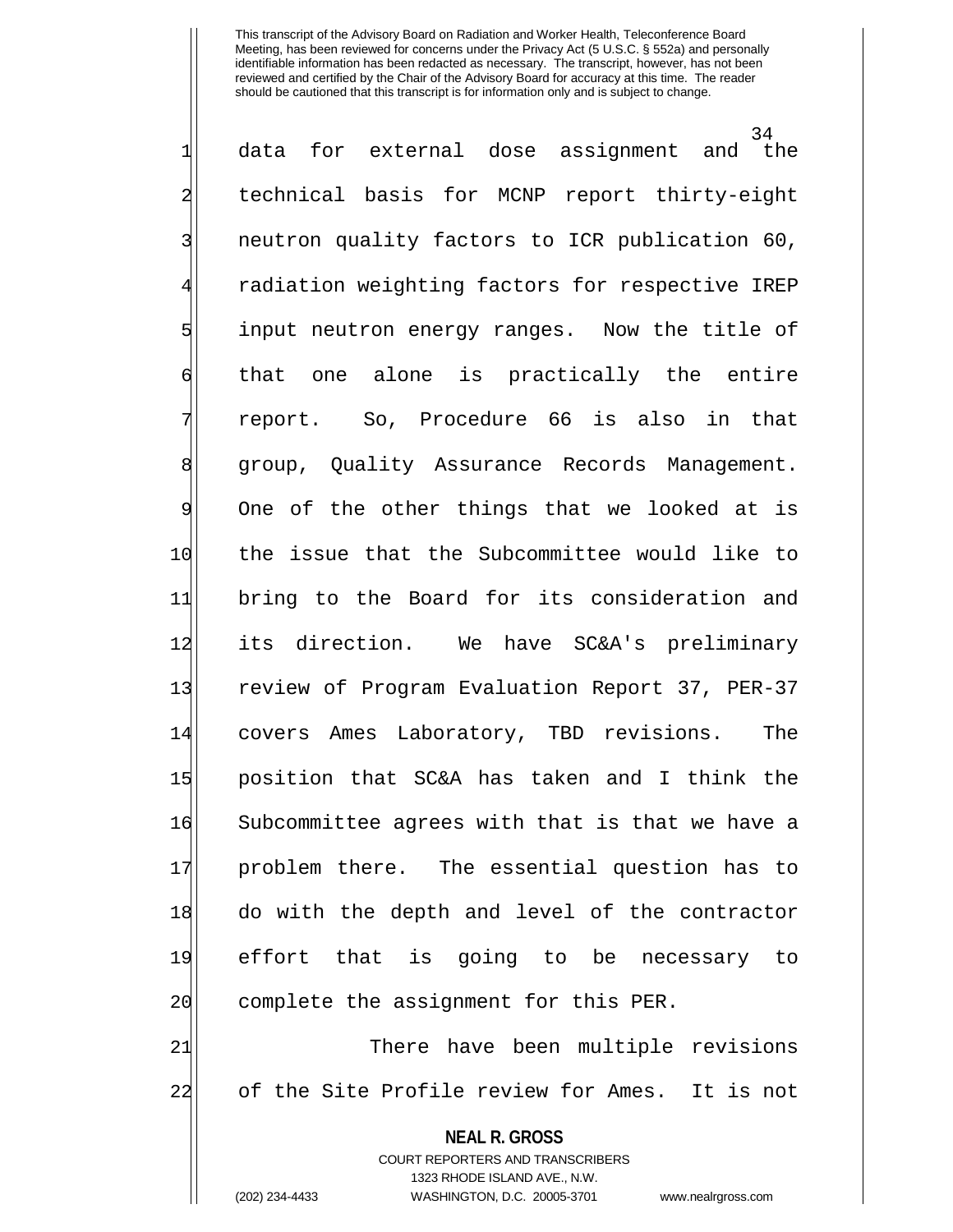**NEAL R. GROSS** COURT REPORTERS AND TRANSCRIBERS 35<br>They've  $1$  long but it can be fairly complex. 2 been issued prior to the revision that is being 3 covered by the PER but none of those preceding 4 revisions has ever been reviewed by SC&A. This 5 is the contractor's first look at Ames 6 Laboratory and the Site Profile. So, they feel 7 that without reviewing the preceding documents 8 it is not feasible to do the kind of in-depth 9 review for the PER that is necessary. So the 10 review, the reviews of all those preceding 11 documents hasn't been authorized in our current 12 budget and weren't considered, I believe, when 13 we put together our instructions for SC&A to 14 begin their work on the PERs. So we have 15 brought that question to the Board for 16 instructions on how to proceed and help with 17 SC&A, so that they will know what we expect out 18 of them. Is that issue clear for everyone? 19 MR. KATZ: Wanda, can I just add 20 something? 21 MEMBER MUNN: Yes, please do Ted. 22 MR. KATZ: So one of the things

1323 RHODE ISLAND AVE., N.W.

(202) 234-4433 WASHINGTON, D.C. 20005-3701 www.nealrgross.com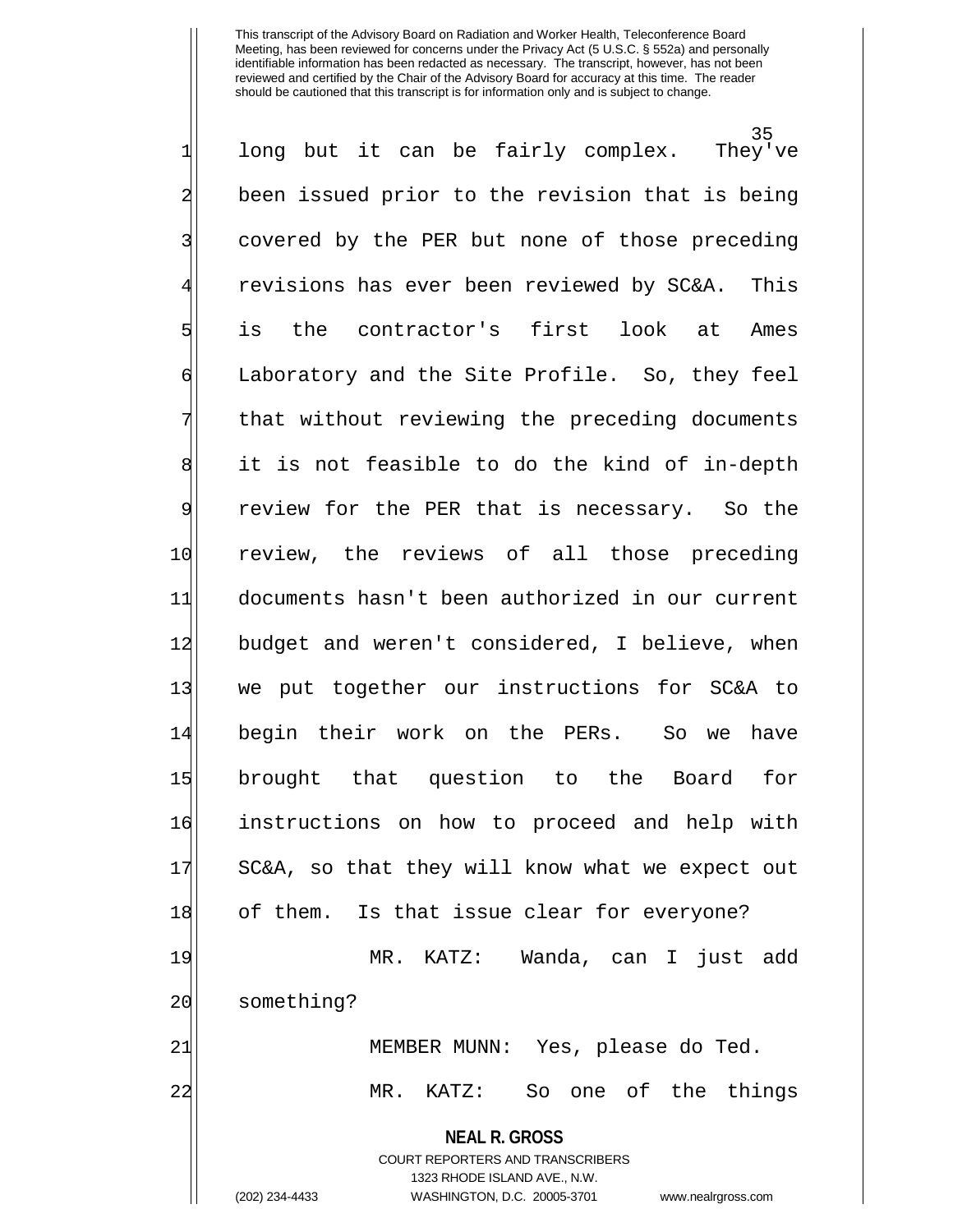36 1 that the Subcommittee discussed was, as opposed 2 to having SC&A go and look at all these 3 31 revisions and revisions of documents that they 4 never reviewed in the first place, one 5 suggestion at least was that we may just task 6 SC&A to review the current Site Profile as it  $7$  is. In other words, updated, and start there 8 rather than digging through all this, this 9 history of changes.

10 MEMBER MUNN: No, it can, it will 11 probably require a significant effort either 12 way and we are at a loss. We feel that it is 13 within the purview of the Board's oversight to 14 make the decision for us.

15 CHAIRMAN MELIUS: Background noise. 16 So Ted, where are we budget-wise in terms of 17 authorizing that?

18 MR. KATZ: So we are okay, I mean 19 we are okay either way, I guess. But, we were 20 just thinking that since this wouldn't affect 21 the tasking of SC&A to do a Site Profile review 22 that would be something that the Board would

**NEAL R. GROSS**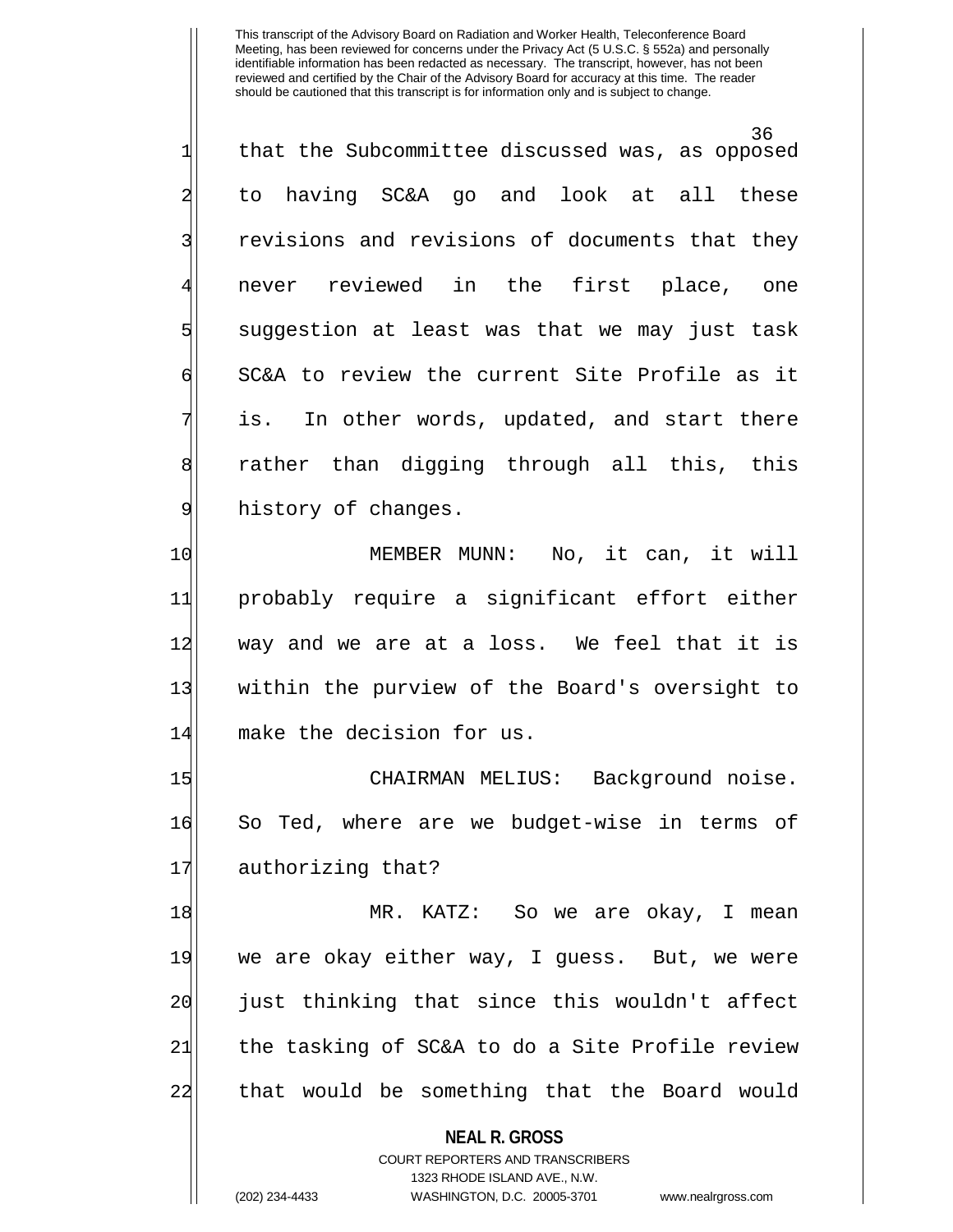37<br>But there is no do, if it wants, for Ames. problem with handling that within the budget, if that's a question.

CHAIRMAN MELIUS: Then I quess the 5 question, to me it seems reasonable that we 6 should be doing this and probably should do it 7 now.

8 MR. KATZ: Right.

9| MEMBER CLAWSON: Jim, this is Brad. 10 CHAIRMAN MELIUS: Go ahead, Brad.

11 MEMBER CLAWSON: I was just 12 thinking, you know, every time we've looked at 13 one of these Site Profiles and there have been 14 | numerous changes to it, in the process it is 15 sort of like a jigsaw to me. You've got to 16 start at the very beginning and understand how 17 they got to these points or you are not going 18 to get the full picture. I understand that it 19 is quite a large task for them, to be able to 20 end up getting a good final product, they need 21 to know how they came to where they were at 22 now, instead of starting right then, my

# **NEAL R. GROSS**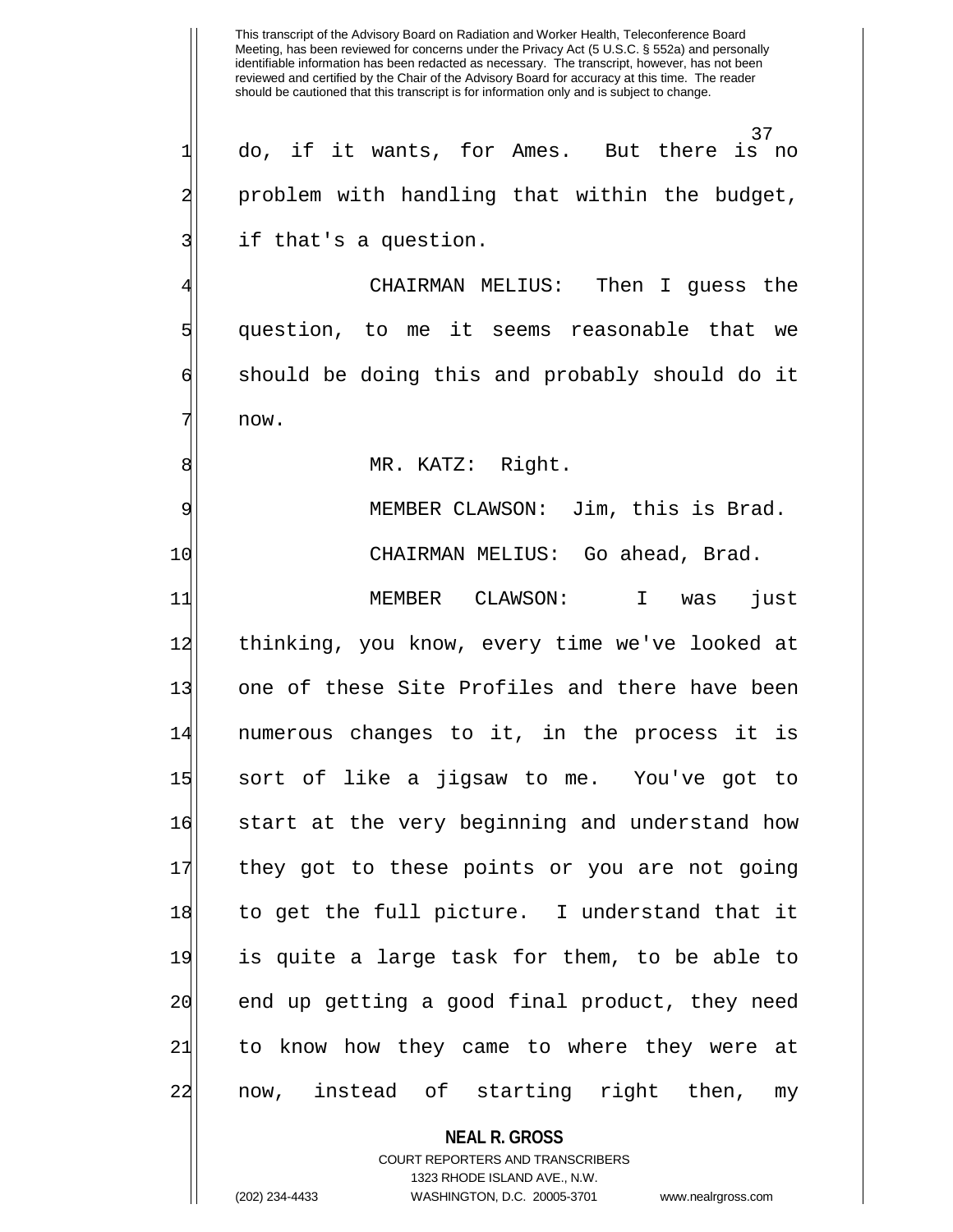38<br>in on 1 personal opinion and SC&A can weigh  $2$  this, but I think they have to be able to start 3| at this so that all the questions can be answered up to there because if there have been  $5$  numerous changes it would be very hard, I feel, 6 to start here and go forward. That's my 7| opinion.

8 MR. KATZ: Brad, what we discussed 9 in the meeting and my point is that in effect 10 we have a new, it's a new pretty completely 11 renovated Site Profile. And so again my 12 suggestion was just, what the Subcommittee 13 talked about was just having SC&A start by 14 doing a Site Profile review with what's there 15 which includes everything that is relevant but 16 not all the things that have been dropped out 17 and so on from past history.

18 MEMBER CLAWSON: Okay well I've 19 just seen on so many sites Ted, that one of the 20 questions that usually comes up is how did you 21 guys come up with this certain part of it. And 22 to do that you have to go back to and I am sure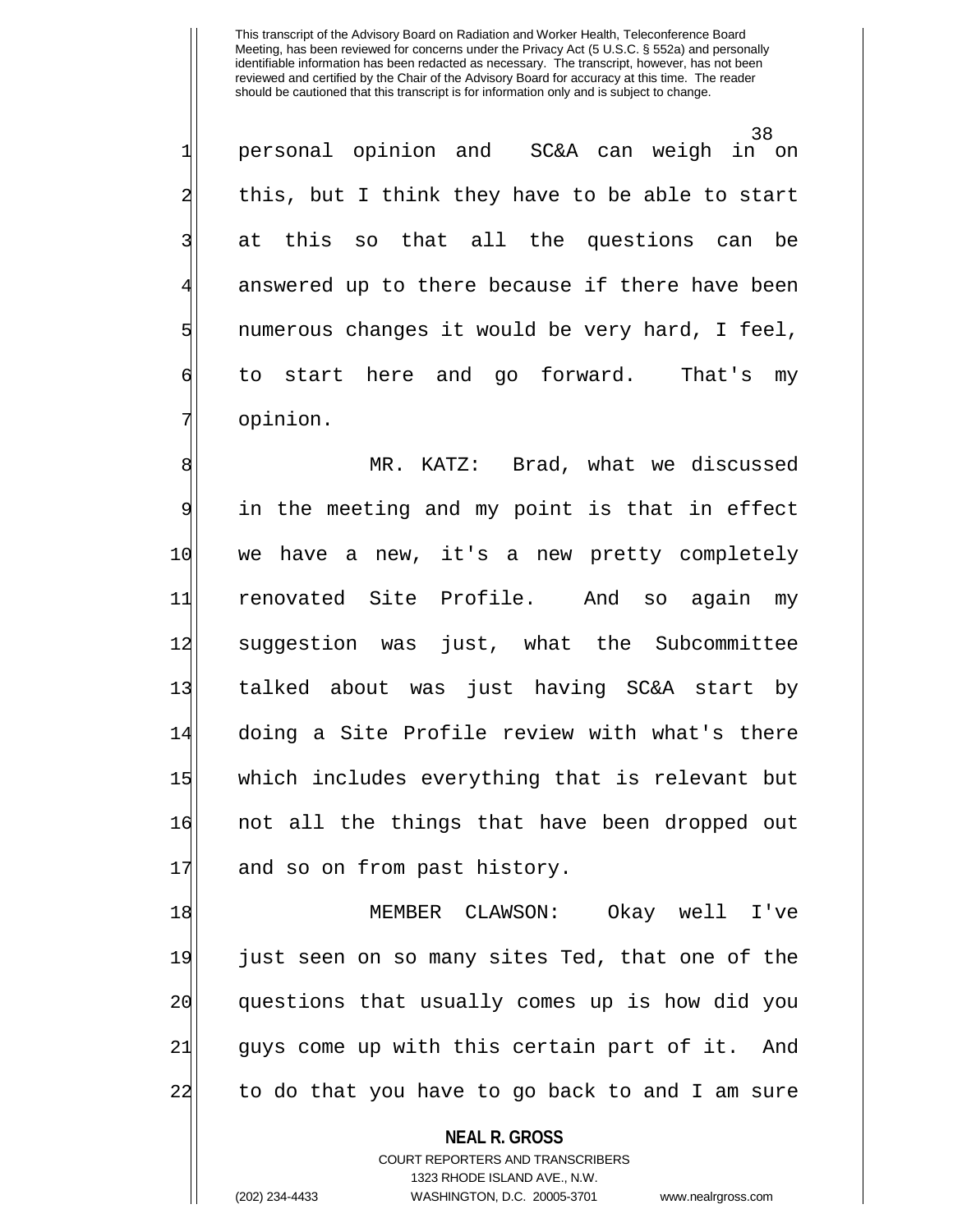39 1 SC&A would be able to do that. I was just, you 2 know, my opinion is it's always good to see 3| what everybody's work was up to there to help understand how they got to this part in the 5 Site Profile. But, you know, that comes up to 6 6 dollary us as the Board and also SC&A.

7 | Think if SC&A CHAIRMAN MELIUS: I think if SC&A 8 8 8 8 reviewed the current profile and then it seemed 9 to me if the past versions were relevant they 10 would be relevant in terms of where SC&A found 11 a problem with the current profile or an issue 12 that it needed to help resolve. So I think you 13 know, working with -- SC&A working with a Work 14 Group could then figure out if additional, you 15 know, work needed to be done in order to 16 address the current profile. But why don't we 17 get them started on the current profile.

18 MEMBER CLAWSON: I agree with you. 19 I just think this a little bit in reverse I 20 guess. I am kind of seeing what you're saying 21 there on that because if they do need to 22 anderstand they can go back to previous changes

**NEAL R. GROSS**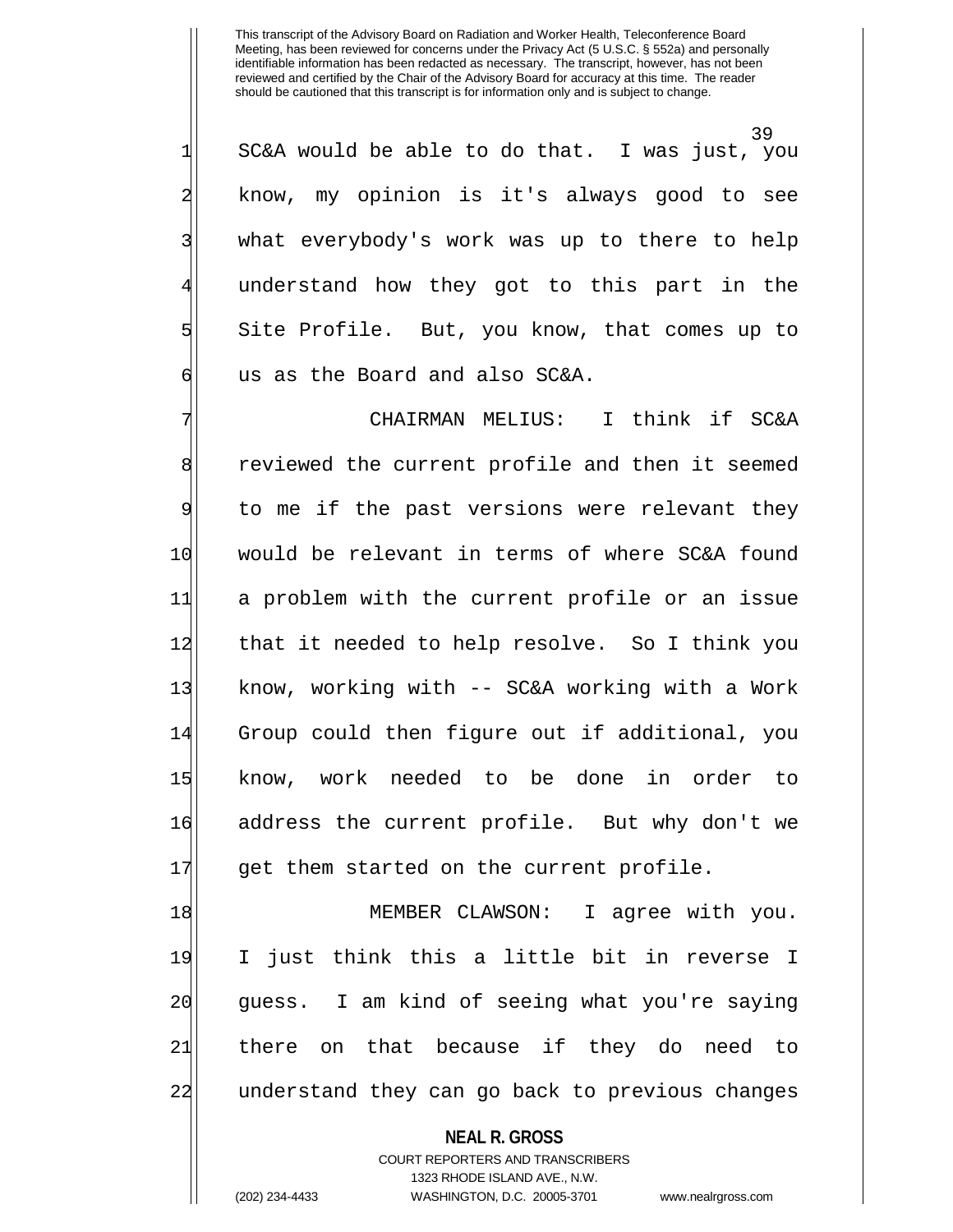40  $1$  would help them understand where they've gone. 2 MR. STIVER: This is John Stiver, 3| if I could step in for just a minute. I think 4 the issue that kind of makes this a little 5 different is that because the PER is really 6 What triggered this decision that we really 7 need to go back and look at the TBD and because 8 | there have been so many revisions where doses 9 went up in one revision and some went down in 10 the next and then up again for others and the 11 third and so forth. In terms of determining 12 for the PER the number of cases that are 13 ultimately affected we would probably need to 14 also look at those earlier revisions. 15 However, strictly looking at the 16 TBD review aspect of it, it would make sense to 17 start with the latest and see, you know, and 18 get that and then as needed I suppose we could 19 go back and look at some of the earlier ones. 20 CHAIRMAN MELIUS: Yes, to me it 21 seems that you couldn't judge the, the quality 22 or the need for the revisions PER part of it,

**NEAL R. GROSS**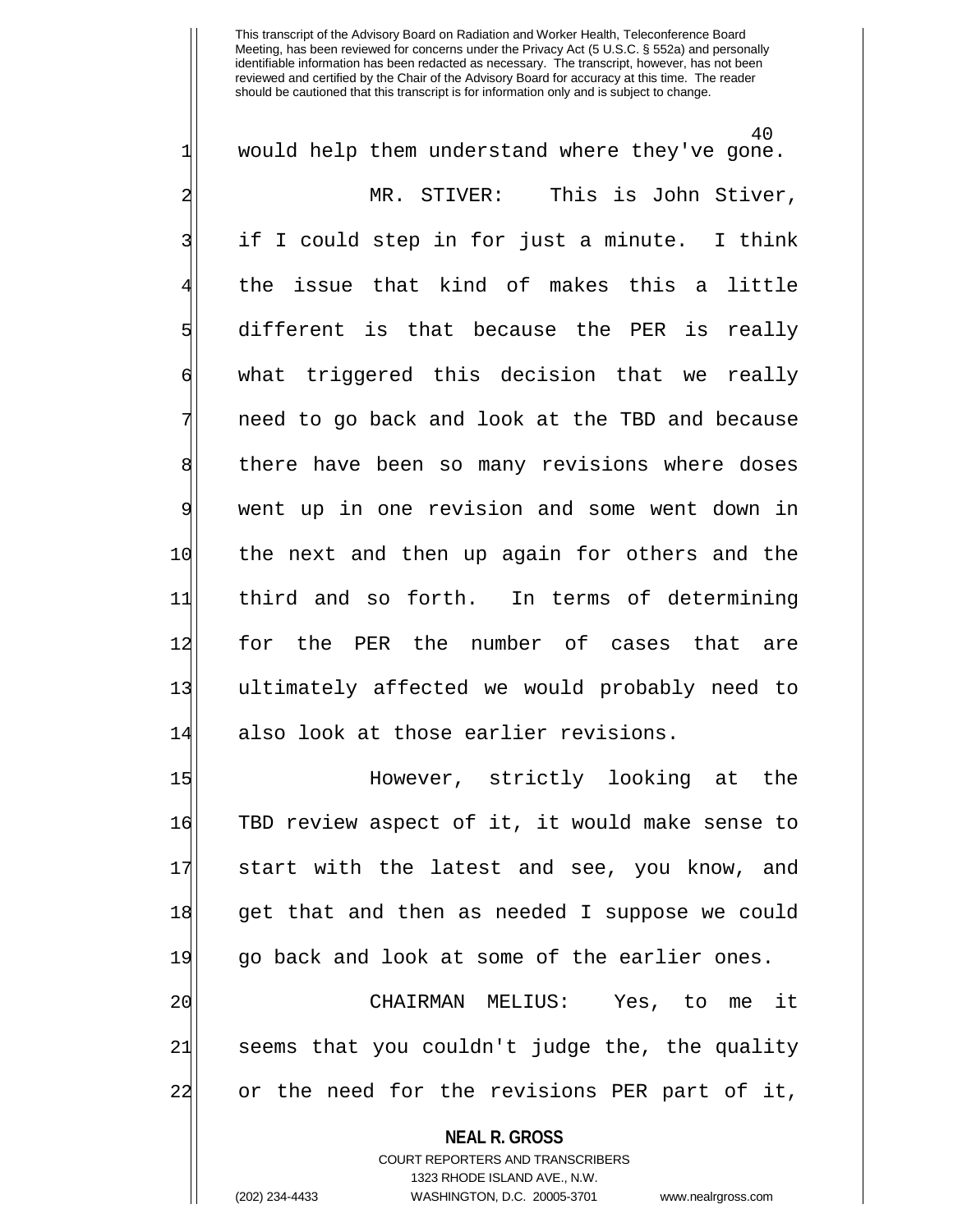41  $1$  how it affects dose reconstructions until you 2 really decide well is the current Site Profile, 3| you know --

MR. STIVER: Yes, that's a logical 5 place to start.

6 | CHAIRMAN MELIUS: -- adequate.

MEMBER MUNN: This is Wanda. I 8 | think a good argument can be made for either 9 case, but the problem as I see it, is that with 10 a PER one of our driving motivators here is to 11 assure that anything that was done at the time 12 was done appropriately in the confines of the 13 instruction that existed at the time. And 14 since we have a situation where we have evolved 15 over a period of years as to how we approach 16 many, many issues that are involved in dose 17 reconstruction.

18 Although our current views may be 19 different than others, it is a real problem to 20 look at our processes today and indicate 21 whether or not processes that were accomplished 22 three years ago were accomplished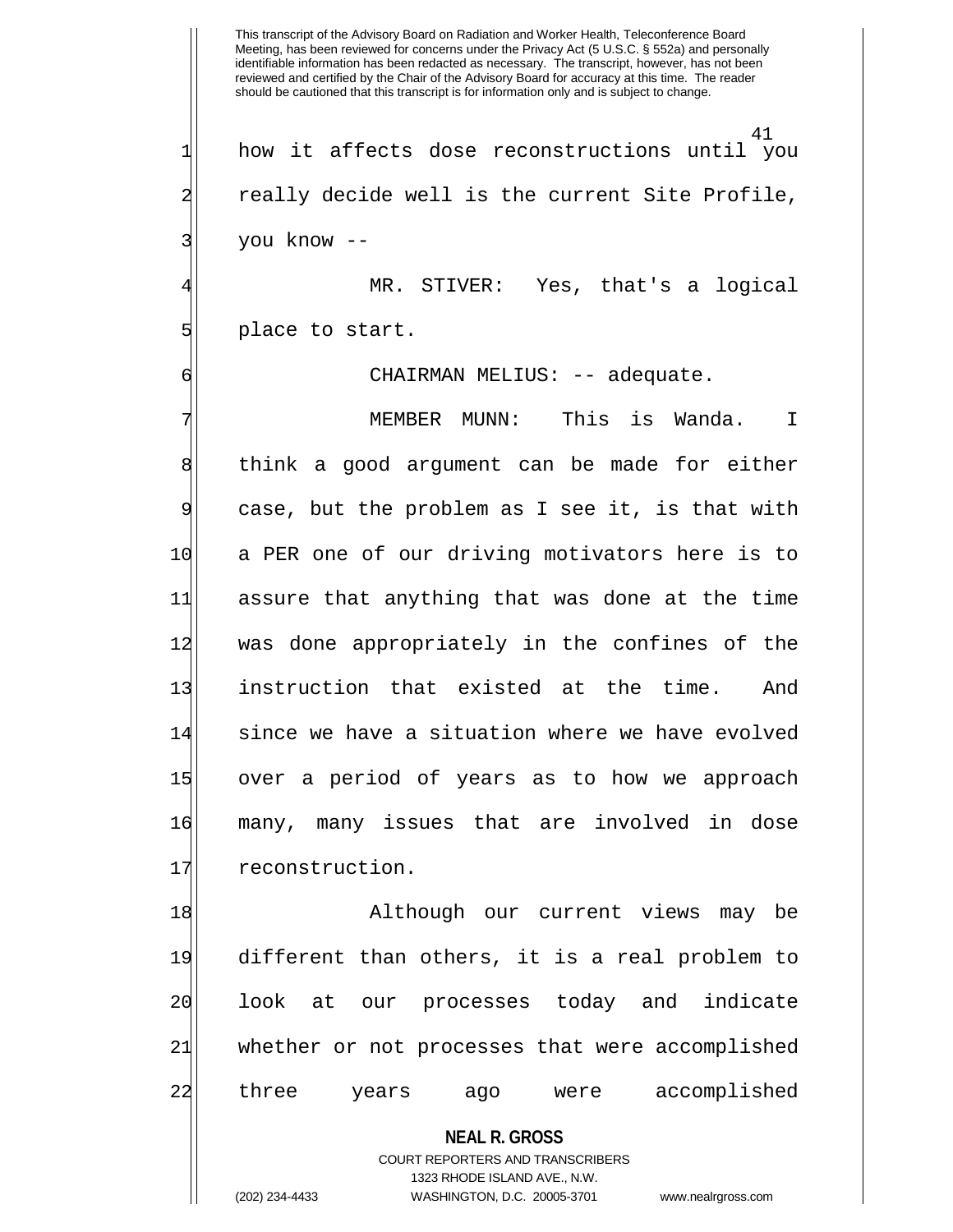**NEAL R. GROSS** COURT REPORTERS AND TRANSCRIBERS 1323 RHODE ISLAND AVE., N.W. (202) 234-4433 WASHINGTON, D.C. 20005-3701 www.nealrgross.com 42 1 appropriately. They may have been accomplished 2 for that period given the instruction that 3| existed for the dose reconstructor at that time. Does that make sense? 5 CHAIRMAN MELIUS: It makes sense,  $\mathfrak{h}$  but I still think the more important goal is to 7 make sure that what is being done now and going 8 forward with the current Site Profile is of 9 appropriate quality. 10 MEMBER MUNN: Yes, well of course. 11 CHAIRMAN MELIUS: So I think that 12 would be the --13 MEMBER MUNN: That's the ultimate 14 accomplishment. 15 CHAIRMAN MELIUS: Right, so I think 16 starting there is probably a little bit more of 17 a priority. But, I agree you can argue, you 18 can make a case either way. 19 MEMBER MUNN: I really think you 20 can and I think, I think that the contractor 21 personnel who were looking at this felt that 22| they couldn't truly evaluate this current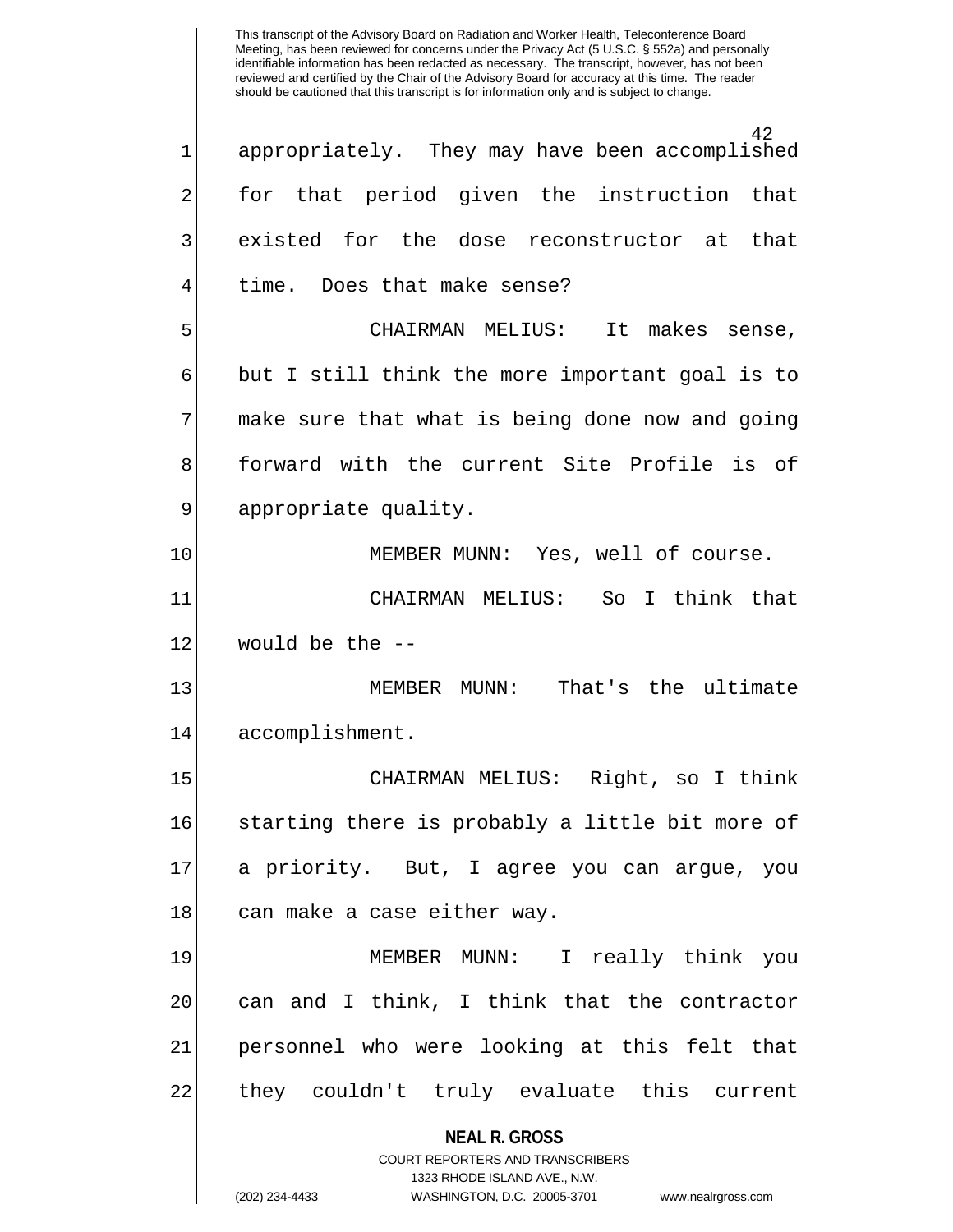43 1 revision without better review of the preceding 2 revisions. I don't think I am 3| mischaracterizing that, am I John? MR. STIVER: No, I think you've 5 | Sind of captured our concerns there.

6 MEMBER MUNN: Yes, so we felt it was a Board decision rather than a Subcommittee 8 decision to make.

9 MEMBER BEACH: Jim, this is Josie. 10 The other issue that we discussed is we weren't 11 sure, there is not a Work Group for Ames at 12 this time. I know the 250 Work Group looked at 13 the blowout issue. So, who would actually 14 review SC&A's work is another question we had.

15 CHAIRMAN MELIUS: And what I was 16 thinking and I, first of all I was trying to 17 remember if there was a Work Group and I 18 couldn't remember.

19 MEMBER MUNN: No, there isn't. 20 CHAIRMAN MELIUS: But I think what 21 we should, I know that the SEC evaluation group 22 looked at the 250 day issue but I think that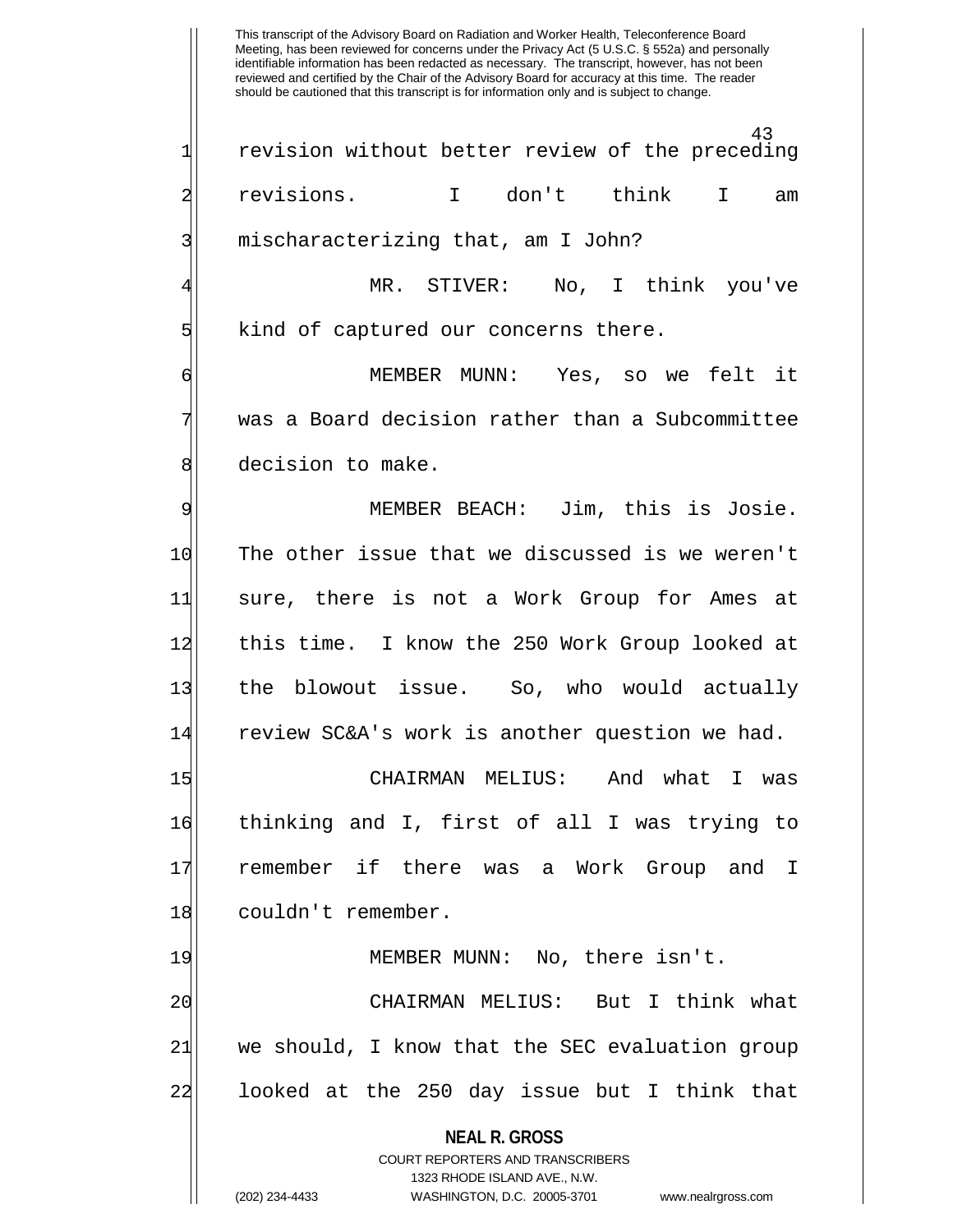44  $1$  what we would do would be to appoint a new Work 2 Group to handle that, and to monitor Ames and 3| that that we will do that at our next Board 4 meeting in March. Meanwhile, let's get SC&A 5 started on the current Site Profile review and 6 foll have the Work Group be able to take over and they, that Work Group could coordinate 8 8 with the Procedure Subcommittee and figure out 9 what needed to be done in terms of dealing with 10 the PER issue and what further evaluation that 11 SC&A needed to do. Does that make sense?

12 MEMBER MUNN: My concern with that 13 is that they have in effect already looked at 14 this current revision, that's what triggered 15 the PER, and they attempted to do so and what 16 they are saying to us in their report, which is 17 a rather good report, it is by the way posted 18 on the website if anyone wants to go take a 19 look at their PER report wherein they say 20 essentially that they don't feel they can go 21 any further with that until they have some kind 22 of indication with respect to the previous

### **NEAL R. GROSS**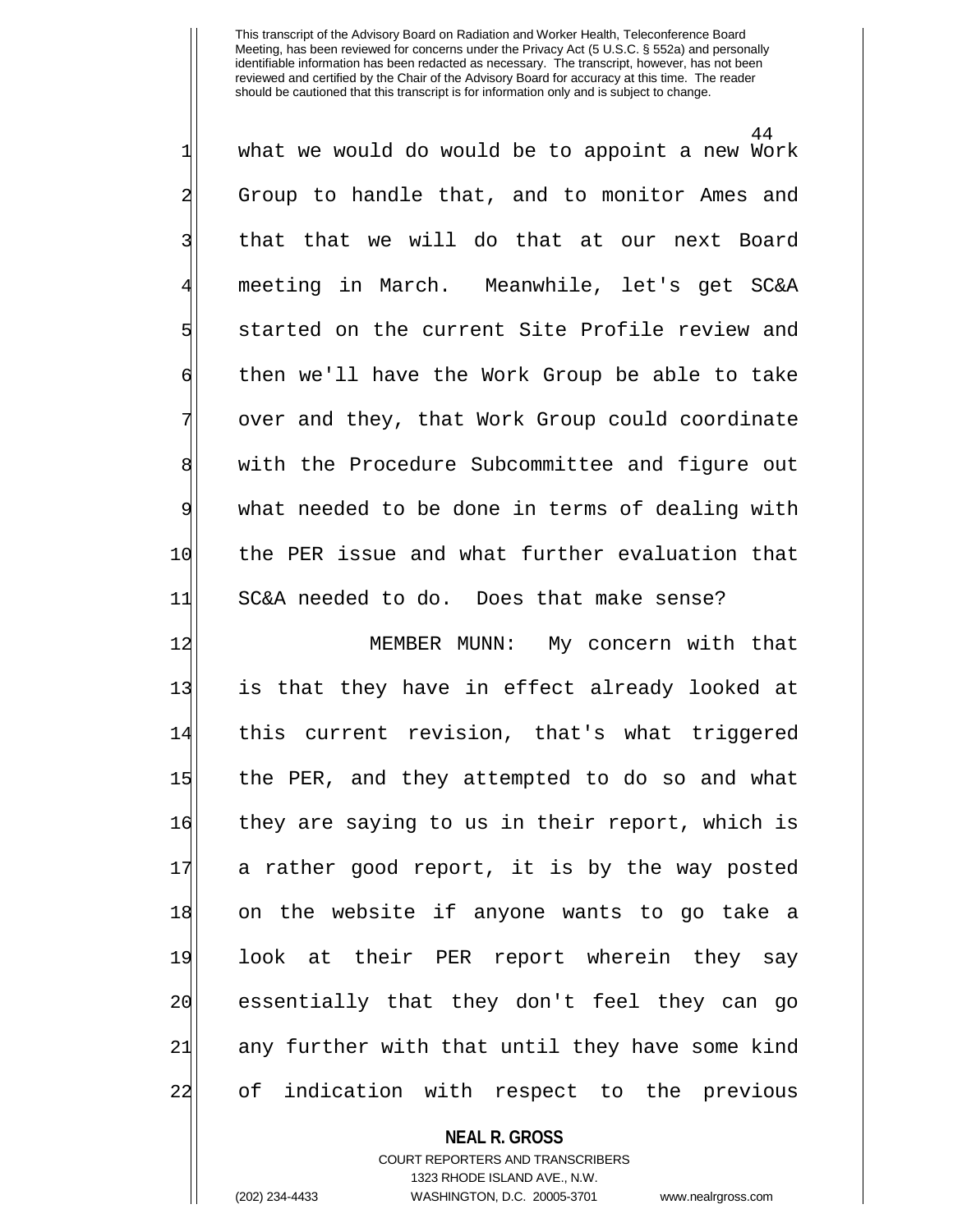45 1 documents. So I am not sure how -- whether we 2 move anything forward with the exception of 3| appointing a Work Group.

MEMBER BEACH: Wanda, this is Josie 5 again. I thought they indicated that they 6 6 6 needed to do a full review of the PER and not in addition to going back, which I am in 8 8 favor of them starting that.

9 MEMBER MUNN: Well let's take a 10 quick look at the actual wording that we had in 11 that, hold on just a moment, it will only take 12 me a second to pull that Ames document up and I 13 believe we that we can get the wording of what 14 we were told. Subcontractor Reports and Ames, 15 it is right here. The date of the report is 16 January 2013. The draft was released on 17 January  $2^{nd}$ . And if I am not mistaken, I 18 believe that comment is fairly early in the 19 dialogue.

20 It says that, it lists the changes 21 and it says the need to throughly evaluate the 22 above-cited documents prior to our review of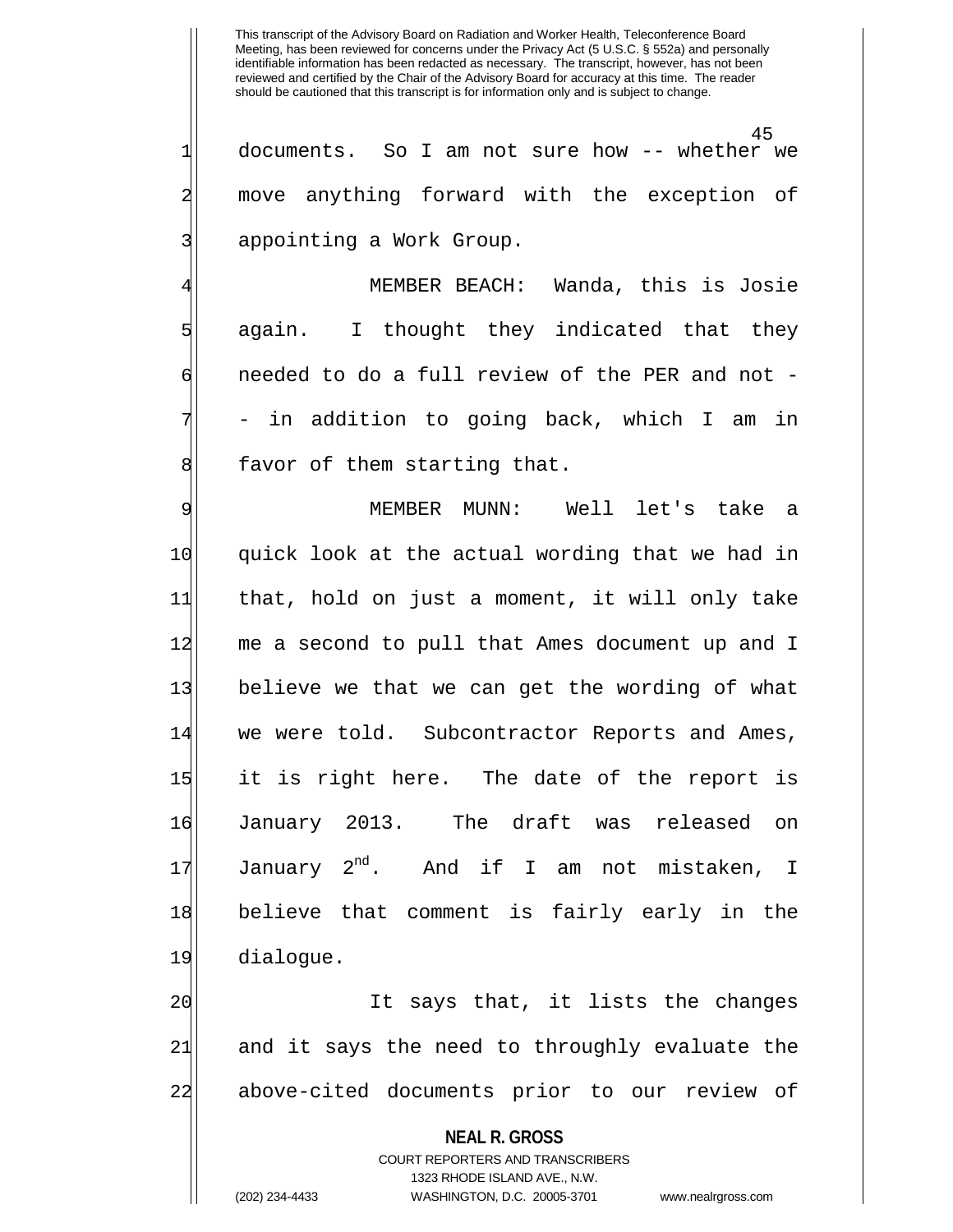46<br>very 1| DCAS-PER-37 is supported by SC&A's 2 preliminary review of the Ames Laboratory TBDs 3| including their 055 presented below, but is a sample of potential issues that the 5 Subcommittee on Procedures Review Board may 6 have to address. They went on to say later 7 That they felt they could not proceed without a 8 more thorough review. The search for the word 9 assumed, assumption and presumed include 144  $10$  instances and it's a  $-$  I took away from the 11 language that SC&A felt that they couldn't 12| proceed with their current review absent 13 information from the previous documents. If I 14 am mistaken in that John, please tell me.

15 MR. STIVER: No, no it's true. In 16 order to really address all the issues that 17 affected the outcome of the dose 18 reconstructions, you know, there were several 19 revisions, all of which were pertinent in 20 different ways which is why we felt that we 21 should really look at all the revisions in the 22 context of the PER review.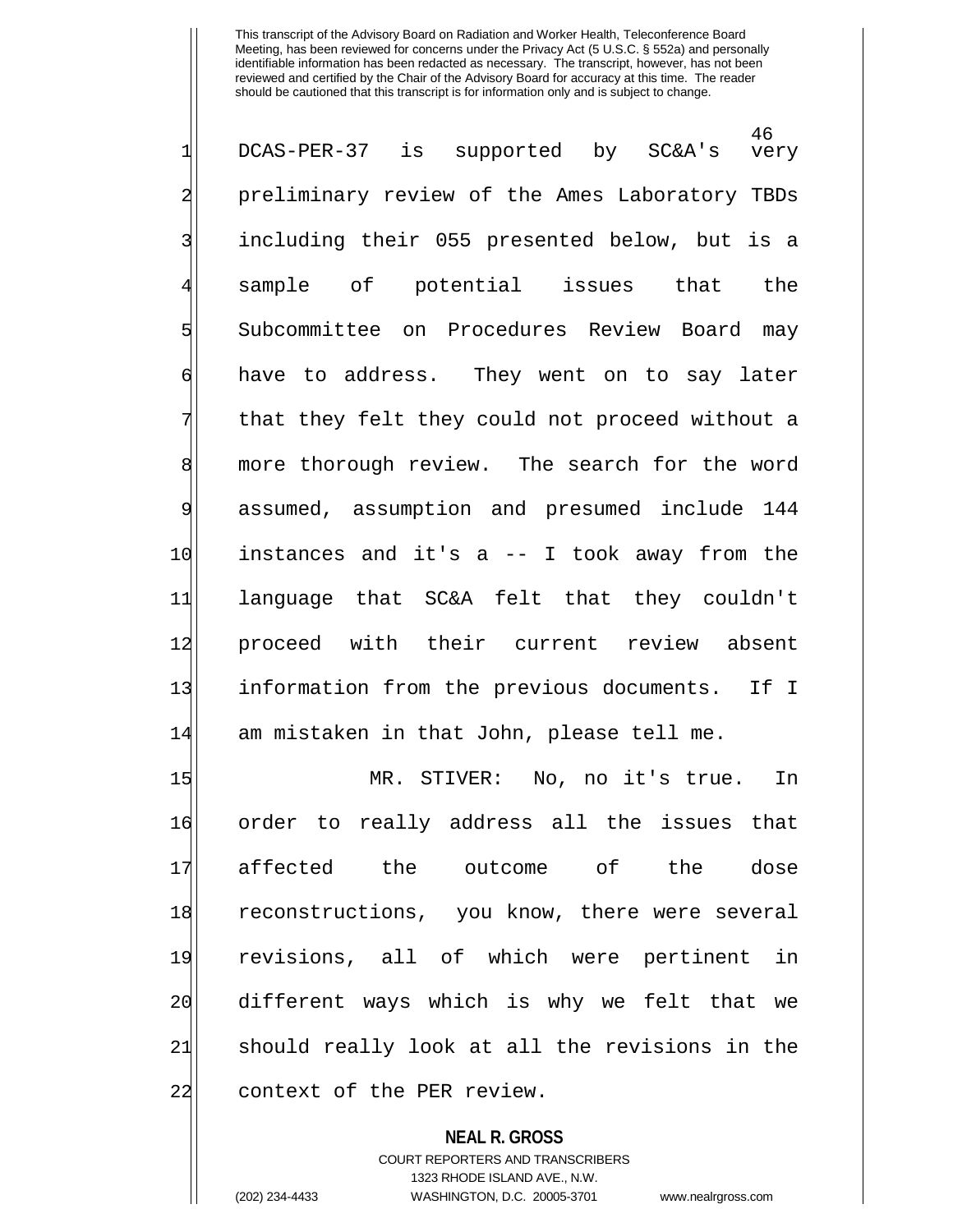**NEAL R. GROSS** COURT REPORTERS AND TRANSCRIBERS 1323 RHODE ISLAND AVE., N.W. 47 1 MEMBER MUNN: They said based on 2 the time periods of the facility operations of 3| Ames Laboratory and changes introduced in the revisions they identify two discrete groups of 5 claimants in PER-37 whose previous dose 6 reconstructions may have been affected by 7 changes in the final revision, and they 8 identify what those groups are. But it says 9 SC&A concludes that a credible evaluation of 10 PER-37 will have to await a decision by the 11 Subcommittee on Procedures Review on the need 12 to include a full review of all documents 13 relevant to the genesis of PER-37. 14 MEMBER MUNN: Am I still --15 MR. STIVER: That pretty well sums 16 up our opinion. 17 MEMBER MUNN: So I wanted to make 18 sure you were clear on the language. It was 19 not just a tentative request being made here. 20 I interpreted that as being fairly concrete. 21 MEMBER ZIEMER: This is Ziemer, can 22 I add a couple of comments.

(202) 234-4433 WASHINGTON, D.C. 20005-3701 www.nealrgross.com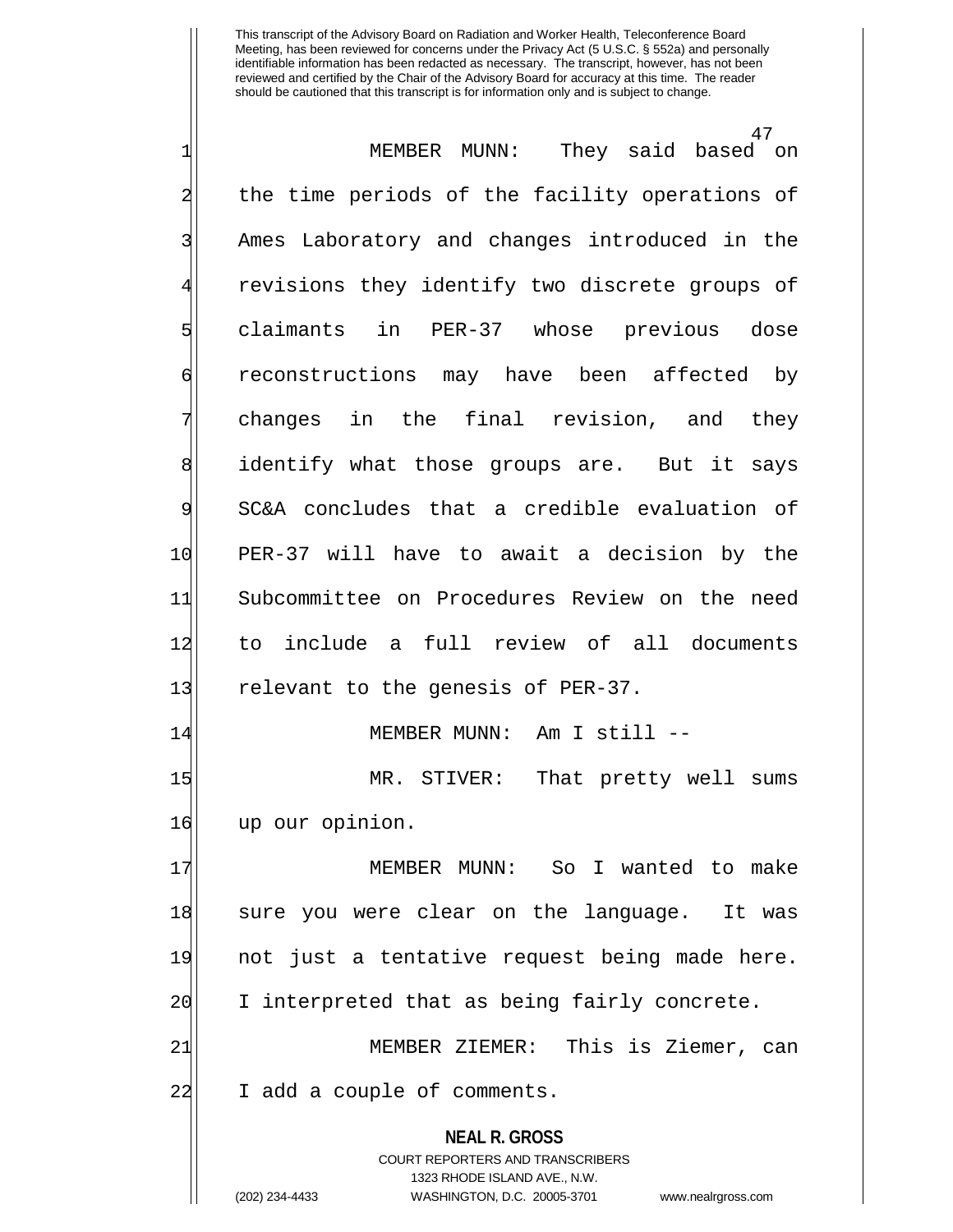1 MEMBER MUNN: Please do Paul. 2 MEMBER ZIEMER: Yes, it seems to me 3| that it makes sense to focus the review on the 4 current version. What we don't want is 5 findings from the older versions but it seems  $\mathfrak{g}$  to me that in doing the review of the current 7 version, that does not close the possibility of 8 SC&A looking at the earlier versions and 9 understanding how even those revisions 10 occurred. If we ask them to review the current 11 version and any findings would be based on 12 that, why would we imply necessarily that that 13 would restrict them to looking only at that, it 14 seems to me that they have to look at whatever 15 documents they need to make the proper 16 evaluation. In my mind the door is open for 17 them to look at the earlier documents as well.

18 MEMBER MUNN: I thought it was too. 19 However from our discussion I took away the 20 fact that level and depth of study was what was 21 really at issue. I think --

22 MEMBER ZIEMER: Right, but we don't

**NEAL R. GROSS** COURT REPORTERS AND TRANSCRIBERS 1323 RHODE ISLAND AVE., N.W. (202) 234-4433 WASHINGTON, D.C. 20005-3701 www.nealrgross.com

48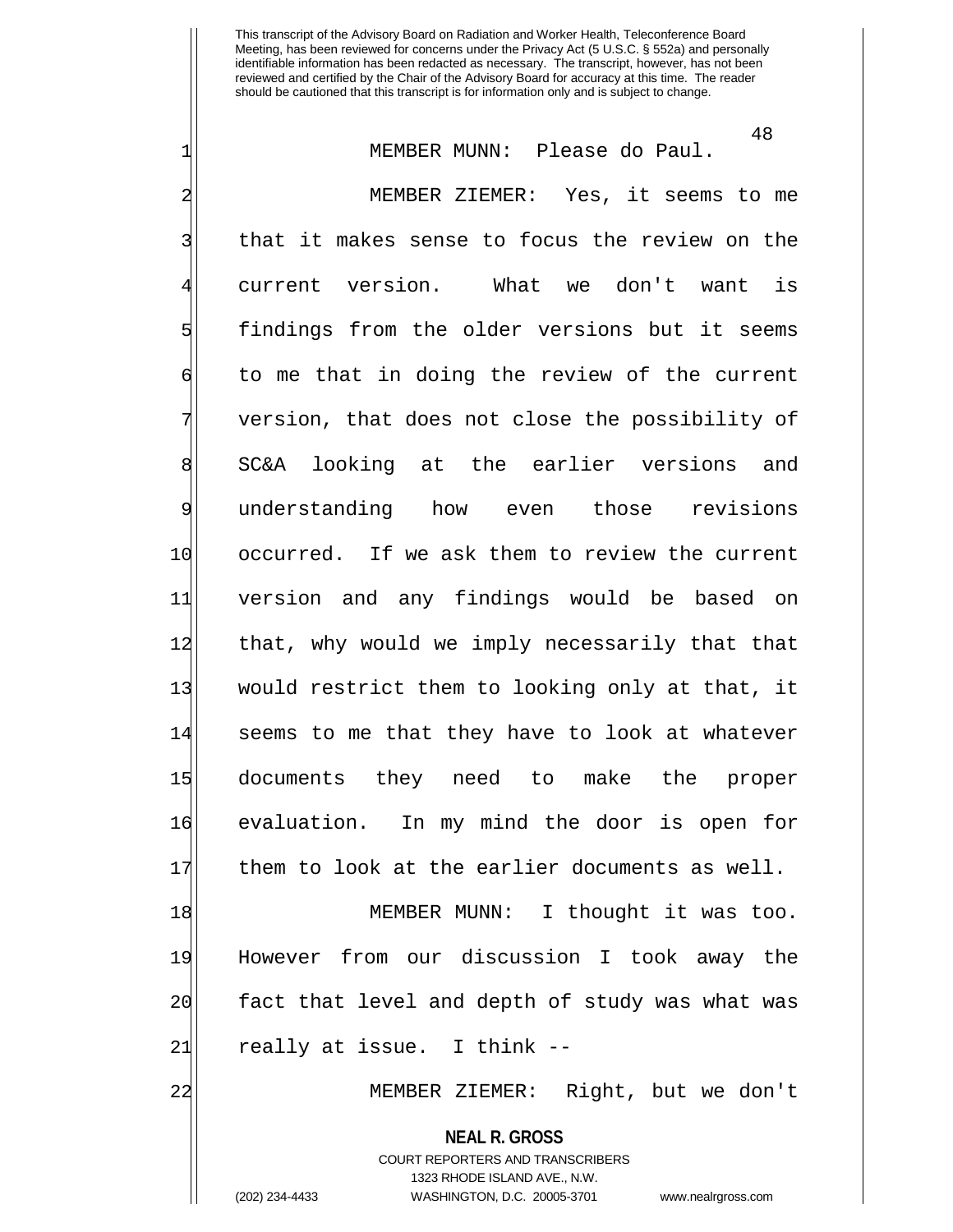49 1 need findings from the earlier documents, but 2 certainly they need to be available for 3 appropriate reference and appropriate understanding of what's in the final document.

5 | Separate MUNICS MUNN: I think the 6 Subcommittee agrees with you on that Paul. 71 Yes.

8 MR. STIVER: This is John, as I 9 said earlier I think the problem we are 10 struggling with here is that if we are just 11 looking at a TBD revision or review in itself, 12 it would perfectly make sense to look at the 13 very last one, the most recent. The wrinkle 14 there is that the PER really is affected by all 15 of them and I don't see any problem as long as 16 we can start say with the latest in this 17 revision and then coordinate with the 18 Procedures Subcommittee on the need for looking 19 at the earlier versions in the context of 20 completing the PER. As long as we have that  $21$  leeway to do that, I don't see that there's a 22 problem.

**NEAL R. GROSS**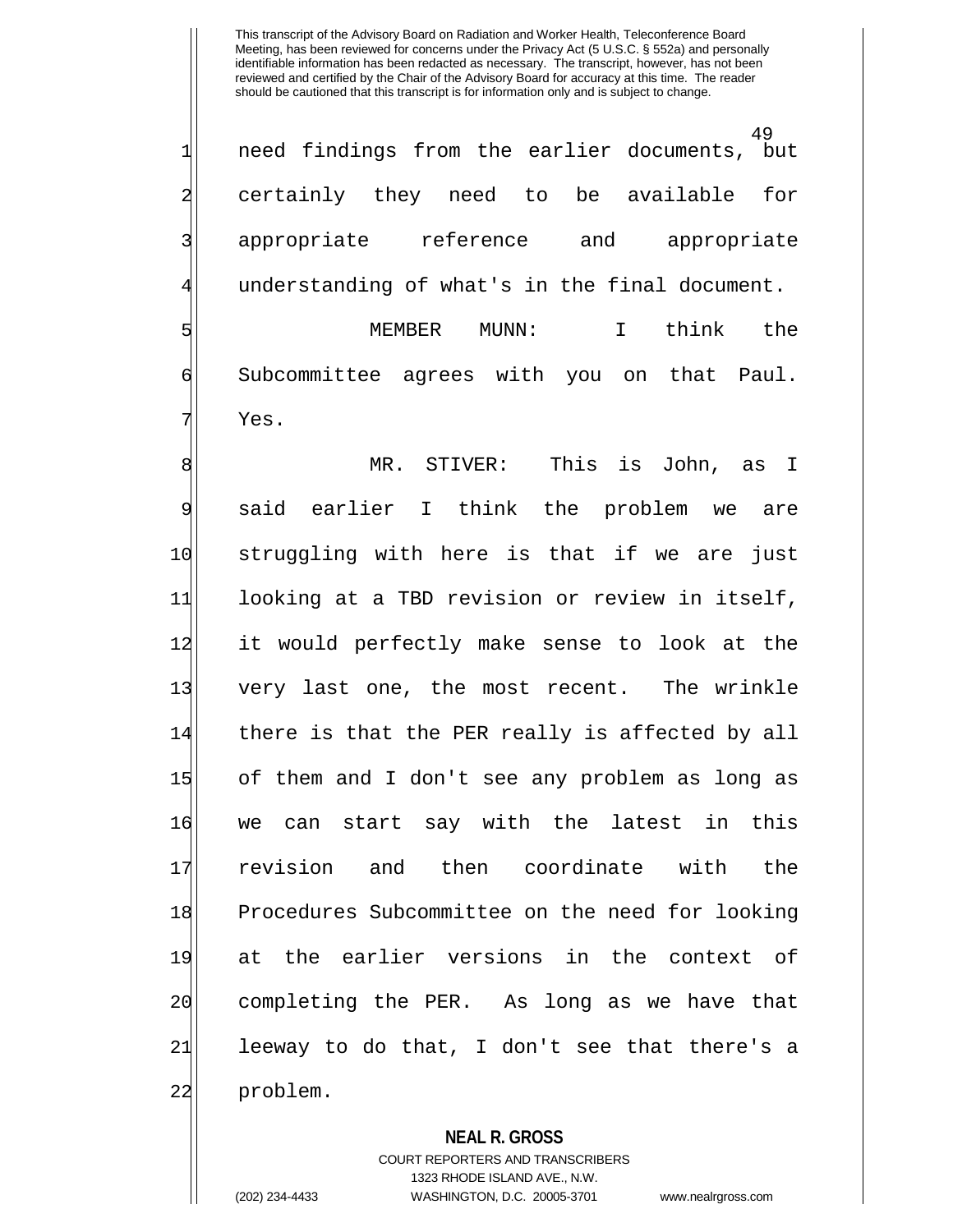50<br>only 1 CHAIRMAN MELIUS: Yes, my only 2 caveat on that is that I think it should be 3 done stepwise.

4 MR. STIVER: Yes, it will be 5 stepwise.

6 CHAIRMAN MELIUS: What if you find  $7$  that you do the TBD what if you find that the 8 whole, you know, major way they are approaching 9 dose reconstruction are not appropriate or need 10 further revision and then, you know, then 11 another PER, you know, there are a lot of 12 contingencies, it is very hard to tell since we 13| are just alerted to this right during this 14 meeting, so I don't have the details. But, 15 let's look at what we are doing going forward 16 and then if it's appropriate to go back, we can 17 qo back. That's fine.

18 MEMBER MUNN: Well, all right good. 19 I assume John you feel that that's adequate 20 instruction for proceeding.

21 MR. STIVER: I think that's a good 22 starting point.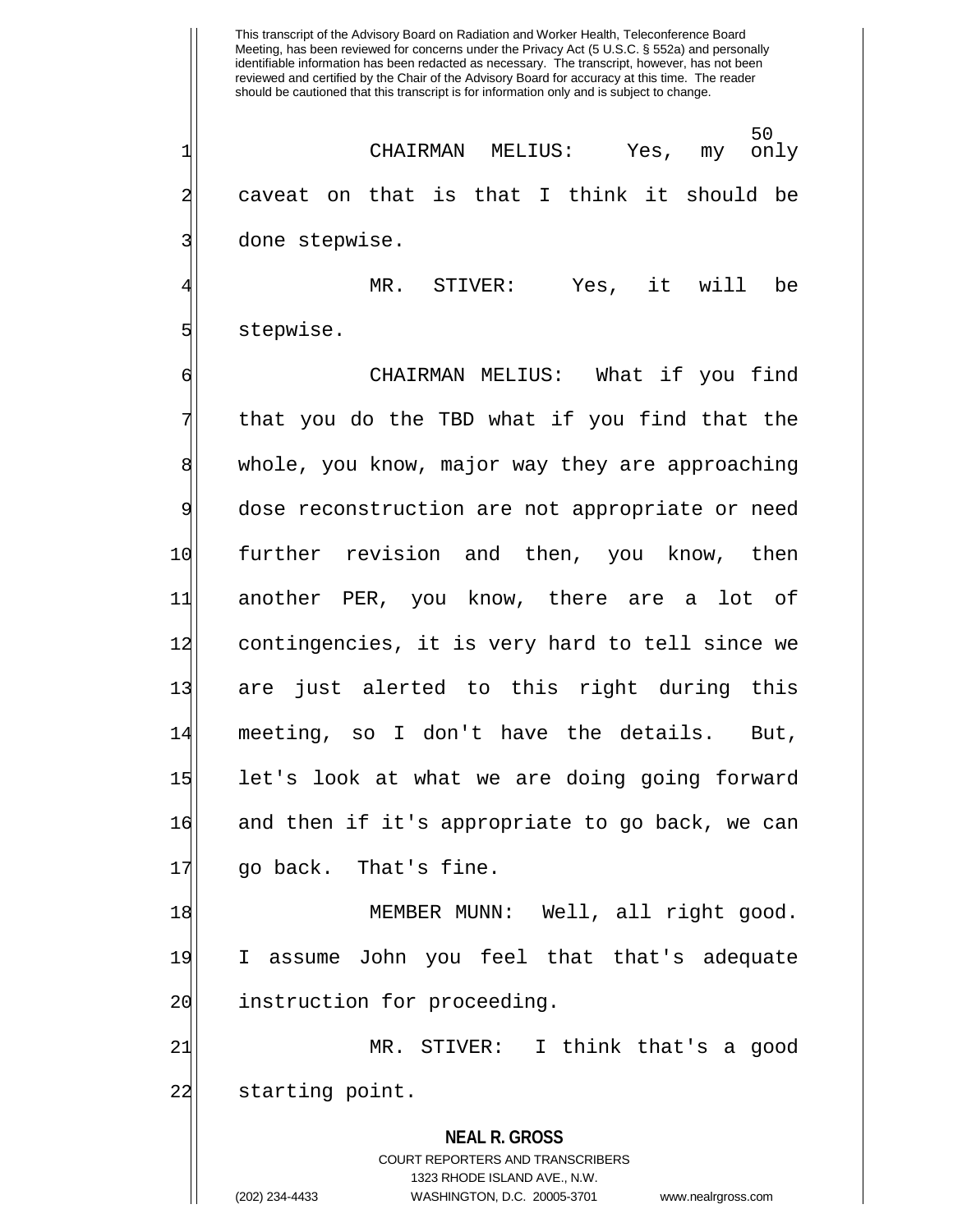51 1| MEMBER MUNN: Alright, very good. 2 MR. STIVER: As we need to make a 3 little incremental adjustments as we go along, we will notify someone on the Board.

5 MEMBER MUNN: Alright, thank you 6 and thank the other members of the Subcommittee 7 for their comments, that's appreciated. If we 8 are happy with the resolution of that 9 particular item then I will go on with two very 10 quick items to close out Procedures. The 11 Subcommittee now has dealt with a total of 580 12 findings and we have resolved over 85 percent 13 of those. In March at our meeting we intend, 14 in response to the request we have made to give 15 you better information about we are doing and 16 more detailed information, we'll have a report 17 that more clearly identifies details of OTIB-52 18 which you may recall we reported on briefly 19 along with other information about our process 20 during our last meeting. That was the 21 parameters considered when we process claims 22 for construction trade workers. So we will

#### **NEAL R. GROSS**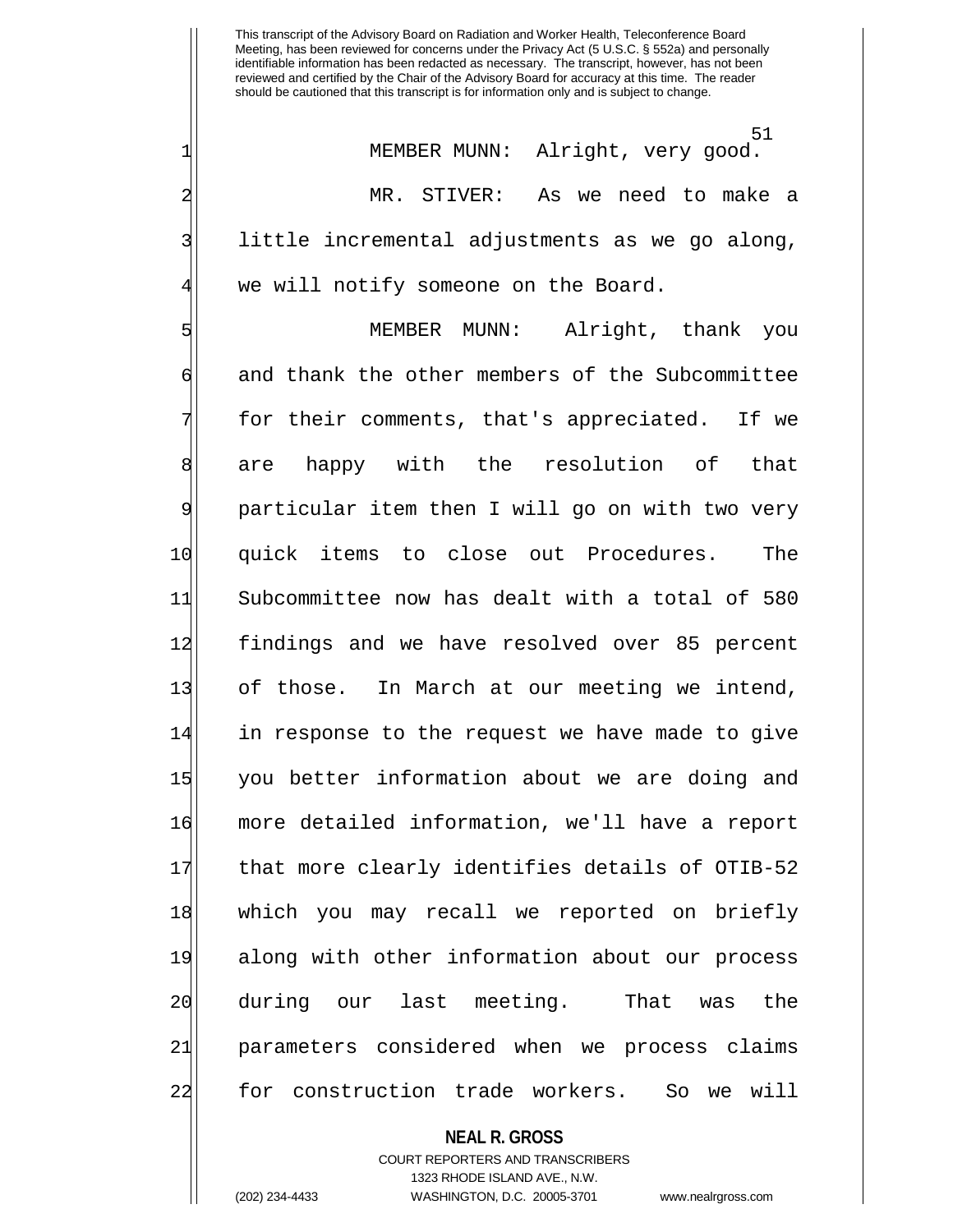52  $1$  give you more information on that and we intend 2 to touch also on OTIB-70.

3 | We will have a report on dose 4 reconstruction during residual radioactive 5 s periods for the AWEs and how we have dealt with 6 those issues. It is my hope to also bring you a list of the completed procedure reviews from 8 which you might choose potential future reports 9 you want to hear about. And with that I think 10 I can turn it back over to the Chair. Unless 11 there are questions, I'll be glad to address 12 whatever I can.

13 CHAIRMAN MELIUS: Any questions for 14 Wanda? Ted do we need a motion for the -- 15 authorize the Site Profile review?

16 MR. KATZ: No, we don't really. If 17 you are all, as long as everyone is basically 18 in favor, that's fine and I am here so it's 19 tasked.

20 CHAIRMAN MELIUS: Okay. Good. Any 21 other Work Group Chairs wish to report?

22 MEMBER CLAWSON: Dr. Melius, I know

**NEAL R. GROSS**